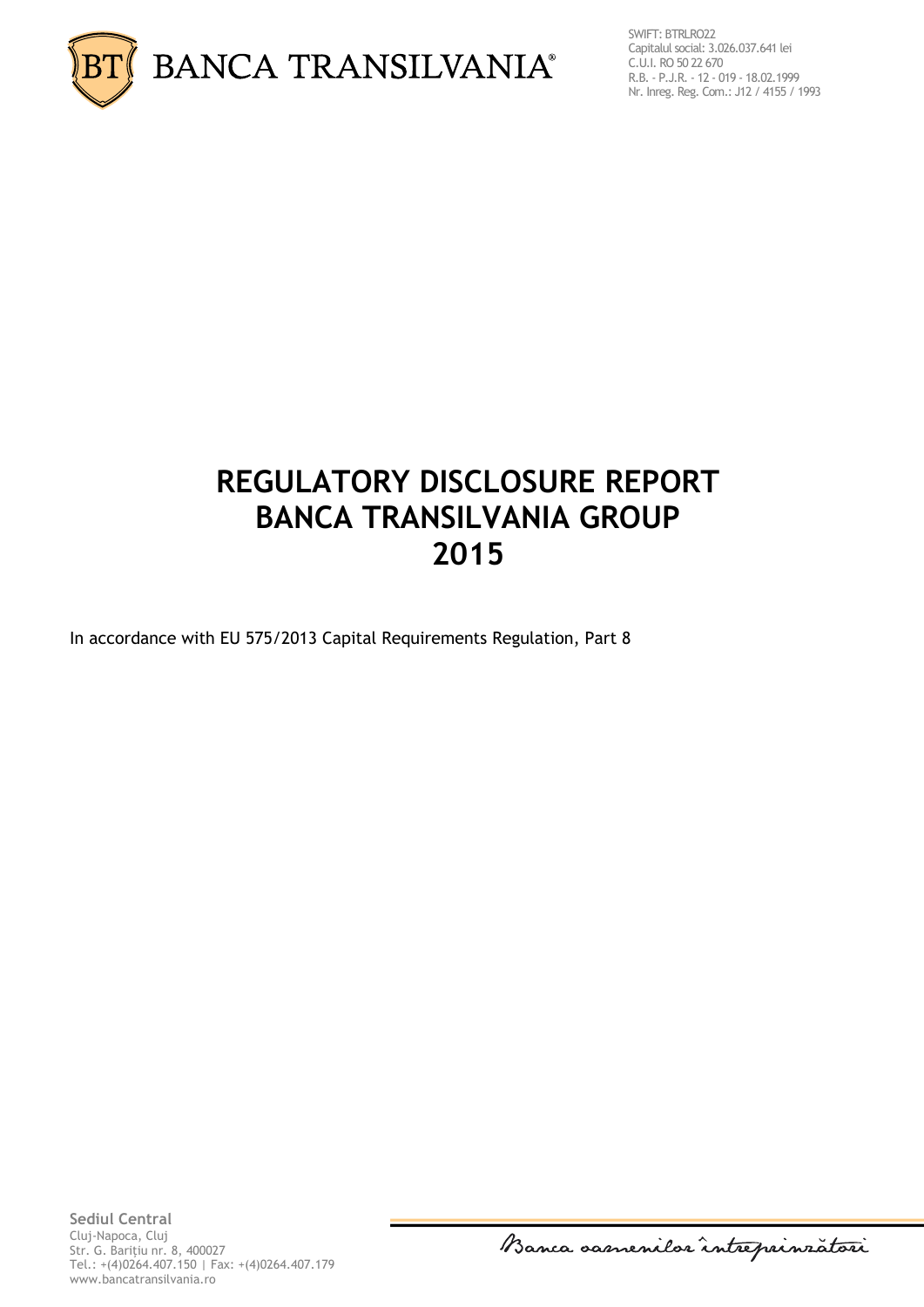Introduction

With this document, Banca Transilvania Financial Group fulfils its disclosure requirements under Part8 of the Capital Requirements Regulation (CRR, EU 575/2013).

This document is available on the bank's website ([https://www.bancatransilvania.ro/\)](https://www.bancatransilvania.ro/) and was published at the time of the official release of BT's Annual Report.

This is a free translation of the original document in Romanian, which is the official document.

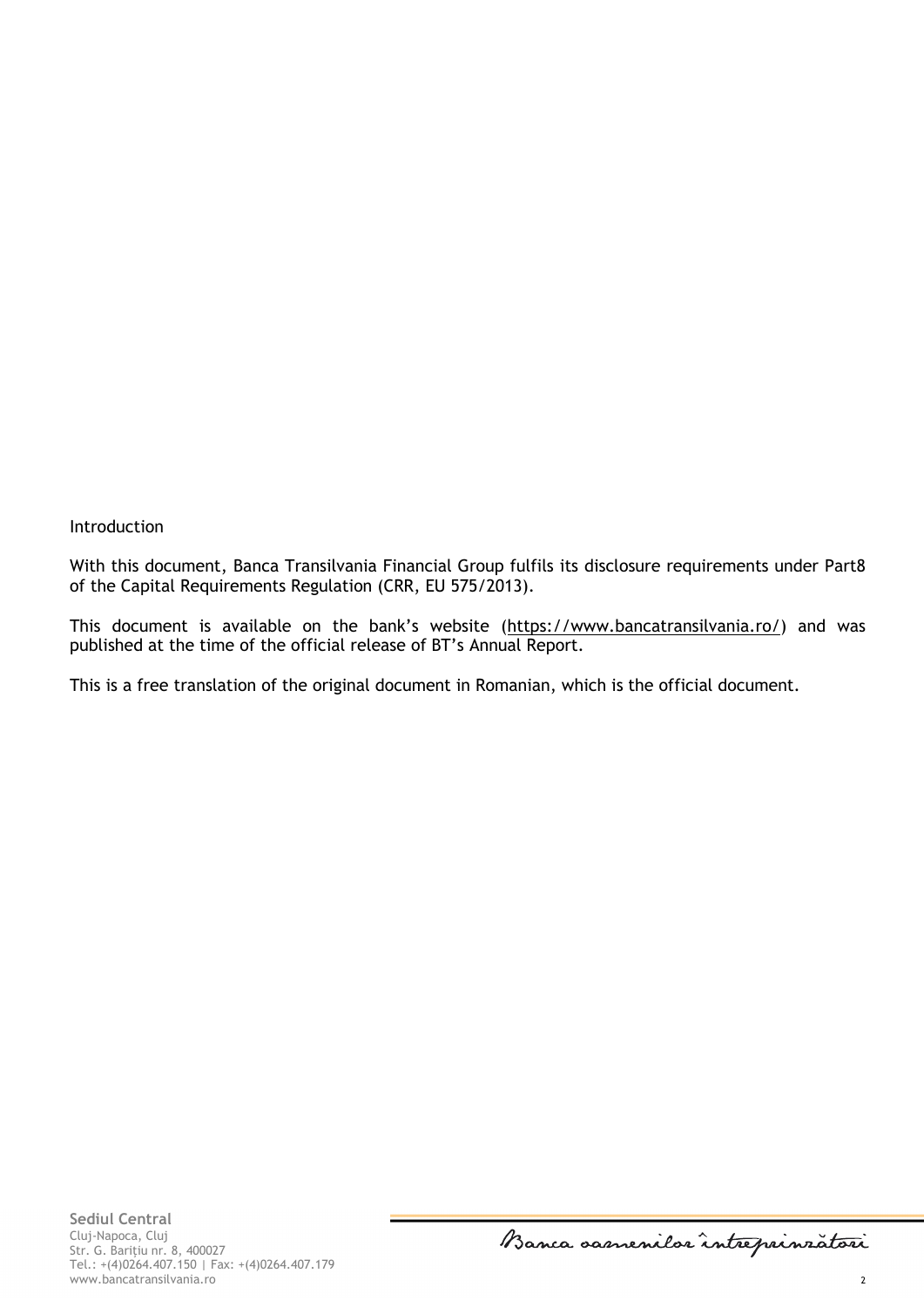## Content:

| Exposure to interest rate risk on positions not included in the trading book  36 |  |
|----------------------------------------------------------------------------------|--|
|                                                                                  |  |
|                                                                                  |  |
|                                                                                  |  |
|                                                                                  |  |
|                                                                                  |  |
|                                                                                  |  |
|                                                                                  |  |

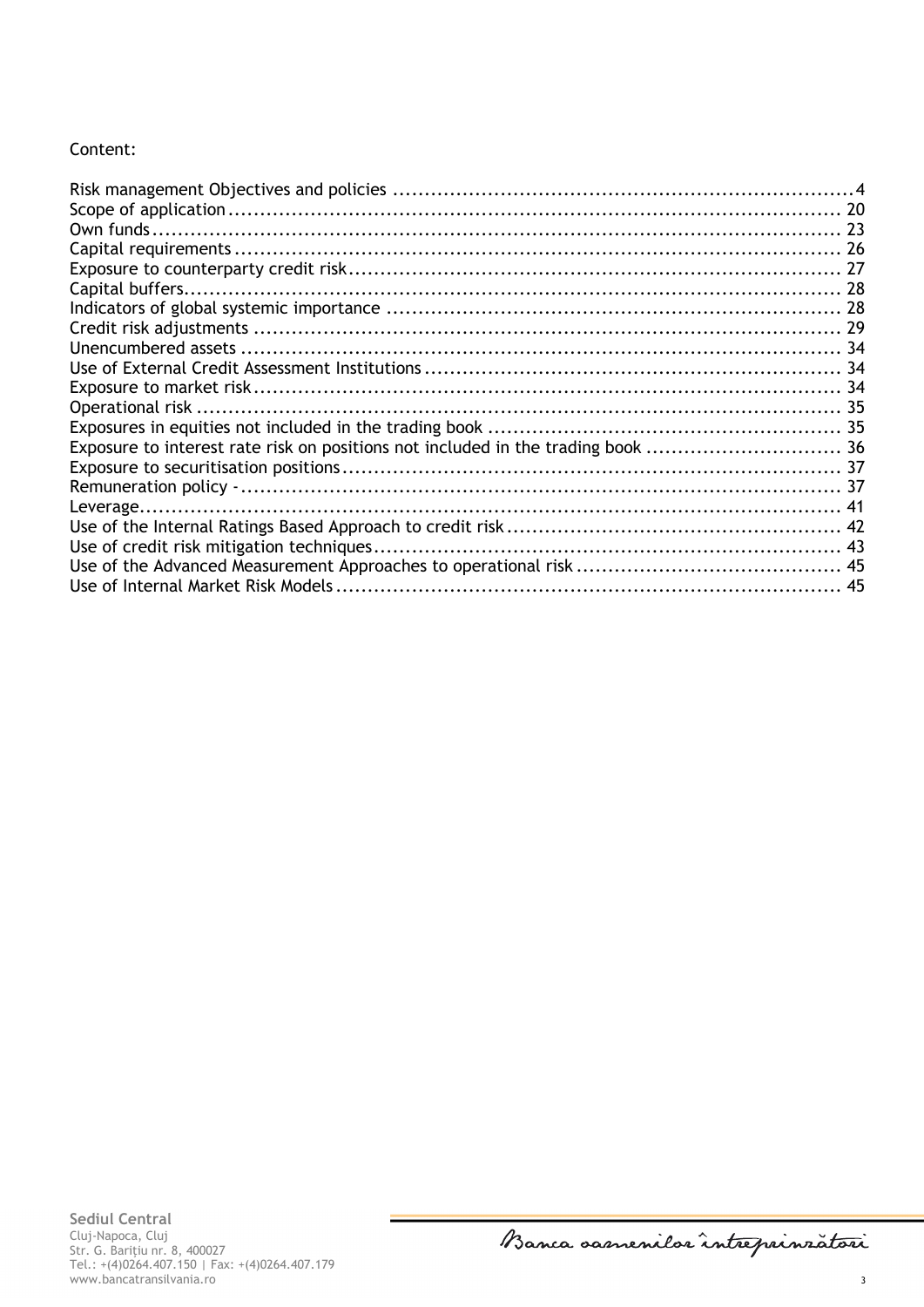## <span id="page-3-0"></span>**Risk management Objectives and policies**

## **RISK MANAGEMENT STRATEGIES AND PROCESSES**

The Group's Strategy in terms of risk management is to ensure the capital adequacy to the bank's risk appetite and to achieve the estimated budgeted ratios under controlled risk conditions, for the purpose of business continuity and the protection of our shareholders' and clients' interests.

Banca Transilvania Group sets its risk appetite in accordance to the general business strategy, the Group's own funds and its risk management experience.

Risk management is part of all decision-making and business processes in Banca Transilvania. BT's management:

- continuously assesses the risks likely to affect the Bank's business and goals and takes actions whenever any changes appear in its business conditions

- ensures an appropriate framework for the management of the Bank's activities in accordance with the Bank's structure, business and inherent risks, through its regulatory system (strategies, policies, rules, procedures, regulations) and controls (by individuals, departments, committees), operational flows, determination of specific costs.

**Risk identification:** the Bank's exposure to business-related risks in its daily operations and transactions (including lending, dealing, and capital market operations) is identified and aggregated in the Bank's risk management infrastructure

**Risk assessment/measurement:** the Bank performs an evaluation of identified risks by specific models and calculation methods: a system of ratios with related limits, a methodology for assessing the risk events likely to generate losses, calculation of specific risk provisions for impaired assets, estimation of the future evolution of assets' value, etc.

**Risk monitoring and control:** the policies and the procedures implemented for an effective risk management are meant to mitigate risks inherent to the Bank's business. The Bank implemented procedures for the supervision and approval of decision and trading limits per person/ unit/ product etc. Such limits are monitored daily/ weekly/ monthly depending on operations.

**Risk reporting:** the internal reporting of risk exposures is performed by departments based on business lines and consolidated at the level of the whole Bank. The management is permanently informed about the risks inherent to the Bank business.

**Calculation and assessment of capital and capital requirements:** for the assessment of capital adequacy to risks, the Bank identifies and evaluates all significant risks to which it is or might be exposed. The Bank continuously calculates and assesses its internal capital and internal capital requirements to cover the Bank's business needs and risks.

### **a) Credit Risk Management**

The Group and the Bank are exposed to credit risk through the trading, lending, leasing, investment and guarantee issuing activities. The credit risk arising from trading and investment activities is mitigated by selecting only counterparties with good credit standing and by monitoring their activities and ratings, by using exposure limits and, when necessary, by requesting collaterals.

The Group's and the Bank's primary exposure to credit risk arises from loans and advances to customers.

**Sediul Central** Cluj-Napoca, Cluj Str. G. Bariţiu nr. 8, 400027 Tel.: +(4)0264.407.150 | Fax: +(4)0264.407.179 www.bancatransilvania.ro 4

Banca oasnenilor intreprinratori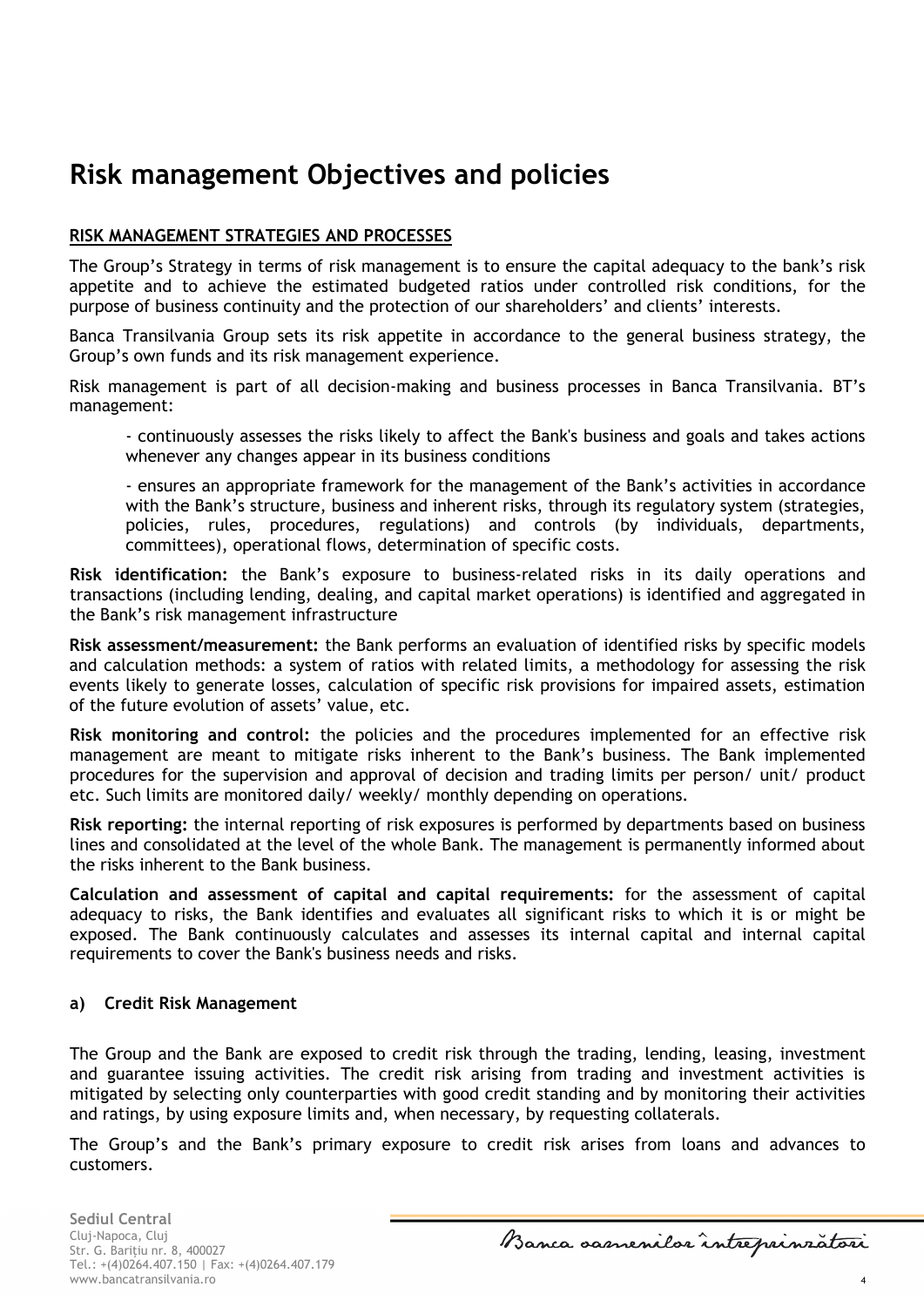The amount of credit risk exposure is represented by the carrying amounts of the assets on the separate/ consolidated statement of financial position. The Group is exposed to credit risk derived from other financial assets, including derivative instruments and debt investments; the current credit risk exposure with respect to these instruments is equal to the carrying amount of the assets in the separate/ consolidated statement of financial position. In addition, the Group is exposed to off balance sheet credit risk from credit and guarantee commitments

In order to minimize the risk, the Group and the Bank have defined procedures to assess customers before loan granting, to monitor their capacity to reimburse the principal and related interest during the entire loan period and to define exposure limits. In addition, the Group and the Bank have implemented procedures for monitoring the risks related to the loan portfolio and have defined exposure limits by types of loans, economic sectors, types of collateral, maturity and so on.

The Group holds collateral for loans and advances to customers in the form of pledges over cash deposits, mortgages over property, guarantees and other pledges over equipment and/or receivables. The estimates of fair value of the collaterals are based on the collateral value assessed at the date of lending, except when a loan is individually assessed subsequently. Collaterals are generally not held over loans and advances to banks.

The Board of Directors has delegated the credit risk management responsibility to the Leaders' Committee, Credit Policy and Approval Committee, Head Office Credit and Risk committees (credit approval), Credit and Risk Committees in branches/ agencies and Workout Committee, except for loans above certain tresholds (amount or risk profile) specified in internal regulations. Also, a Risk Management Division operates within the Bank and reports to the above mentioned Head Office Committees and has responsibilities for:

- The identification and assessment of specific risks within the lending activity;
- Monitoring the observance of internal policies specific for lending activities; Elaborating proposals for the reduction of specific risks, in order to maintain healthy standards in the lending activity;
- The approval and monitoring of the internal rating systems and of the internal models used in risk assessment;
- Monitoring the loans granted, in accordance with the client's financial performance, loan type, collateral type and debt service, in accordance with the internal lending policies and procedures;
- The approval and monitoring of ratios related to the establishment/modification of the branches' lending competences, according to specific internal policies;
- The periodic reviews and recommendations to the Leaders' Committee on the risk levels accepted by the Group and the Bank;
- Identifying, monitoring and controlling the credit risk at branch level and subsidiary level;
- The observance of the internal policies and procedures, the NBR regulations and the applicable legislation within the lending activity of the local units;
- The elaboration of proposals for reducing specific risks, in order to maintain certain lending standards at each branch level;
- The risk analysis with respect to new lending products/changes of loan products, including recommendations to the involved Departments;
- The approval of counterparty exposure limits;
- The periodical reporting to the Board of Directors and the Leaders' Committee on the evolution of significant risks (the implications of risk correlation, forecasts etc.);
- Loan portfolio analysis, both at individual level and by group of financial assets with similar characteristics in order to determine if there is any objective evidence of impairment, and assessment of impairment losses and related allowances in accordance with IFRS.

Banca samenilar intreprinratori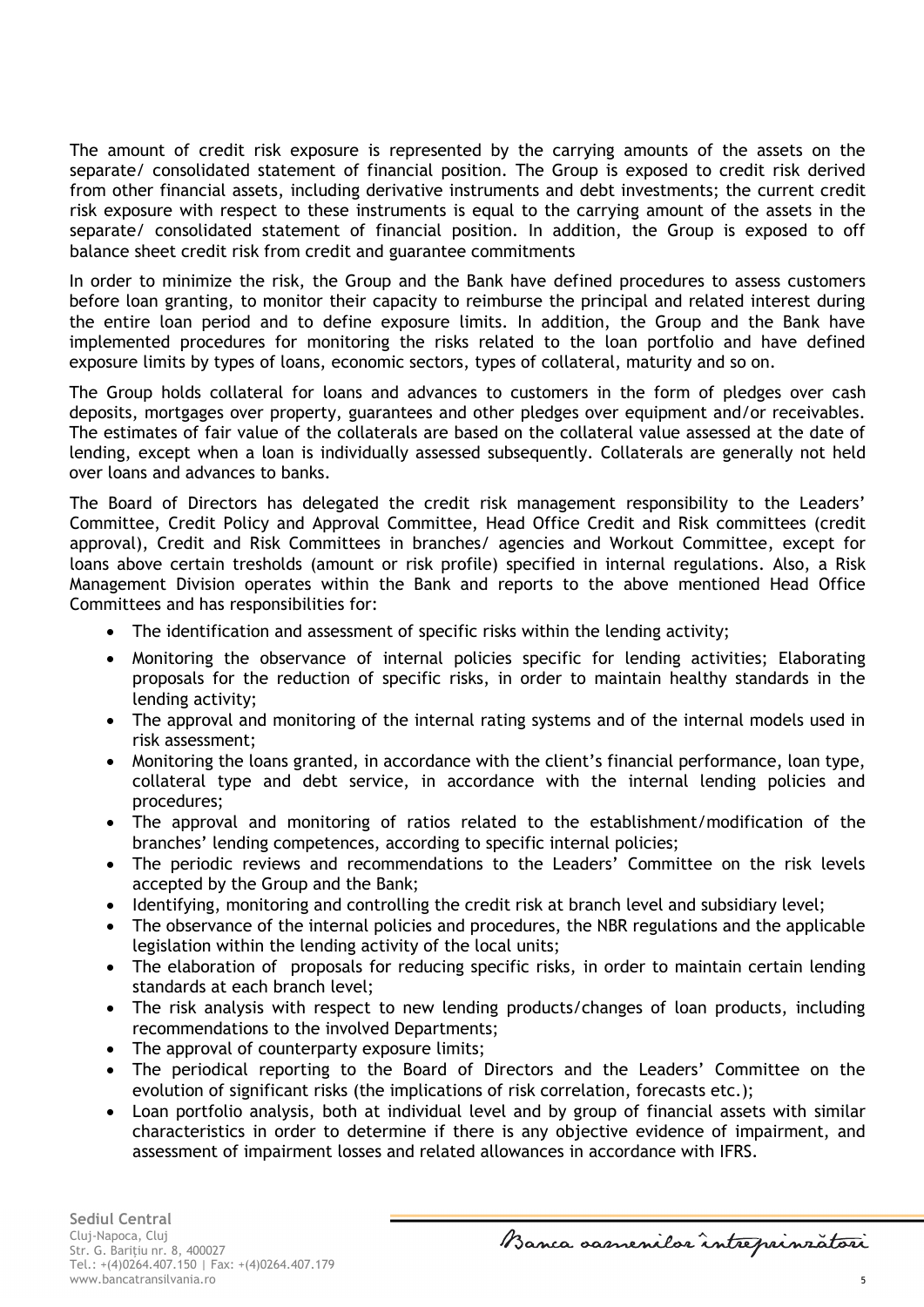Each Branch/Agency implements at local level the Group's and the Bank's policies and regulations regarding credit risk, having loan approval competences established by the Leaders' Committee. Each Branch is responsible for the quality and performance of its loan portfolio and for monitoring and controlling all credit risks in its portfolios, including those subject to Head Office approval.

The Internal Audit Department and the Internal Control Department carry out periodical reviews of the branches and agencies.

### **b) Liquidity risk**

Liquidity risk is generated by the Group's inability to meet its outstanding payment obligations at their due date. Liquidity risk has 2 components: the difficulty in procuring funds at maturity in order to refinance current assets or the inability to convert an asset into cash at a value near its fair value in a reasonable period of time. The Group is permanently acting to manage this type of risk.

The Group has access to a diverse funding base. Funds are raised by using a broad range of instruments, including deposits from customers or from banks, loans from development institutions and financial institutions and share capital. Access to diverse funding sources improves the flexibility to attract funds, limiting the dependence on one type of financing and on one type of partner and leading to an overall decrease of financing costs. The Group tries to maintain a balance between continuity and flexibility in attracting funds, by signing financing contracts with different maturities and in different currencies. The Group continually assesses liquidity risk by identifying and monitoring changes in the financing contracts, and by diversifying the sources of funding.

The Assets and Liabilities Management Committee (ALCO) of the Bank is responsible with the periodic review of liquidity indicators and with the establishment of corrective measures regarding balance sheet figures, so as to eliminate unacceptable deviations in terms of liquidity risk.

#### **c) Market Risk**

Market risk represents the current or prospective risk that the earnings of the Group or the Bank and the value of financial instruments held may be negatively affected by adverse market movements in interest rates, foreign exchange rates or other financial ratios. The objective of market risk management is to manage and control market risk exposures within acceptable parameters, while optimizing the return on investments.

#### **Fair value of financial instruments**

The Group and the Bank measure the fair value of financial instruments by using the following fair value hierarchy:

- Level 1: Quoted market price in an active market for an identical instrument.
- Level 2: Valuation techniques based on observable inputs. This category includes instruments valued using: quoted market prices in active markets for similar instruments; quoted prices for similar instruments in markets that are considered less than active; or other valuation techniques where all significant inputs are directly or indirectly observable from market data.
- Level 3: Valuation techniques using significant unobservable inputs. This category includes all instruments where the valuation technique includes inputs not based on observable data and the unobservable inputs could have a significant effect on the instrument's valuation. This category includes instruments that are valued based on quoted prices for similar instruments

Banca samenilar intreprinratori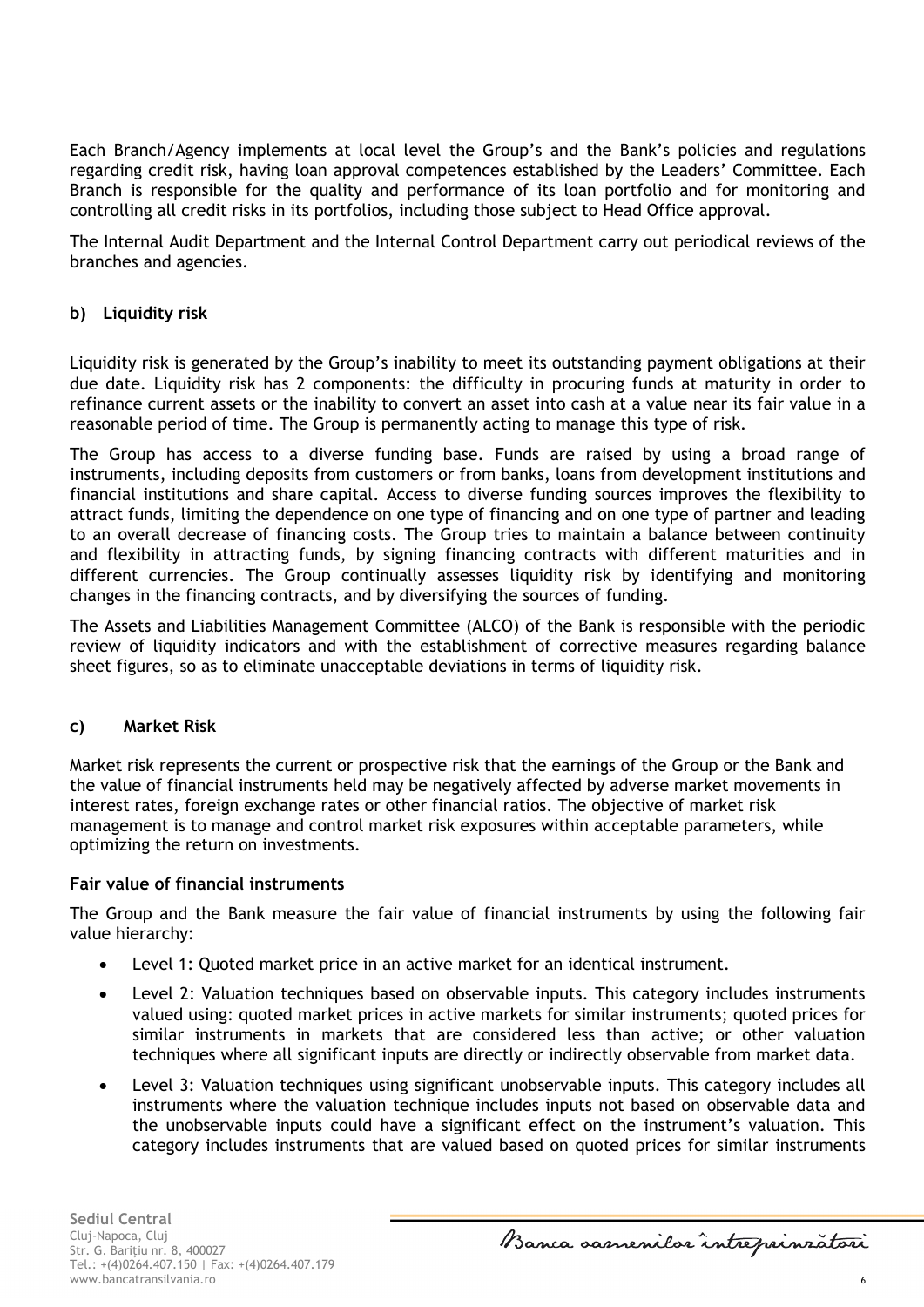where significant unobservable adjustments or assumptions are required to reflect differences between the instruments.

The objective of valuation techniques is to derive the fair value, that reflects a price for the financial instrument at the reporting date, price that would be obtained by the market participants acting at arm's length.

The availability of observable market prices and model inputs reduces the need for management judgment and estimation and also reduces the uncertainty associated with determination of fair value. Availability of observable market prices and inputs varies depending on the products and markets and is prone to changes based on specific events and general conditions in the financial markets.

The fair value of financial instruments that are not traded in an active market (for example bonds) is determined by using valuation techniques. The management uses its judgment to select the valuation method and makes assumptions that are mainly based on market conditions existing at the date of the consolidated/ separate statement of the financial position.

Valuation models that employ significant unobservable inputs require a higher degree of management judgment and estimation in determination of the fair value. Management judgment and estimation are usually required for selection of the appropriate valuation model to be used, determination of expected future cash flows on the financial instrument being valued, determination of probability of counterparty default and selection of prepayments and appropriate discount rates. The Group's percentage of this type of instruments in the portfolio is not significant.

## **Financial assets and liabilities**

The Group considered that the effective transaction prices would be situated between the informative BID-ASK quotations obtained, which are rather an interval within which the Group could have realistically negotiated the quotations for each series and taking into account the volume of its portfolio, and thus, the Bank used an average price for each series in its estimation.

The Group's accounting policies provide scope for assets and liabilities to be designated on inception into different accounting categories in certain circumstances:

- In classifying financial assets or liabilities as "trading", the Group has determined that it meets the description of trading assets and liabilities set out in accounting policy;
- In classifying financial assets as "held-to-maturity", the Group has determined that it has both the positive intention and ability to hold the assets until their maturity date as required by its accounting policy.

If the Group fails to keep these investments to maturity other than for the specific circumstances mentioned in IAS 39, they will be required to reclassify the entire class as available-for-sale. The investments would therefore be measured at fair value not amortized cost.

If the entire class of held-to-maturity investments is tainted, the fair value would not be significantly different from the carrying amount.

### **c1) Interest rate risk in the banking book**

Interest rate risk represents the current or future risk for profit and capital to be negatively affected as a result of adverse changes in interest rates.

The Group is exposed to interest rate risk resulting from:

- Fixed income security trading (interest rate risk from trading activities)
- Funds raised and placed in relation to non-bank customers (interest rate risk from banking activities).

Banca samenilar intreprinratori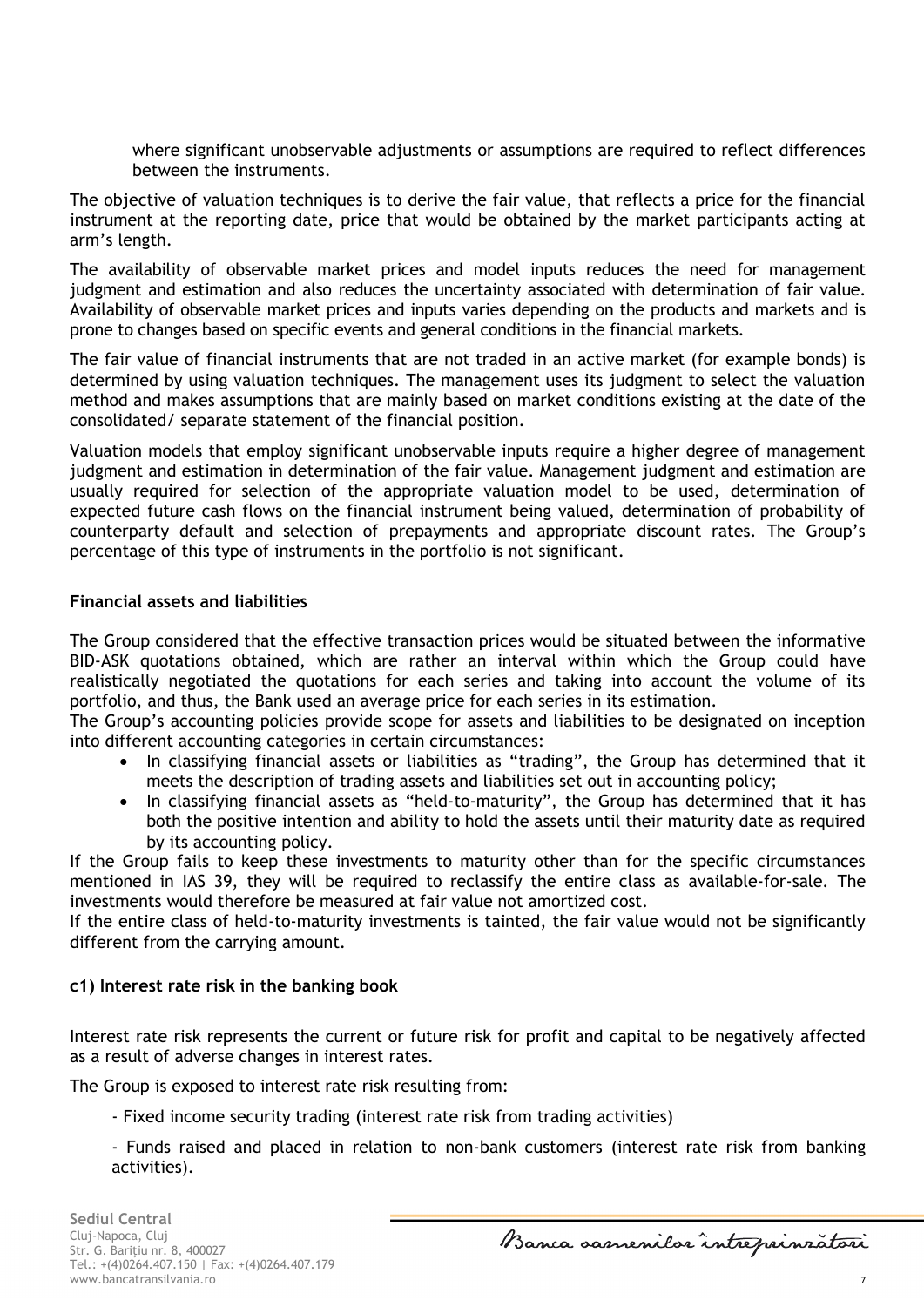- The main sources of interest rate risk are represented by the imperfect correlation between the maturity dates (for fixed interest rates) or the pricing reset dates (for variable interest rates) with respect to interest bearing assets and liabilities, the adverse changes of the yield curve (unparallel shift of interest rate curves related to interest bearing assets and liabilities).

- The management of interest bearing assets and liabilities is carried out in the context of the Group's exposure to interest rate fluctuations. The Group uses a mix of fixed and variable interest bearing instruments to control the mismatch between the dates on which the interest on assets and liabilities is adjusted to the market rates or the maturity mismatch between assets and liabilities.

- Interest rate risk is managed by monitoring the interest rate GAP (mismatch) and by means of a system of limits and indicators approved on maturity bands (time intervals) for interest reset.

- The Assets and Liabilities Management Committee is the body that monitors the compliance with these limits, being assisted in the daily monitoring by the Treasury Department.

- Interest rate risk management within the limits is accompanied by the analysis of the sensitivity of the Group's/the Bank's financial assets and liabilities to different standard interest rate scenarios.

### **c2) Currency Risk**

The Group is exposed to currency risk through open positions generated by foreign currency transactions. The Group manages the currency risk based on strict open position and "stop-loss" limits monitored in real time. There is also a risk that the values of net monetary assets and liabilities in foreign currency will change when translated into RON as a result of exchange rate variation.

The Group manages the exposure to market risk by daily monitoring the market value of the held-fortrading portfolio in relation to a system of risk limits approved by the Assets and Liabilities Committee. The held-for-trading portfolio includes fixed-income securities issued on the Romanian or the European market (treasury securities, bonds whose issuers have ratings higher than the sovereign rating), denominated in RON, EUR and USD, as well as shares issued by Romanian entities and traded on the Bucharest Stock Exchange (which are not directly exposed to interest rate and currency risk, but are exposed to price risk).

#### **d) Operational risk**

Operational risk is the risk of direct or indirect loss arising from a wide variety of causes associated with the Group's and the Bank's processes, personnel, technology and infrastructure, and from external factors other than credit, market and liquidity risk, such as those arising from legal and regulatory requirements and generally accepted standards of corporate behaviour or natural disasters that lead to business disruption. Operational risks arise from all of the Group's and the Bank's operations and are faced by all business entities.

The Group's and the Bank's objective is to manage operational risk in order to ensure a reasonable achievement of performance targets (efficiency and effectiveness), information objectives (credibility, integrity, continuity) and to mitigate the losses resulting from the materialization of this risk category.

In order to reduce the inherent risk in the operational activities of the Group and the Bank, a general risk management framework was developed for managing these risks, in accordance with the defined business objectives, the assumed risk appetite, the applicable national and international laws and

Banca samenilar intreprinratori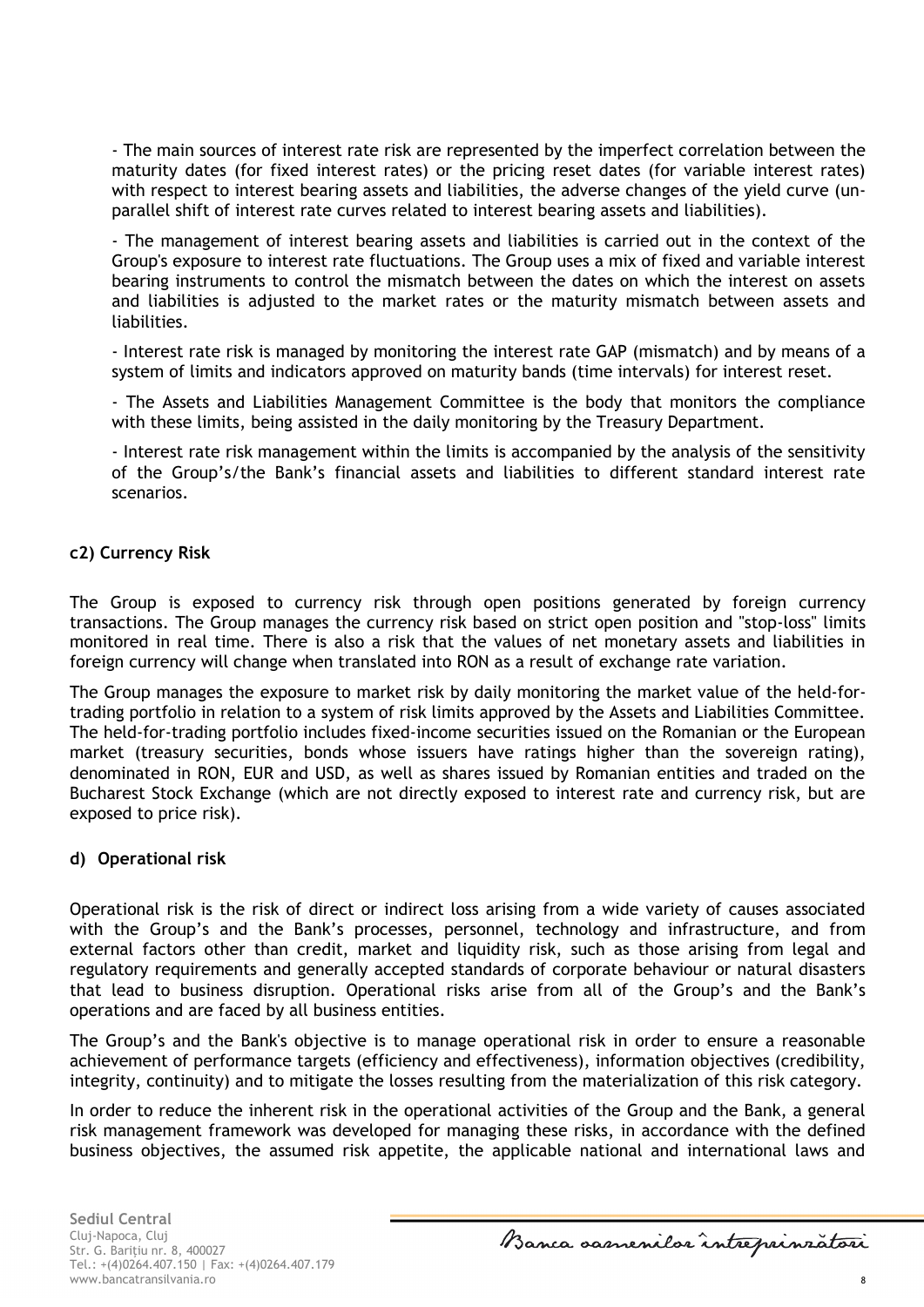regulations and the internal norms and policies on operational risk, which are part of the corporate governance framework.

The primary responsibility for the development and implementation of controls addressing operational risk is assigned to the senior management within each business unit. These responsibilities are consistent with the general operational risk management standards of the Group and the Bank in the following areas:

- requirements for appropriate segregation of duties, including independent authorization of transactions;
- requirements for dual control principle implementation on transactions processing and any other activity associated with a significant level of risk;
- requirements for transaction reconciliation and monitoring;
- compliance with regulatory and other legal requirements;
- documentation of controls and procedures;
- establishment of relevant indicators and associated acceptability limits regarding operational risk;
- requirements for periodic assessment of existing operational risks and implementation of adequate controls and procedures to address the identified risks;
- operational loss reporting requirements and proposed remediation actions;
- a formalized approach to business continuity with a focus on the IT infrastructure (public services, hardware, software, human resources) due to its high degree of support in business activities;
- training and professional development programmes for all business lines and for all the Group's and the Bank's employees; development of ethical and business standards;
- IT risk as a component of operational risk;
- computation of capital requirements for operational risk;
- risk mitigation, including insurance where the underlying risk is not controllable.

## **THE STRUCTURE AND ORGANISATION OF THE RISK MANAGEMENT FUNCTION**

The risk management function in is independent from the operational functions, being a core component within the institution. It ensures that the risks are identified, measured and reported accordingly.

The risk management function, coordinated by the Chief Risk Officer, plays an important role within the bank, ensuring that the bank has efficient risk management processes in place and being involved:

a) in the drafting and review of strategies and in the decision making process (together with operational units and the management body);

b) in the analysis of transactions with affiliated parties (with the collaboration of Counterparty Credit Risk Management Department, Treasury Department, Corporate Governance and Legal Disputes Department, Accounting Department, Reporting Department);

c) in the identification of risks arising from the complexity of the bank's legal structure (in collaboration with Corporate Governance and Legal Disputes Department);

d) in the evaluation of significant changes;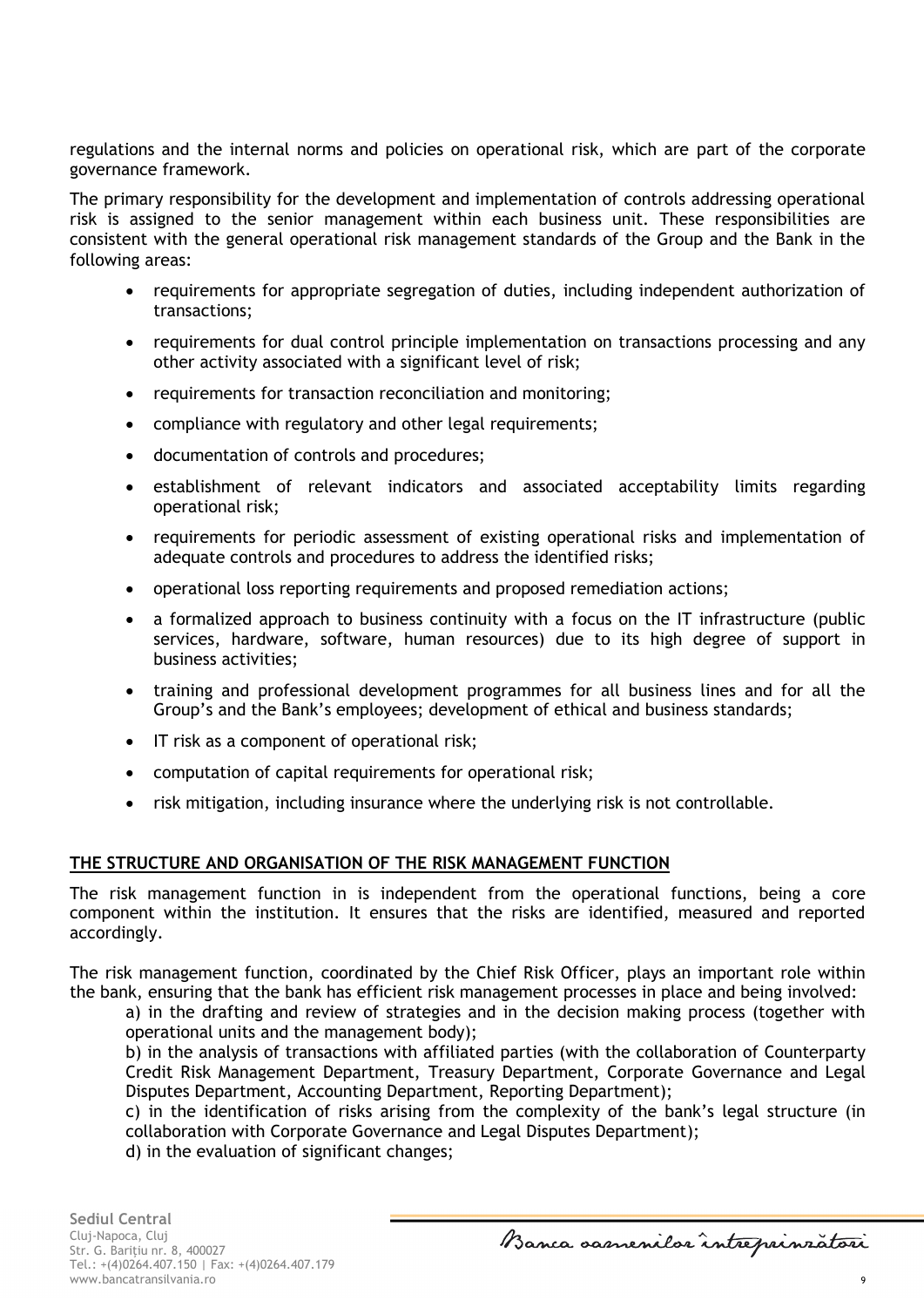e) in the measurement and internal assessment of risks (in collaboration with Reporting Department);

f) in risk monitoring;

g) in other issues related to unapproved exposures

Risk management in Banca Transilvania is performed at 2 levels:

- I. strategic level (management body)
	- a. Board of Directors / Risk Management Committee
	- b. Leaders' Committee
- II. current operational level
	- a. Asset-Liability Committee
	- b. Credit Policy and Approval Committee
	- c. Workout Committee
	- d. Deputy CEO Chief Risk Officer / Deputy CEO Chief Operations Officer / Executive Manager, Risk Management
	- e. Treasury
	- f. Risk Management dept.
	- g. Underwriting Department
	- h. Internal Control Department
	- i. Operational units (departments in the headquarters and territorial units

The Board of Directors has the responsibility regarding the definition and monitoring of the general risk management framework for the Group. The Bank's risk management is performed at two levels: a strategic level represented by the Board of Directors and the Leaders' Committee and an operational level represented by: Assets - Liabilities Committee (ALCO), Credit Policy and Approval Committee, Head Office Credit and Risk Committees (loan approval), Credit and Risk Committee of the branches/agencies, Workout Committee (CRW), the Bank's Leaders, Executive Directors and risk management structures within the Bank that are responsible for the definition and/or monitoring of risk management policies in their field of expertise. The Board of Directors periodically reviews the activity of these committees.

The Board of Directors monitors the compliance with the Group's risk policies and the adequacy of the general risk management framework in connection with the risks to which the Group is exposed.

The Risk Management Committee advises the Board of Directors regarding the risk appetite and the global strategy regarding the management of the current and future risks and assists the Board of Directors in overseeing the implementation of the strategy by the Leaders' Committee.

The Group's Audit Committee reports to the Board of Directors and is responsible for monitoring compliance with the Bank's risk management procedures. The Audit Committee is assisted in these functions by the Internal Audit. Internal Audit undertakes both regular and ad-hoc reviews of risk management controls and procedures, the results of which are reported to the Audit Committee.

The Board of Directors and the Management of the subsidiaries which constitute the Group have responsibilities regarding significant risk management in correlation with their specific business characteristics and applicable laws and regulations..

#### **THE SCOPE AND NATURE OF RISK REPORTING AND MEASUREMENT SYSTEMS**

For the identification and measurement of risks, the bank has developed forward-looking instruments (anticipative tools such as crisis simulations) and backward-looking instruments (retrospective tools, such as periodical risk management reports). Banca Transilvania implements and maintains sufficient control systems and mechanisms in order to provide prudent and reliable estimates regarding the risk to which the bank is exposed

**Sediul Central** Cluj-Napoca, Cluj Str. G. Bariţiu nr. 8, 400027 Tel.: +(4)0264.407.150 | Fax: +(4)0264.407.179 www.bancatransilvania.ro 10

Banca samenilar intreprinratori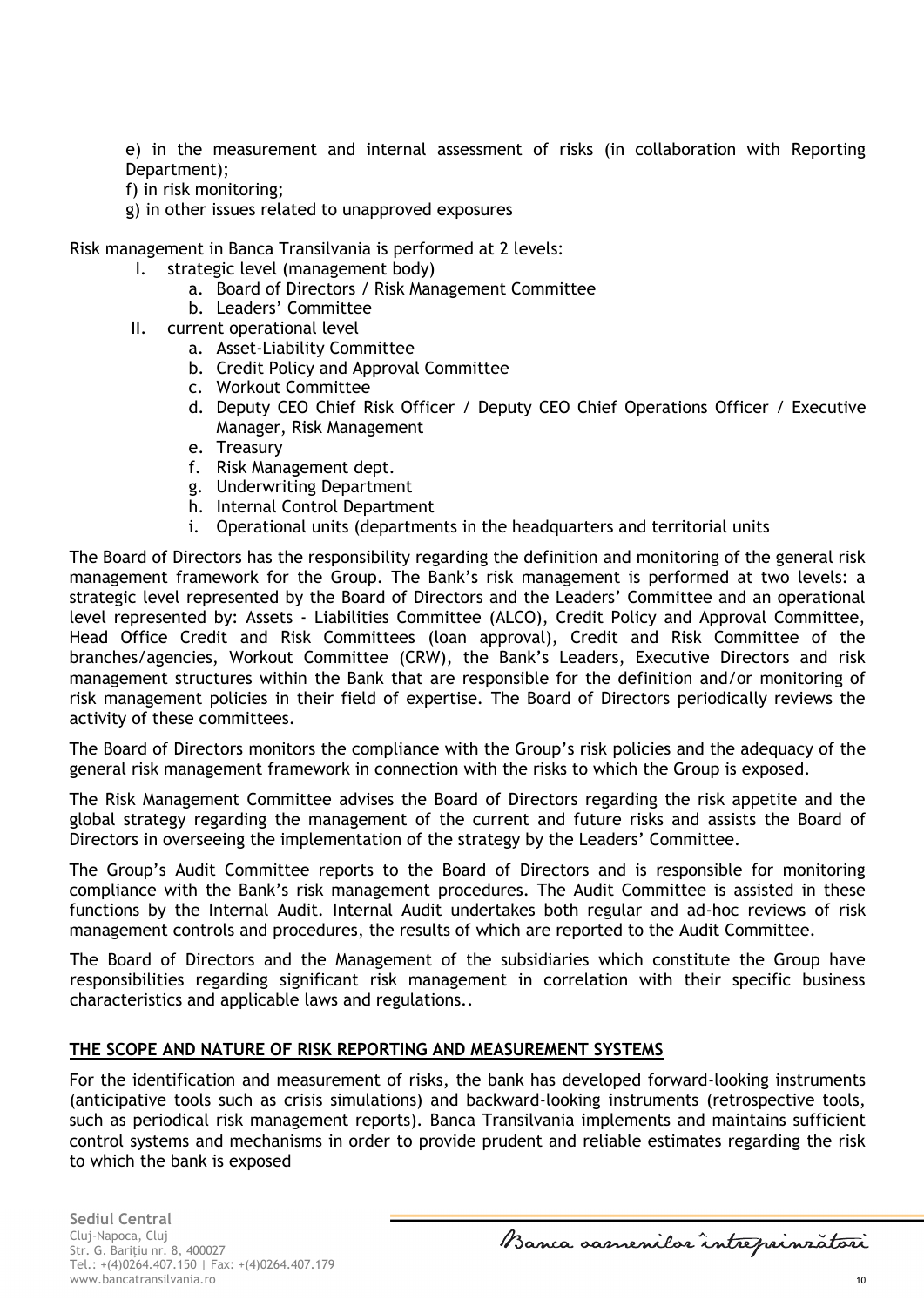The bank has implemented mechanisms for periodical and transparent reporting with respect to risks, in order to provide timely, accurate, comprehensible and relevant reports to the management body and the relevant structures for the exchange of relevant information on risk identification, measurement, assessment and monitoring.

The Board of Directors and the Risk Management Committee establish the type, volume, format and frequency of information regarding risks

The Group holds guarantees for loans and advances to customers in the form of pledge over cash deposits, mortgage over property, guarantees and other pledges over equipment and/or receivables. The estimates of fair value are based on the collateral value assessed at the date of lending, except when a loan is individually assessed subsequently. Collateral is generally not held over loans and advances to banks

### **DECLARATION APPROVED BY THE MANAGEMENT BODY ON THE ADEQUACY OF RISK MANAGEMENT ARRANGEMENTS OF THE INSTITUTION**

We hereby confirm that the risk management systems established within Banca Transilvania Financial Group are adequate with regard to the Bank's risk profile and strategy.

#### **RISK STATEMENT APPROVED BY THE MANAGEMENT BODY, DESCRIBING THE INSTITUTION'S OVERALL RISK PROFILE ASSOCIATED WITH THE BUSINESS STRATEGY.**

Within the Report from the Board of Directors of Banca Transilvania, published on the Bank's website, contains information related to the institution's overall risk profile associated with the business strategy, including key ratios and figures, which can provide external stakeholders with a comprehensive view of the institution's management of risk, including how the risk profile of the institution interacts with the risk tolerance set by the management body.

#### **NUMBER OF DIRECTORSHIPS HELD BY MEMBERS OF THE MANAGEMENT BODY**

| <b>Board of Directors</b><br>member | No. terms | Leader's Committee<br>member | No. terms |
|-------------------------------------|-----------|------------------------------|-----------|
| <b>HORIA CIORCILĂ</b>               | 5         | <b>ÖMER TETIK</b>            | 1         |
| <b>ROBERTO MARZANATI</b>            | 3         | <b>LUMINITA RUNCAN</b>       | 1         |
| <b>THOMAS GRASSE</b>                | 1         | <b>LEONTIN TODERICI</b>      |           |
| <b>IVO GUEORGUIEV</b>               | 1         | <b>GEORGE CĂLINESCU</b>      | 1         |
| <b>VACANT</b>                       |           | <b>GABRIELA NISTOR</b>       |           |
| <b>VASILE PUȘCAȘ</b>                | 2         | <b>ANDREI DUDOIU</b>         |           |
| <b>COSTEL CEOCEA</b>                | 2         | <b>TIBERIU MOISĂ</b>         |           |

#### **POLICY REGARDING THE SELECTION, MONITORING, ASSESSMENT AND PLANNING OF THE MANAGEMENT BODY SUCCESSION IN BANCA TRANSILVANIA**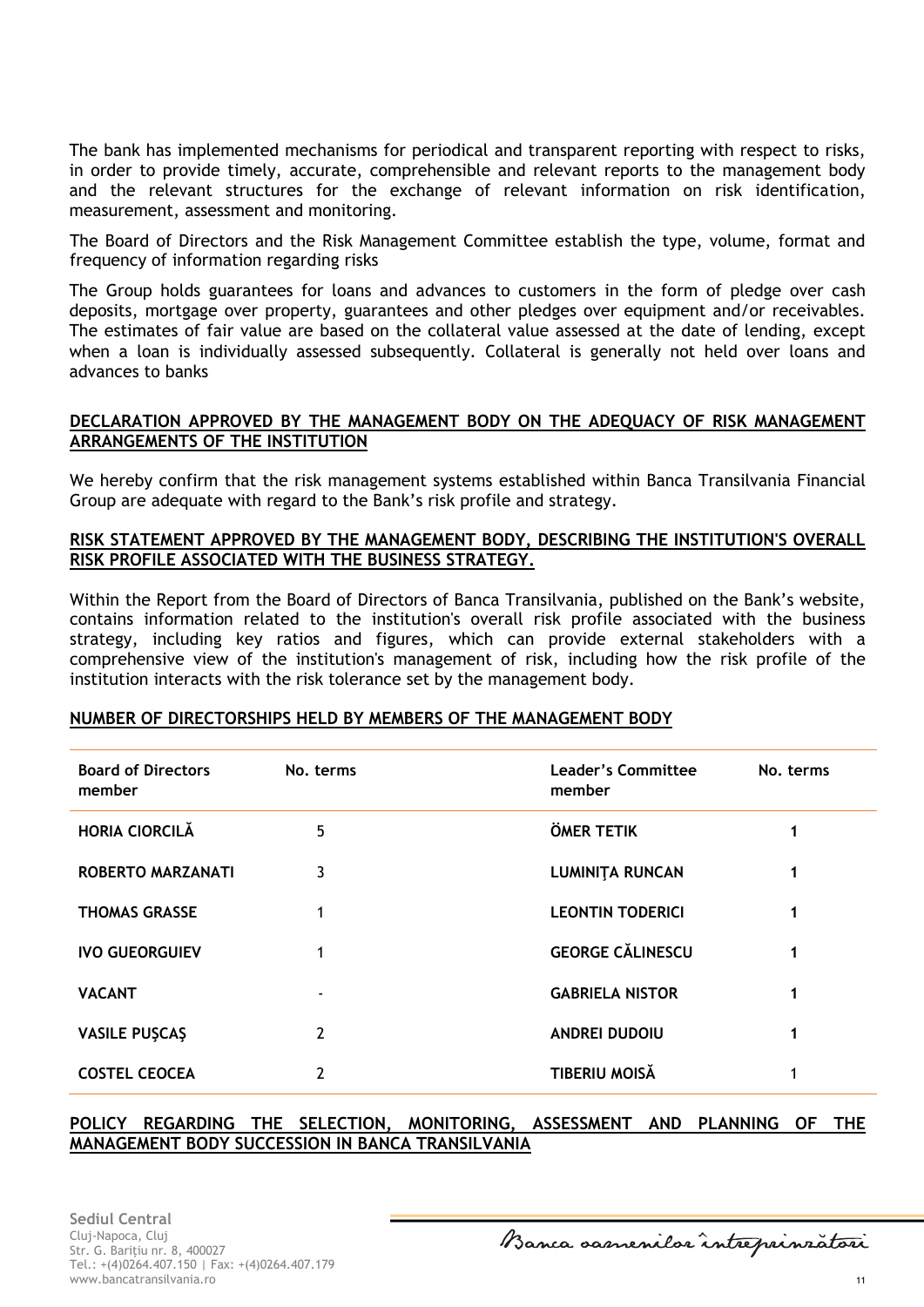## **GENERAL PRESENTATION OF BANCA TRANSILVANIA'S MANAGEMENT BODY AND THE PROCEDURE FOR THE NOMINATION AND APPOINTMENT OF THE MANAGEMENT BODY OF BANCA TRANSILVANIA SA**

The management body of Banca Transilvania SA, in the meaning of the NBR Regulation no. 5/2013, includes the management body with a supervisory function (the Board of Directors) and the top management structures ensuring the management function (the Leaders/Leaders' Committee).

The supervisory responsibility in Banca Transilvania is granted by the General Shareholders' Meeting (GSM) to the Board of Directors which is mandated for a period of 4 years, formed by 7 directors elected by the shareholders during the GSM, or upon the mandate expiry, or on a case by case basis if there is one or several vacant positions. The structure of the Board of Directors is the following:

- **-** Chairman of the Board of Directors;
- **-** Vice-chairman of the Board of Directors;
- **-** 5 members.

The Chairman and the Vice-chairman of the Board of Directors are elected by the Board of Directors from its members.

In the Chairman's absence, the Board meetings will be conducted by the Vice-chairman, who will perform the tasks with the same rights and responsibilities as the Chairman (legally elected).

The eligibility criteria for the Board of Directors are stipulated in the specific legislation and in the bank's Articles of Association.

In accordance with the applicable banking regulations, the members of the Board are subject to the following eligibility criteria:

- **-** they must have a good reputation and experience adequate to the nature, extent and complexity of the credit institution's activity and to the assigned responsibilities, in order to ensure a prudent and sound management of the bank;
- **-** they have theoretical and practical knowledge adequate to the banking activities;
- **-** their professional qualifications and experience are compatible with the function held;
- **-** they have not suffered criminal convictions and they have not been involved in any public scandal.

The management, organization and coordination of the current activity are ensured by the bank's leaders (CEO and Deputy CEOs) appointed by the Board of Directors, who jointly form the Leaders' Committee. The Board is the only body entitled to appoint and dismiss the bank's leaders (CEO and Deputy CEOs) from their function, at any time, on a justified basis, establishing the remuneration and mandate for of each of them.

## **THE MANAGEMENT BODY SELECTION GUIDELINES**

### **a) Eligibility and incompatibility**

The members of BT's management body must be natural persons exclusively, with Romanian or foreign citizenship, in any proportion, and:

(i) at individual level:

• they must have a good reputation and experience adequate to the nature, extent and complexity of the credit institution's activity and to the assigned responsibilities, in accordance with the

Banca samenilar intreprinratori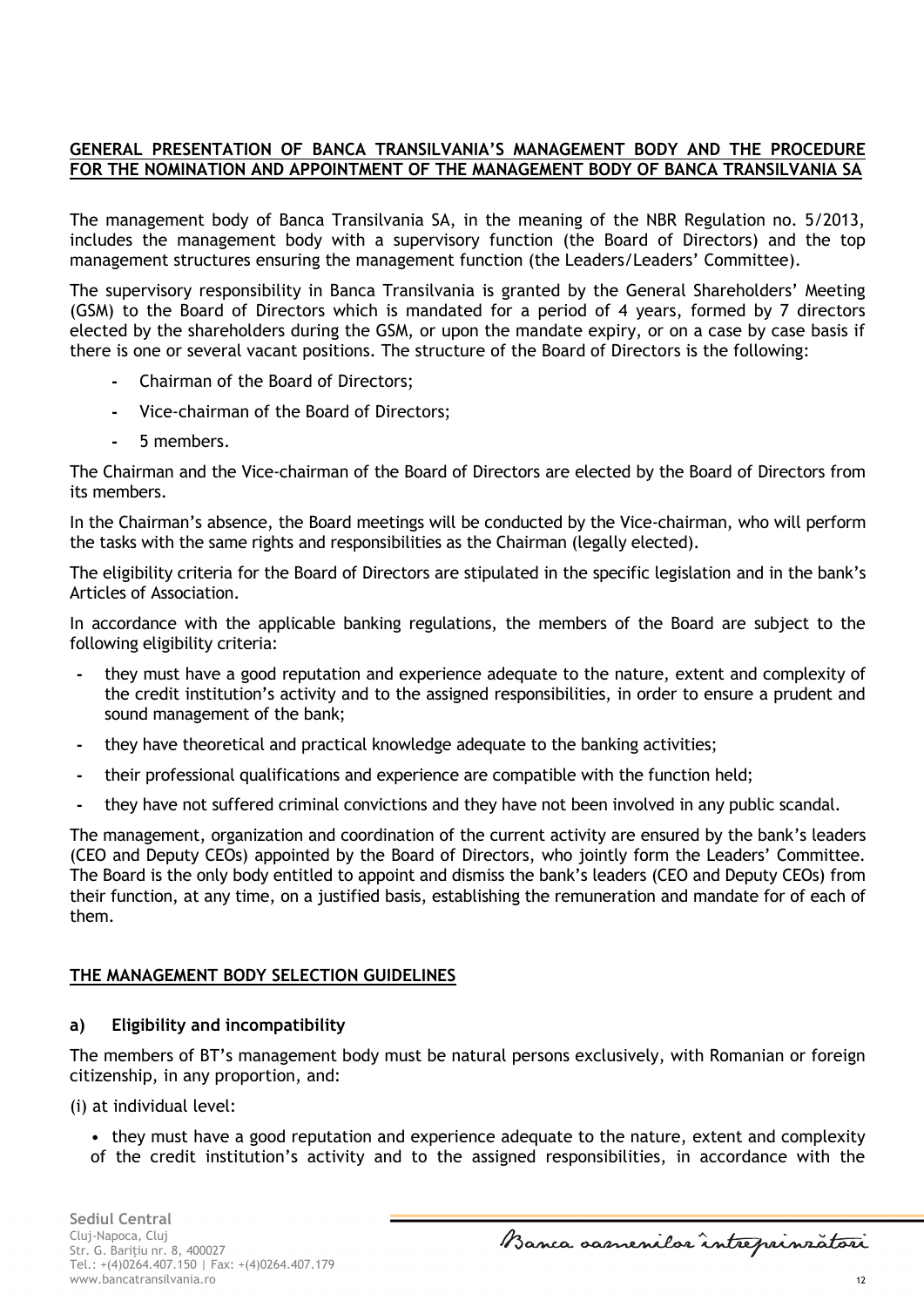criteria established below, they must have performed their previous professional activity in accordance with prudent and sound principles and they must have and maintain their capacity to perform their activity to the bank's best interest, in accordance with sound and prudent banking practices;

• they must be approved by the NBR before starting to exercise their responsibilities, in accordance with Regulation no. 6/2008;

• they must strictly exercise the administrative responsibilities assigned to them;

(ii) at collective level:

• they must have proper qualifications and competences, in accordance with the criteria established below, in order to be able to make decisions fully aware of all aspects related to the Bank's activities, in line with their competences.

Apart from the conditions stipulated by the applicable legislation regarding the members of the management body of a banking institution, a person cannot be elected in the bank's management body and, if already elected, such person is revoked from its position in the following situation:

• there is a legal disposition, a court sentence, or a decision of another authority, which prohibits the exercise of administration and/or management functions within a credit institution, a financial institution or an insurance-reinsurance company.

Upon the examination of the prior approval request and at any time during the mandate period, the NBR is authorized to analyze the observance of the minimum conditions stipulated by banking law and the specific secondary legislation, to assess all circumstances and information regarding the activity, reputation, moral integrity and the experience of the persons appointed/approved on the position of member of the management body and to decide whether the established conditions are fulfilled both and individual and at collective level.

The Bank does not encourage the occupation of several job positions simultaneously. The members of the management body do not perform any activity outside the bank, if such activity may negatively affect the bank's image, may generate conflicts of interest, or may affect their performance within the bank (inobservance of working hours, lower efficiency on the job as a result of work overload, reputational risk etc.).

The members of the bank's management body may contribute with financing and may participate in the activity of non-profit organizations (humanitarian associations, sports associations, religious/ cultural/scientific organizations etc.) outside the working hours. The involvement in political activities is possible outside the bank, after the working hours, provided that the respective member of the management body does not act as a representative of the bank in such relationships and does not obtain advantages resulting from its position as member of the bank's management body. The potential application for local or central administration positions based on political criteria, or the participation in election campaigns as a candidate on behalf of a certain political party must be notified to the Board of Directors, which will assess the impact on the activity performed by the respective member of the management body.

## **THE CRITERIA OF SELECTION AND ASSESSMENT OF THE APPROPRIATENESS OF THE MANAGEMENT BODY MEMBERS**

The management body must be overall considered as sufficiently adequate.

The criteria to be considered during the selection and adequacy assessment process are the following:

- professional competence criteria;

Banca samenilar intreprinratori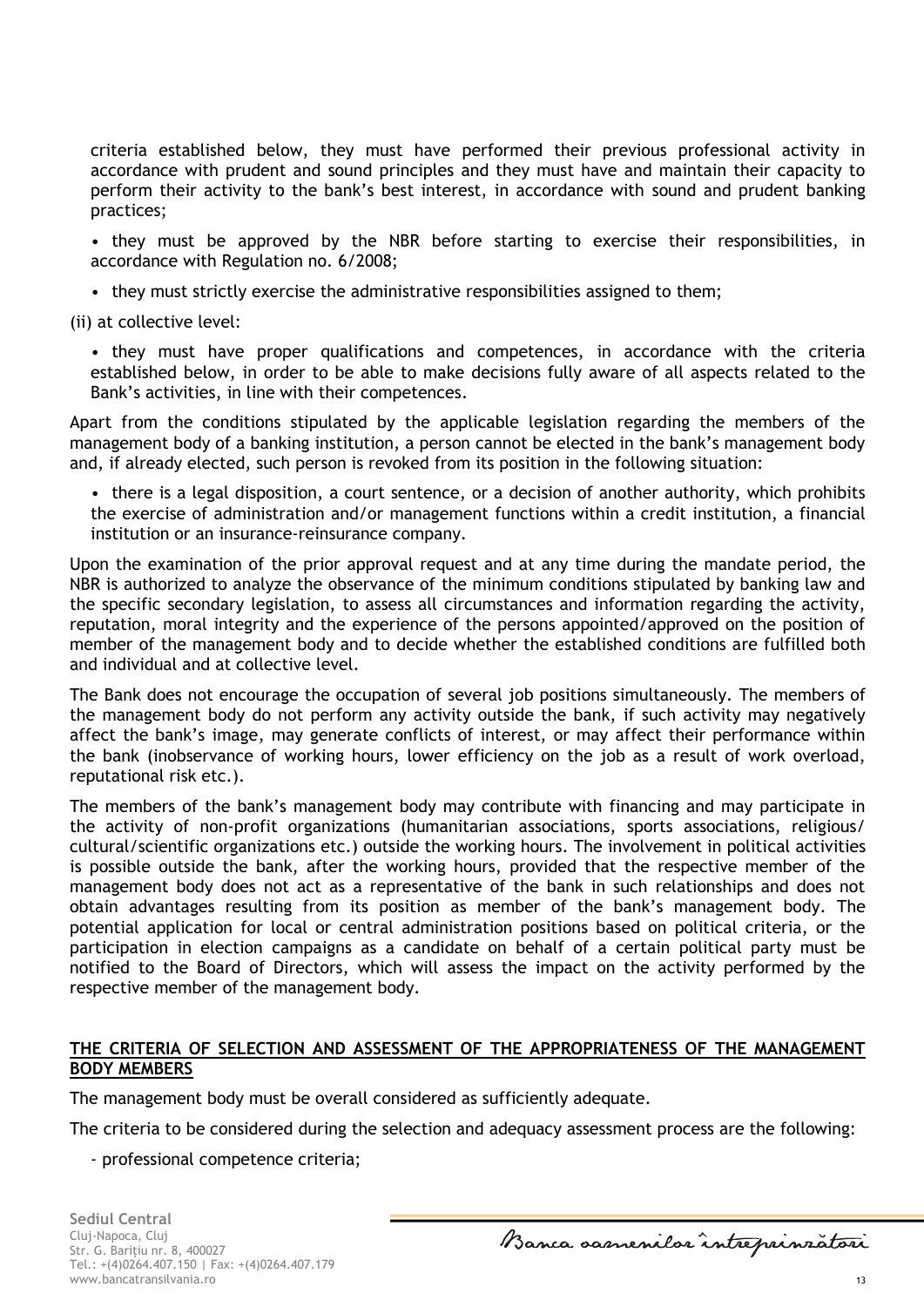- reputation criteria;
- governance criteria;

### **Professional competence criteria**

In order to assess the compatibility of a member of the management body, consideration will be given to the knowledge and competences acquired during the academic and practical experience. In this respect, the assessment will take into account the overall criteria stipulated below and aspects related to responsibility sharing.

As concerns the academic experience – the assessment will focus on the level and profile of academic studies and whether such studies are linked to financial and banking services or other relevant areas – studies in finance and banking, economics, law, administration, national & international scholarships, relevant training and professional development courses.

As concerns the professional experience - the assessment will focus on the practical experience related to prior job positions, by taking into account the following:

- work seniority linked to such positions;

- nature and complexity of the activities carried out on the respective positions, including the organizational structure;

- competences, decision making capacity and responsibilities;

- technical skills acquired on such positions related to the activity of credit institutions and the comprehension of risks arising from the activity of credit institutions;

- number of subordinated employees.

In general, the criterion regarding the sufficient practical and professional experience (including management positions and a long enough employment period) is considered to be fulfilled if there is proof of management activity carried out within a credit institution for a period of minimum 5 years, on relevant supervision and control positions, preferably on middle management positions, at least.

With respect to the Board of Directors, the education level, the special knowledge and the professional evolution of this body will be assessed individually and jointly, in order to ensure the utmost professional diversity among its members. Additionally, for the appointment of the mandatory specialized committees (such as the Audit Committee, the Nomination and Remuneration Committee) consideration shall be given to the sufficient experience of the committee members in the respective areas of activity, so that the whole committee covers the expertise required by the legislation in order to carry out its activity and its members (individual members) fulfill the tasks related to their position in an appropriate manner.

The knowledge required refers to the following:

- main rights and obligations of the BoD and of the Leaders' Committee;

- collaboration between the management body and the coordinators of the internal control independent functions;

- knowledge in terms of practices, policies, legislation and regulations applicable in the financialbanking sector;

- knowledge in terms of risk management principles, procedures and practices;

- functioning and structure of the credit institution;
- Committees reporting to the Board of Directors;

Banca samenilar intreprinratori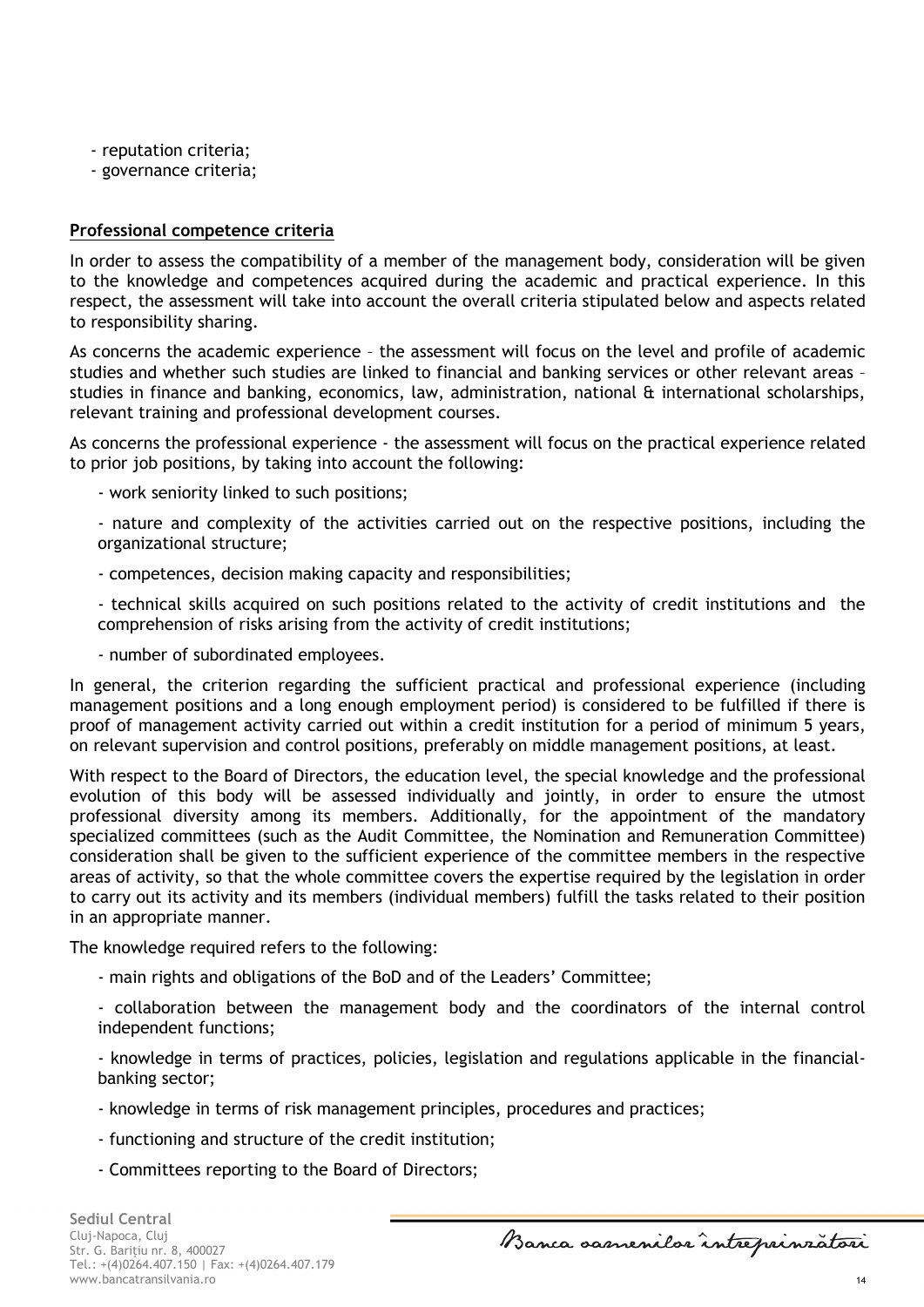- Knowledge in the interpretation and understanding of financial information at least at a level which qualifies the respective person to participate in the collective decision making process within the management body.

#### **Reputation criteria**

Apart from the professional competence criteria, another adequacy premise is represented by the good reputation and personal credibility. A member of the management body has a good name when there is no reason of doubt as concerns his/her reputation or there is proof attesting his/her good reputation. The good reputation is affected by the existence of any indicia leading to justified objections related to the capacity of the candidate to ensure a prudent management of the credit institution.

In this respect, the following factors with impact on reputation shall be assessed:

- a) observance of professional standards
- b) correct economic standing

## *a) Observance of professional standards*

#### Verification criteria:

The professional career of the candidate has an evolution which allows for the assumption of a law abiding behavior.

In the assessment of the previous professional activity of the candidate, the following aspects are considered as highly severe and therefore damaging to the personal credibility and reputation of the person:

- the dismissal from a management position as a result of the supervisory authority intervention;
- the denial of the professional license, or the withdrawal/termination/cancellation of such professional license
- the dismissal from management positions and from positions which are based on economic, fiduciary or any other considerations, including a special degree of confidence, due to reasons correlated with the integrity, honesty and trustworthiness of the respective person.
- Similar reasons leading to the resignation from the previous functions, in case such resignation was not initially based on the decision of the respective person.

### *b) Correct Economic Standing*

Verification criteria:

Candidate's affidavit stating his/her correct economic situation.

- No bankruptcy procedure is declared with regard to the company of which the candidate is a shareholder/director, the business activity of which is based to the determined extent on his/her person, unless an economic recovery plan was concluded and completed during the bankruptcy procedure; this also applies to the cases in which a similar situation exists or existed abroad.
- No civil, administrative or criminal proceeding, extensive investigations or open risk positions related to loans or assumed borrowings exist, to the extent that such events could have a major impact on the candidate's financial standing.

Banca samenilar intreprinratori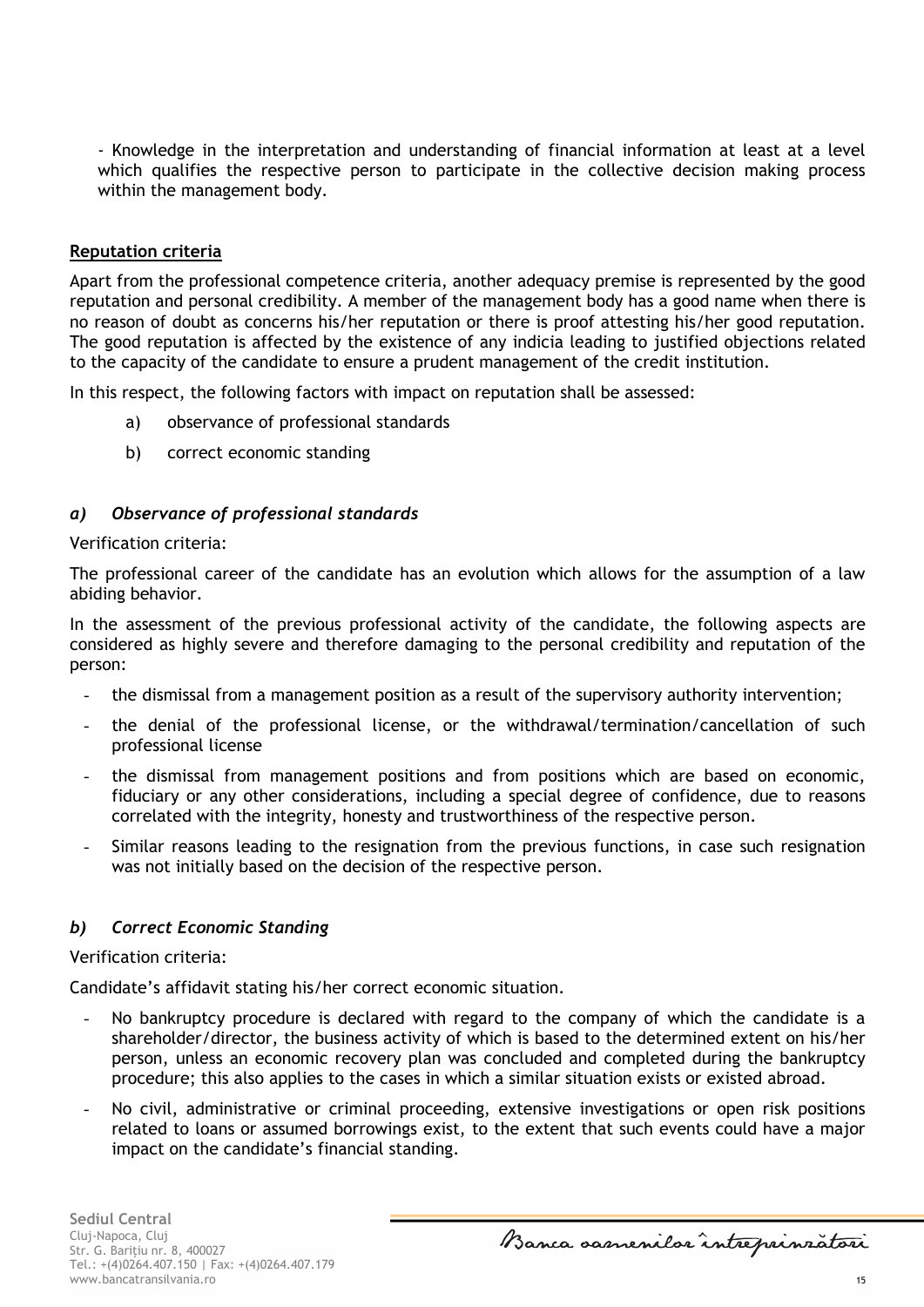The Bank does not hold information of a contrary content.

Additionally, the assessment can also consider the following information:

A solvency notice from certain credit control institutions or a notice from a similar authority abroad, showing the existence of an imprudent financial behavior, and/or of certain disproportionately high financial obligations assumed.

The candidate shall be informed that he/she must disclose his/her financial standing, within his/her obligation to cooperate in case of doubts of certain supervisory authorities of the financial market in Romania with regard to his/her good financial standing.

In order to assess aspects concerning personal credibility and good reputation one shall have in view the aspects laid down in the applicable legal provisions, as well as the data obtained from additional sources.

## **Governance Criteria**

The following criteria shall be taken into account for the assessment of the management body's adequacy:

1. Sufficient time for the exercise of his/her duties

The correspondence with the minimally established period for the exercise of the considered role shall also be taken into account.

2. In order to assess the degree of independence, honesty and integrity, one shall request information to check for potential causes of conflicts of interests:

a. Previous positions within the institution, as well as positions held in other companies

b. Personal, professional or economic connections with the majority shareholders of the credit institution or of the affiliated companies

c. Personal, professional or economic connections with the other members of the management body

Personal, professional or economic connections have in view financial interests (e.g. loan, participations) and non-financial or relationship interests (e.g. close relationships such as spouse, official partner, partner, child, parent or other relationship with the person sharing the same hosehold) of the person and of his/her relatives up to 2nd degree with the other members of the management and of the Board of Directors or with the majority shareholders of the credit institution or of the affiliated companies.

## **POLICY ON DIVERSITY WITH REGARD TO SELECTION OF MEMBERS OF THE MANAGEMENT BODY**

## **General perspectives regarding diversity in the current management body of Banca Transilvania**

This policy aims to promote diversity within Banca Transilvania S.A.'s management body (Board of Directors and Leaders' Committee). Banca Transilvania S.A. recognizes and embraces the benefits of a diversified management body as a pathway to improve the quality of its performance.

The principles described herein are applicable to all entities within the BT Financial Group.

The Administration of Banca Transilvania is entrusted by the General Shareholders Meeting to a Board of Directors elected for one term of office lasting four years. The Board of Directors consists of 7 directors elected by the shareholders in the General Shareholders Meeting, either at the expiration of

Banca samenilar intreprinratori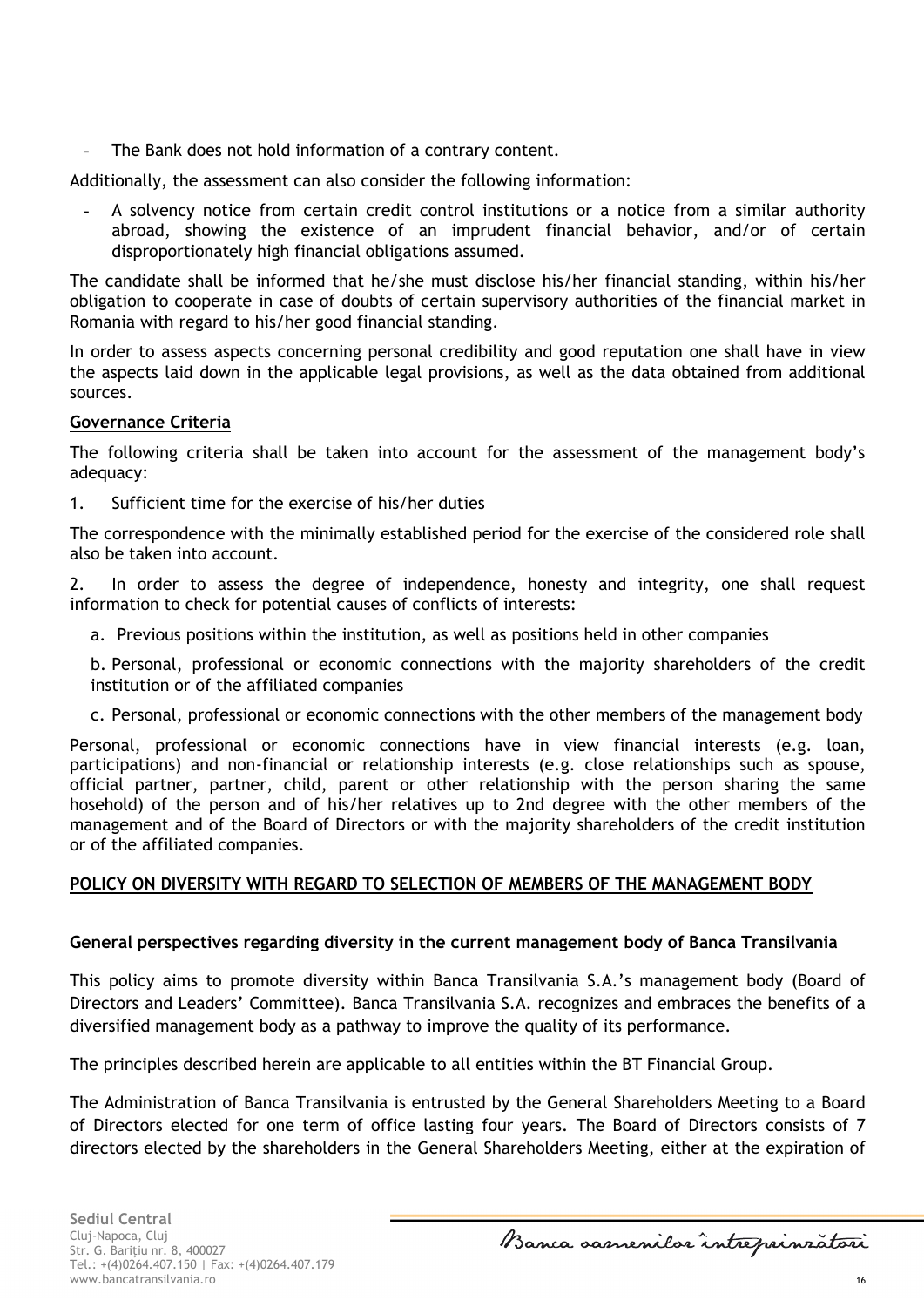their mandate, or individually, in case of vacancies. The eligibility criteria for the Board of Directors are stipulated in specific legislation, as well as in the Articles of Incorporation of Banca Transilvania S.A.

The Board of Directors shall appoint the members of the Leaders Committee whilst also considering the recommendations of the Remuneration and Nominalization Committee. In Banca Transilvania S.A., the management body is represented by the members of the Board and the Leaders' Committee.

In order to achieve sustainable and balanced development, Banca Transilvania views the diversity of the management body as an essential element in supporting its strategic objectives. In designing the structure of the management body, in regard to issues of diversity we considered several criteria, among which: gender, age, cultural and educational profile, ethnicity, professional experience, skills, knowledge and work experience. All appointments to the management body are based on meritocracy, and applicants will be considered on the basis of objective criteria, taking into account the benefits of diversity within the body.

This policy governing Board diversity policy complements *Banca Transilvania's selection, surveillance, evaluation and succession policy*.

Banca Transilvania S.A. believes that although the diversity and variety of experiences and viewpoints represented in the management body should always be considered, a candidate should not be chosen nor excluded solely or largely because of race, color, gender, national origin or sexual orientation. In selecting a candidate, The Remuneration and Nominalization Committee firstly assesses the skills of the candidate, the national and international experience and cultural profile which would complement the existing management body, recognizing that the Bank's operations and activities are diverse and global in nature and national in impact.

Reflecting the global nature of banking, Banca Transilvania's directors and Executive Officers are citizens of Romania as well as citizens and residents of other Member States. Most BT managers and directors have a domestic and international banking background.

Banca Transilvania S.A. believes that, while the management body does not have to adhere to a fixed number of directors, in general, a management body made up of 6 to 14 members offers a large and diverse group to address important issues facing credit institution while being small enough to encourage personal involvement and constructive discussions.

The current directors and executive officers of Banca Transilvania S.A. must have held senior positions in various organizations or in Banca Transilvania, proving their ability to exercise leadership responsibilities related to management positions. They were senior executives in the prestigious international institutions, where they developed skills and experience in terms of strategy and business development, innovation, operations, brand management, finance, compliance, decision-making and risk management. This skill and experience gained allows them to offer sound judgment regarding the problems faced by an international company in today's environment, ensuring surveillance of these areas of the Bank's activity and thus assessing the performance of BT.

All members of the management body also have significant experience in corporate governance and supervision of complex businesses through their status as executives, directors, managers or other relevant functions in other large institutions. Some bank directors have gained experience in areas

Banca samenilar intreprinratori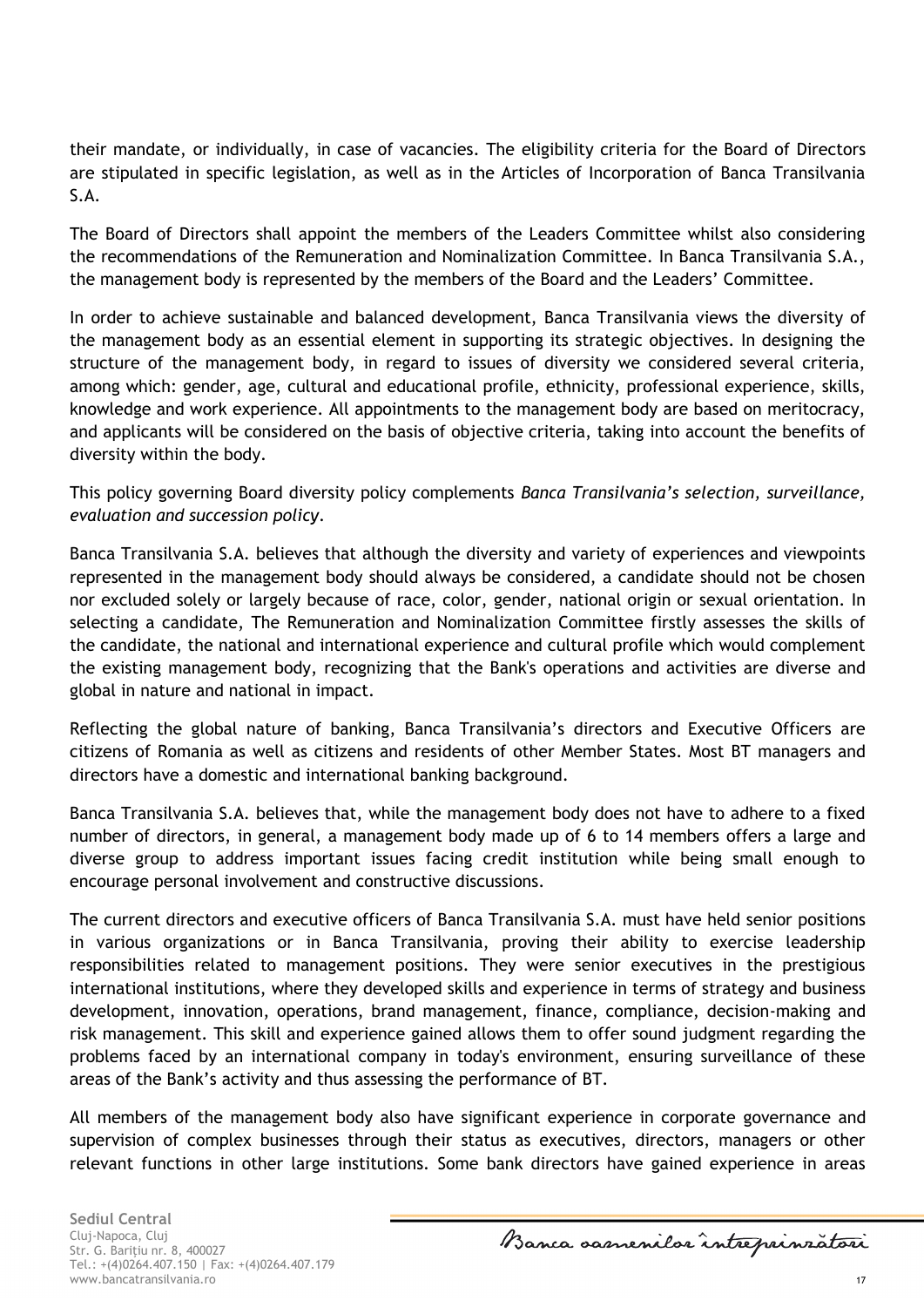relevant to financial and banking institutions such as audit, risk management and stock markets. All these skills and experiences are relevant to current strategies and they encourage the growth of the Bank, enabling the executive officers and the directors to provide on outlook of various valuable and critical issues and viewpoints in regard to new business opportunities, product launches, new market perspectives, problems faced by the bank and the banking system both locally and nationally.

## **Measurable objectives concerning the maintenance of the standards of diversity in the management body of Banca Transilvania**

Selection of candidates will be based on a diverse range of perspectives, including but not limited to gender, age, cultural and educational profile, ethnic, professional experience, skills, knowledge and work experience. The final decision will be based on merit and the added value that the selected candidates will bring to the management body. The composition of the management body (including gender, ethnicity, age, seniority) will be communicated regularly through Banca Transilvania's website.

The Board of Directors and Leaders Committee perceive diversity as a factor in electing the members of the management body, whilst also acknowledging that promoting diversity within the management body provides significant benefits for the Bank. Remuneration and Nomination Committee uses various criteria in selecting candidates for the position of executive officer and director, including the indepth diversity.

An eligible candidate for the position of member of the BT management body must be able to work in a collegial manner with people from different educational, cultural and business backgrounds and must have skills that complement the existing members' attributes.

Banca Transilvania S.A. encourages the presence of female members in the management body in order to ensure equilibrium and high performance. However Banca Transilvania S.A. considers that the appointment of a new member of the management body cannot be made solely on the basis of gender, given that such practices lead to the defamation of the competence and independence of said member. Thus we believe that efficient and sustainable development of the Bank can be achieved by providing a framework for growth and personal development of female employees (under the same conditions as their male counterparts). The employees of today can become tomorrow's leaders.

Banca Transilvania S.A. already ensures a space of sustainable growth of its employees through professional courses that are offered without discrimination of any kind based on: the needs of its employees, the types of work performed and the functions exercised.

### **Surveillance and disclosure**

Remuneration and Nominalization Committee will ensure compliance with European requirements regarding the diversity of the management body.

In order to maintain and develop a balanced, functional and efficient management body, the Remuneration and Nominalization Committee (when appointing a candidate) may, from time to time, consider other attributes, experiences or competences it considers relevant at the time of the decision.

**Sediul Central** Cluj-Napoca, Cluj Str. G. Bariţiu nr. 8, 400027 Tel.: +(4)0264.407.150 | Fax: +(4)0264.407.179 www.bancatransilvania.ro 18

Banca samenilar intreprinratori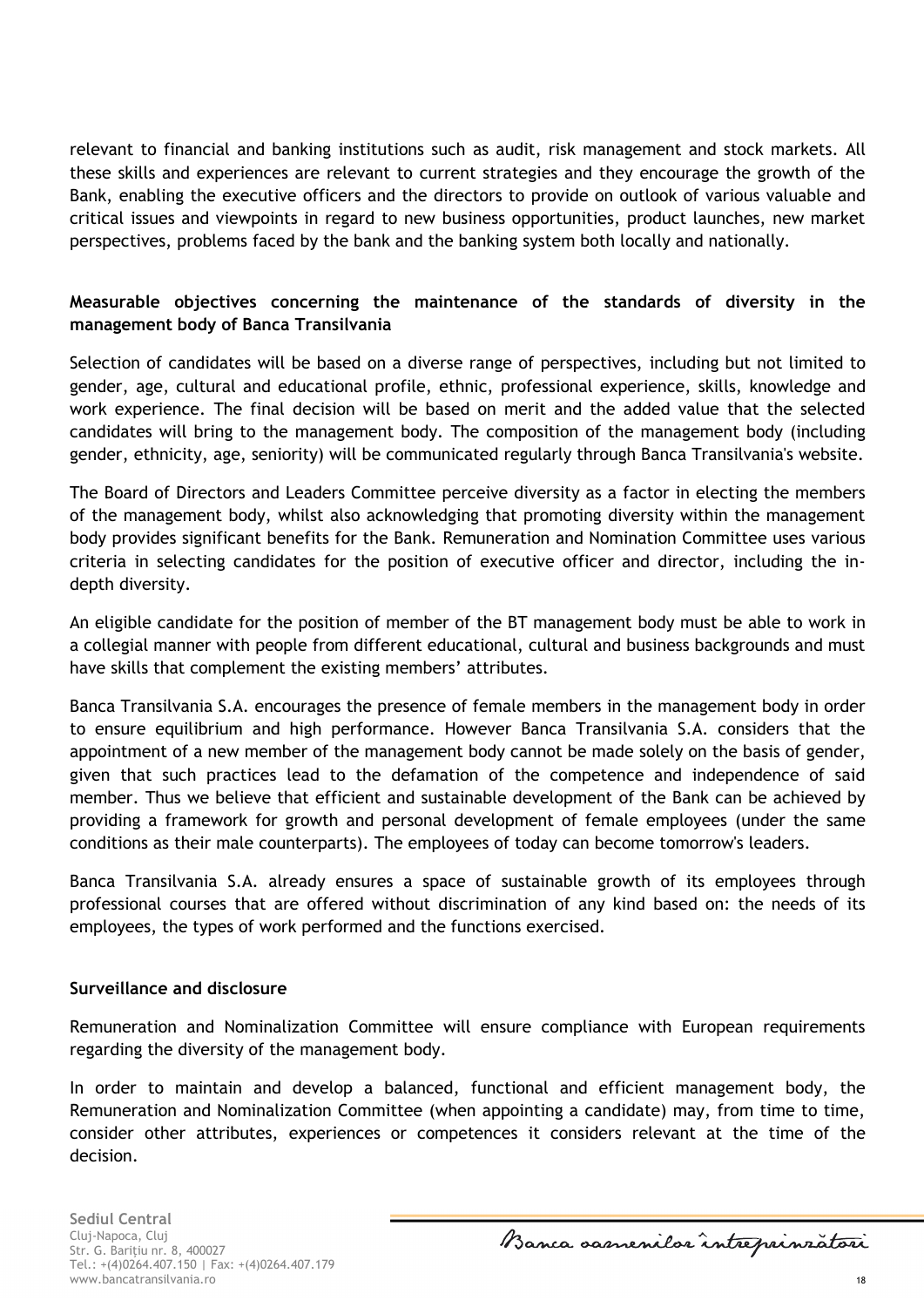The Remuneration and Nominalization Committee may consider diversity in assessing the candidates for membership of the management body. Banca Transilvania S.A. considers that cultural diversity in regard to the profile, experience, skills, race, gender and national origin is an important element in the composition of the management body. The Remuneration and Nominalization Committee discusses diversity concerns in relation to each candidate, and periodically reviews the composition of the management body as a whole.

The Remuneration and Nomination Committee outlines a pattern of adequate skills and characteristics required of the members of the management body, in light of its current composition. This evaluation includes issues of expertise (including international and banking-related experience), independence, integrity, diversity, age and technical skills related to banking, finance, marketing, technology and public policy. The main eligibility criteria considered are those arising from legal requirements. The committee must ensure that the management body remains independent.

## **THE RISK MANAGEMENT COMMITTEE**

The Risk Management Committee is a body subordinated to the Board of Directors and established in order to issue competent and independent opinions regarding the policies and practices of risk management, capital adequacy to risks and the bank's risk appetite and to exercise the attributions awarded by the Board of Directors in this area of activity.

The Risk Management Committee currently contains 3 directors. Its main responsibilities are: to advise the BoD regarding the risk appetite and the global strategy for the management of current and future risks to which the bank is exposed; to assist the BoD in supervising the implementation of such strategy by the Leaders' Committee. The overall responsibility as concerns risk management belongs to the Board of Directors.

The Risk Management Committee meets on a quarterly basis or whenever required, upon the request of its members or of the bank's management. In 2015, the Risk Management Committee had 7 meetings.

## **INFORMATION FLOW ON RISK TO THE MANAGEMENT BODY**

The bank has implemented mechanisms for periodical and transparent reporting with respect to risks, in order to provide timely, accurate, comprehensible and relevant reports to the management body and the relevant structures for the exchange of relevant information on risk identification, measurement, assessment and monitoring.

The Board of Directors and the Risk Management Committee establish the type, volume, format and frequency of information regarding risks.

DAR- Risk Analysis and Portfolio Management Department is responsible for the daily monitoring and observance of approved risk limits during the bank's activity, in order to ensure that the risks arising from treasury operations are correlated with the appetite for risk assumed by the bank. Any deviation from such limits is immediately reported to the executive risk manager, the treasury manager and to the CRO and submitted for analysis in the following Asset-Liability Committee meeting.

Ratios related to the bank's risk appetite are monitored on a monthly basis, the results being synthesized in the specific risk reports submitted to the attention of Asset-Liability Committee / Leaders' Committee for information and analysis.

Reports are submitted to Board of Directors / Risk Management Committee at least on a quarterly basis.

Banca samenilor intreprinratori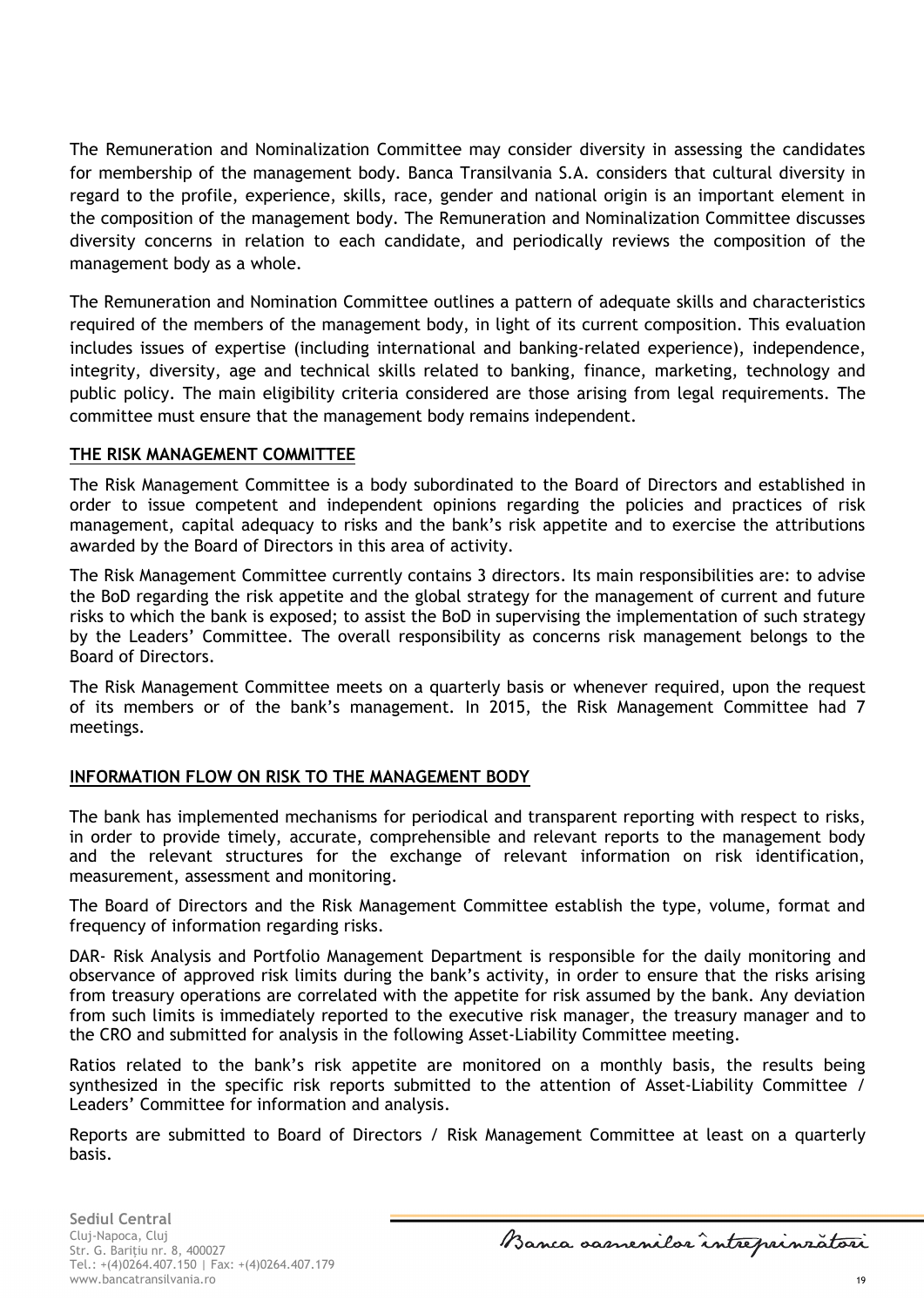# <span id="page-19-0"></span>**Scope of application**

Banca Transilvania S.A. (the "Bank") was incorporated in Romania in 1993 and is licensed by the National Bank of Romania to conduct banking activities. The Bank started its activity in 1994 and its main operations involve banking services for legal entities and individuals.

On December 10, 2014, the Group signed the acquisition contract for 100% of the shares of Volksbank Romania S.A. The Group took the control over Volksbank Romania S.A. on April 7, 2015. On 30 December 2015, the legal merger through absorption between Banca Transilvania S.A. (as merging company) and Volskbank Romania S.A. (as merged company) was finalised.

Further to the merger, the absorbing Bank took over all the rights and obligations of the absorbed bank Volksbank Romania S.A., which was dissolved without liquidation by transferring all the accounting assets and liabilities, as well as the rights and obligations to the absorbing Bank.

Due to the differences between the regulations, Banca Transilvania Financial Group ("the Group") is defined in accordance with two separate consolidation perimeters, as follows:

- Consolidated group for IFRS purposes – in accordance with IFRS 10

- Consolidated group for prudential purposes – in accordance with articles 18 and 19 of the Regulation (EU) No 575/2013

#### **Consolidated Group for IFRS Purposes**

IFRS 10 establishes a single control model applicable to all entities, including special-purpose entities.

The amendments brought forth by IFRS 10 require the management to exert significant reasoning in order to determine the entities that are controlled, and thus need to be consolidated by a parent entity.

In accordance with IFRS 10 "Consolidated Financial Statements", the Group controls an entity it has invested in, when it entirely holds the following:

- Power over the investee;
- Exposure or rights to variable returns from its involvement with the investee;
- The ability to use its power over the investee to affect the amount of the investor's returns;

All the subsidiaries directly or indirectly controlled by Banca Transilvania are consolidated using the global consolidation method.

The Group Banca Transilvania ("Group") includes the parent-company, Banca Transilvania S.A. ("Bank") and its subsidiaries, based in Romania and in the Republic of Moldova.

The consolidated financial statements of the Group for the financial exercise completed on December 31<sup>st</sup>, 2014 comprise of the financial statements of Banca Transilvania S.A. and of its subsidiaries, which comprise the whole Group.

The subsidiaries comprise of the following entities:

| <b>Subsidiary</b>                | <b>Field of activity</b> | <b>December</b><br>31, 2015 | December 31,<br>2014 |
|----------------------------------|--------------------------|-----------------------------|----------------------|
| BT Securities S.A.               | Investments              | 99.40%                      | 98.68%               |
| BT Leasing Transilvania IFN S.A. | Leasing                  | 100.00%                     | 100.00%              |
| BT Investments S.R.L.            | investments              | 100.00%                     | 100.00%              |

Banca samenilor intreprinratori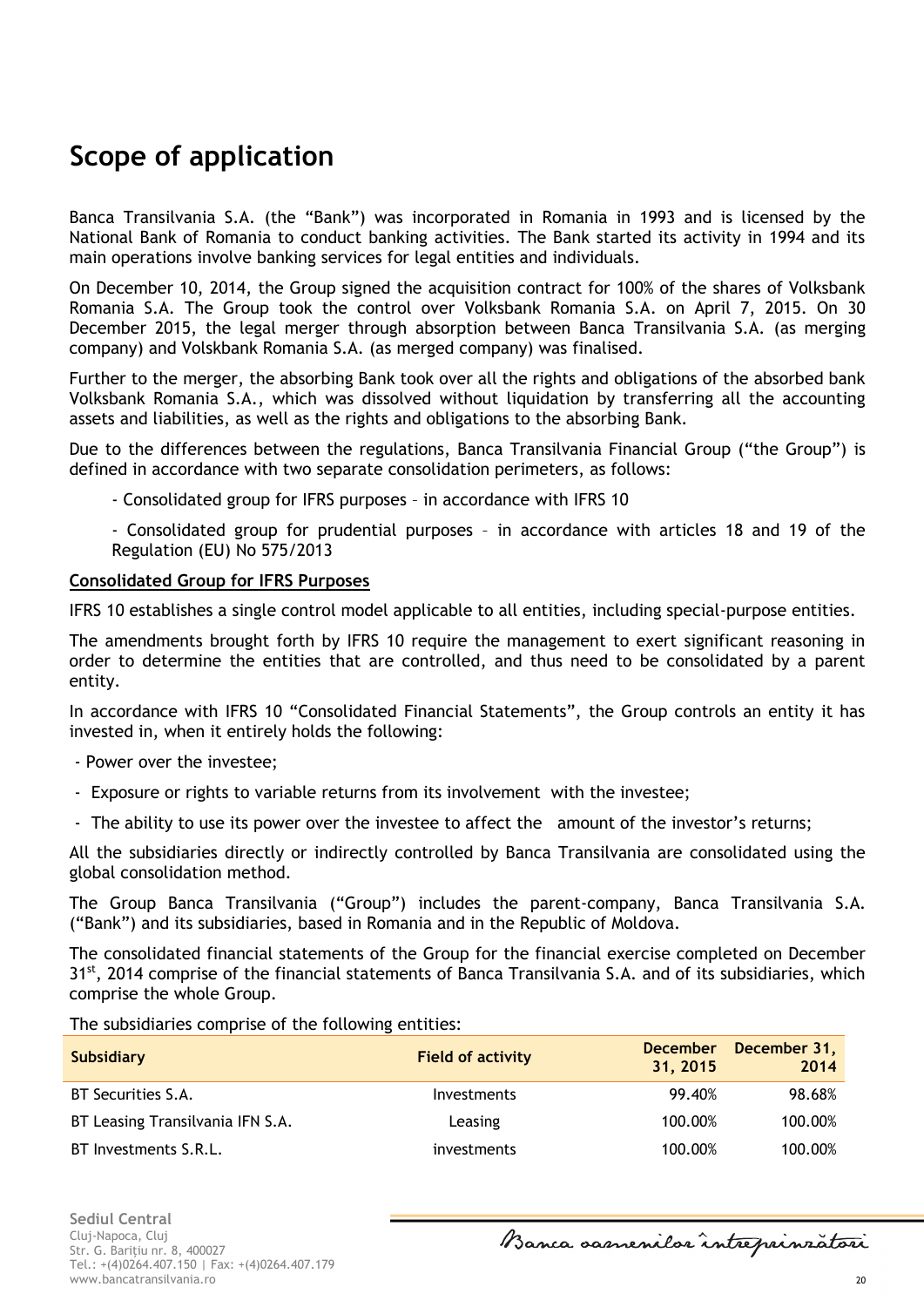| BT Direct IFN S.A.                           | consumer loans                                                      | 100.00% | 100.00% |
|----------------------------------------------|---------------------------------------------------------------------|---------|---------|
| BT Building S.R.L.                           | investments                                                         | 100.00% | 100.00% |
| BT Asset Management S.A.I S.A.               | management of assets                                                | 80.00%  | 80.00%  |
| BT Solution Agent de Asigurare S.R.L.        | activities auxiliary to insurance and<br>pension funds              | 99.95%  | 95.00%  |
| BT Asiom Agent de Asigurare S.R.L.           | activities auxiliary to insurance and<br>pension funds              | 99.95%  | 95.00%  |
| BT Safe Agent de Asigurare S.R.L.            | activities auxiliary to insurance and<br>pension funds              | 99.99%  | 99.99%  |
| BT Intermedieri Agent de Asigurare<br>S.R.L. | activities auxiliary to insurance and<br>pension funds              | 99.99%  | 99.99%  |
| BT Compania de Factoring S.R.L.              | factoring                                                           | 100.00% | 100.00% |
| BT Operational Leasing S.A.                  | Leasing                                                             | 94.73%  | 94.73%  |
| BT Leasing MD SRL                            | Leasing                                                             | 100.00% | 100.00% |
| Transilvania Imagistica S.A.                 | other activities related to human<br>health                         | 89.71%  | 88.38%  |
| <b>Improvement Credit Collection SRL</b>     | Activities of collection agencies<br>and the loan reporting offices | 100.00% | 100.00% |

The Group's fields of activity are: banking through BANCA TRANSILVANIA S.A (the "Bank"), leasing and consumer loans through BT Leasing Transilvania IFN S.A, BT Operational Leasing S.A, BT Direct IFN S.A and BT Leasing MD S.R.L., asset management through BT Asset Management S.A.I S.A. Likewise, the Bank holds more than 50% in two investment funds which it also consolidated with the global integration method.

### Consolidated for legal/accounting purpose – IFRS10

|                                                     | Fully<br>consolidated |      | <b>Equity</b><br>method |      |
|-----------------------------------------------------|-----------------------|------|-------------------------|------|
| Number of units                                     | 2015                  | 2014 | 2015                    | 2014 |
| As of 1/1                                           | 17                    | 17   | 0                       |      |
| Included for the first time in the financial period |                       | 0    |                         |      |
| Merged in the financial period                      | -1                    | 0    |                         |      |
| Excluded in the financial period                    | -1                    | 0    |                         |      |
| As of 31/12                                         | 18                    | 17   | 0                       |      |

### **Consolidated Group for Prudential Purposes**

The regulations underlying the prudential consolidation are the Commission Implementing Regulation (EU) No 680/2014 of 16 April 2014 and Regulation (EU) No 575/2013 of the European Parliament and of the Council.

In 2015, the difference between the Group consolidated for prudential purposes and the one consolidated for accounting IFRS purposes resides in three investment funds that are undertakings for collective investment, without legal personality and a company indirectly held by one of these investment funds. These entities are not subject to the provisions laid down in Regulation no. 575 /2013 on on prudential requirements for credit institutions and investment firms.

**Sediul Central** Cluj-Napoca, Cluj Str. G. Bariţiu nr. 8, 400027 Tel.: +(4)0264.407.150 | Fax: +(4)0264.407.179 www.bancatransilvania.ro 21

Banca samenilar intreprinratori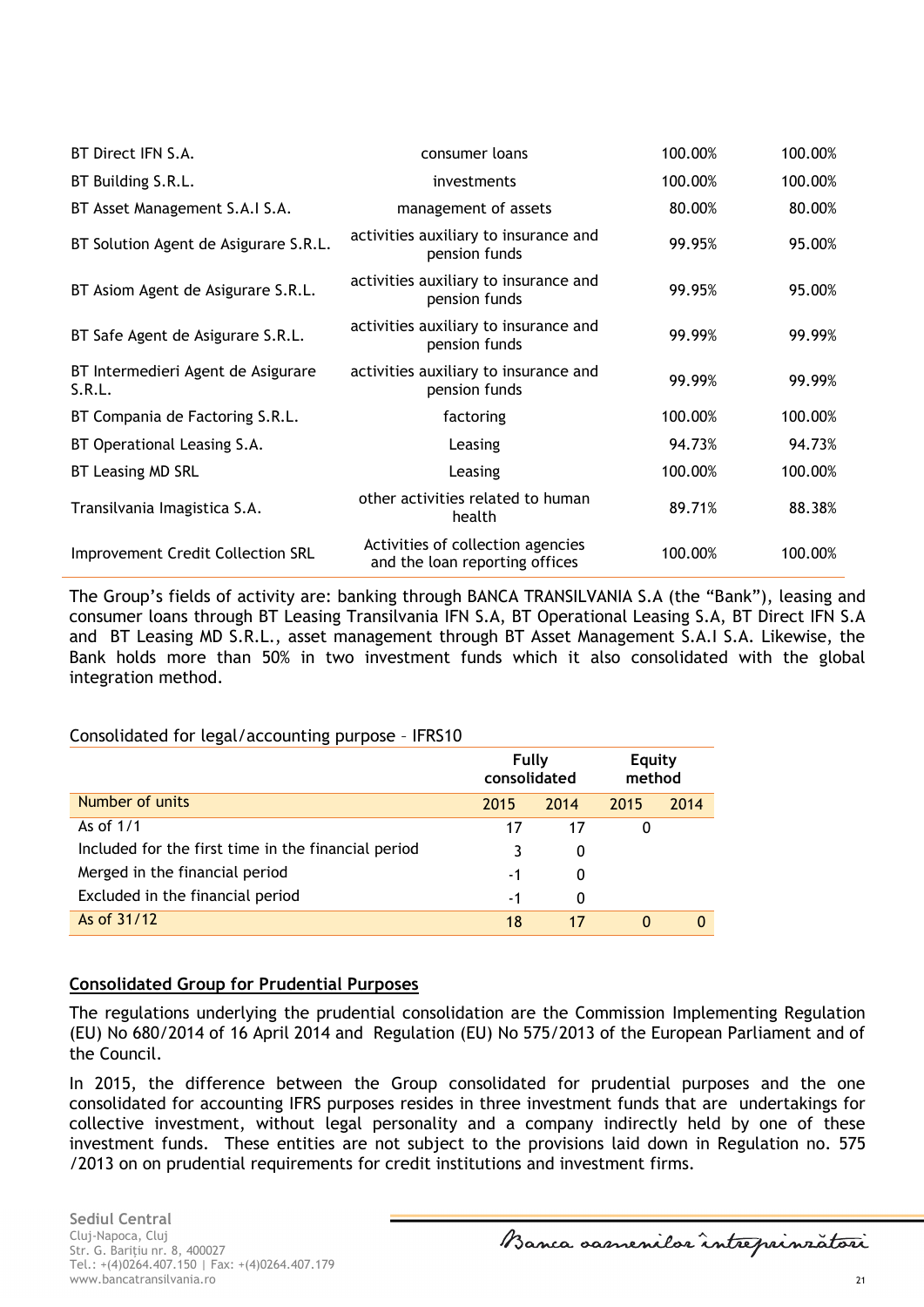In 2014, the difference between the Group consolidated for prudential purposes and the one consolidated for accounting IFRS purposes resides in two investment funds that are undertakings for collective investment, without legal personality and a company indirectly held by these investment funds. These entities are not subject to the provisions laid down in Regulation no. 575 /2013 on on prudential requirements for credit institutions and investment firms.

The financial statements consolidated for prudential purposes for the financial exercise ended on December 31<sup>st</sup>, 2015 comprise the financial statements of Banca Transilvania S.A. and of its subsidiaries, which form the whole Group. The subsidiaries comprised in the prudential consolidation are:

| <b>Subsidiary</b>                         | <b>Field of activity</b>                                            | <b>December</b><br>31, 2015 | <b>December</b><br>31, 2014 |
|-------------------------------------------|---------------------------------------------------------------------|-----------------------------|-----------------------------|
| BT Securities S.A.                        | Investments                                                         | 99.40%                      | 98.68%                      |
| BT Leasing Transilvania IFN S.A.          | Leasing                                                             | 100.00%                     | 100.00%                     |
| BT Investments S.R.L.                     | investments                                                         | 100.00%                     | 100.00%                     |
| BT Direct IFN S.A.                        | consumer loans                                                      | 100.00%                     | 100.00%                     |
| BT Building S.R.L.                        | investments                                                         | 100.00%                     | 100.00%                     |
| BT Asset Management S.A.I S.A.            | management of assets                                                | 80.00%                      | 80.00%                      |
| BT Solution Agent de Asigurare S.R.L.     | activities auxiliary to insurance<br>and pension funds              | 99.95%                      | 95.00%                      |
| BT Asiom Agent de Asigurare S.R.L.        | activities auxiliary to insurance<br>and pension funds              | 99.95%                      | 95.00%                      |
| BT Safe Agent de Asigurare S.R.L.         | activities auxiliary to insurance<br>and pension funds              | 99.99%                      | 99.99%                      |
| BT Intermedieri Agent de Asigurare S.R.L. | activities auxiliary to insurance<br>and pension funds              | 99.99%                      | 99.99%                      |
| BT Compania de Factoring S.R.L.           | factoring                                                           | 100.00%                     | 100.00%                     |
| BT Operational Leasing S.A.               | Leasing                                                             | 94.73%                      | 94.73%                      |
| BT Leasing MD SRL                         | Leasing                                                             | 100.00%                     | 100.00%                     |
| <b>Improvement Credit Collection SRL</b>  | Activities of collection agencies<br>and the loan reporting offices | 100.00%                     | 100.00%                     |

#### Consolidated for prudential purposes

|                                                     | Fully<br>consolidated |      | Equity method |      |
|-----------------------------------------------------|-----------------------|------|---------------|------|
| Number of units                                     | 2015                  | 2014 | 2015          | 2014 |
| As of 1/1                                           | 14                    | 14   | 0             |      |
| Included for the first time in the financial period |                       | 0    |               |      |
| Merged in the financial period                      | -1                    | 0    |               |      |
| Excluded in the financial period                    | -1                    | 0    |               | -7   |
| As of 31/12                                         | 14                    | 14   | 0             |      |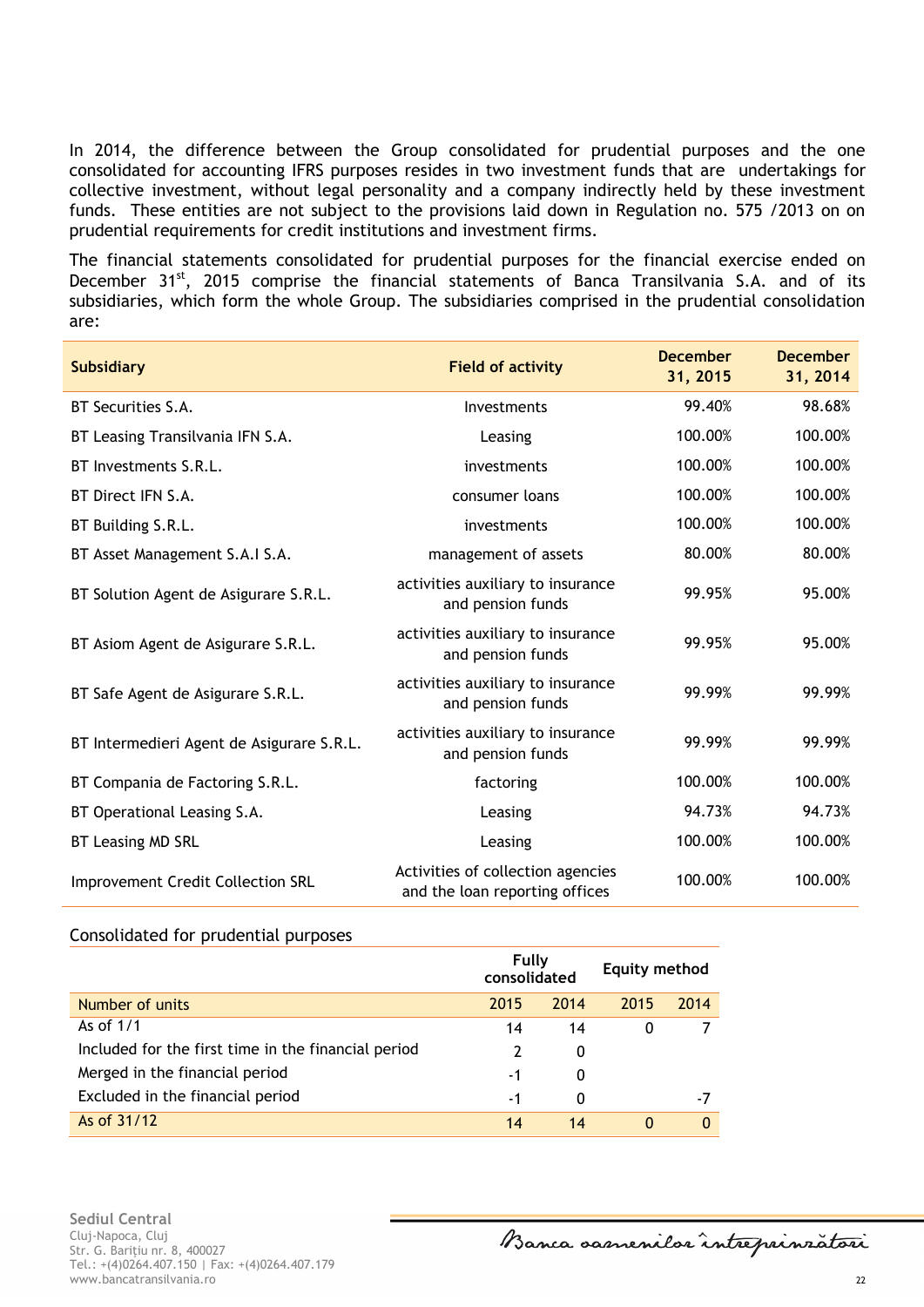# <span id="page-22-0"></span>**Own funds**

## **REQUIREMENTS RELATED TO OWN FUNDS**

## **Reconciliation of own funds elements with the balance sheet in the audited financial statements of the institution**

| Capital base in thousand lei                                | 2015         |
|-------------------------------------------------------------|--------------|
| Shareholders' equity according to the Group's balance sheet | 6,240,807    |
| Non-controlling interests                                   | 6,120        |
| Anticipated dividend                                        | $-1,200,000$ |
| Additional value adjustments                                | $-93,234$    |
| Goodwill                                                    | $-376$       |
| Deferred tax assets                                         | $-105,461$   |
| Intangible assets                                           | $-74,471$    |
| Other adjustments                                           | $-165,055$   |
| <b>Common Equity Tier 1 capital</b>                         | 4,608,329    |
| <b>Total Tier 1 capital I</b>                               | 4,608,329    |
| Tier 2 instrument                                           | 416,424      |
| Other adjustments                                           | $-39,927$    |
| <b>Total Tier 2 capital</b>                                 | 376,497      |
| <b>Total capital base</b>                                   | 4,984,826    |

## **Statement of financial position**

| Assets in thousand lei                  | <b>IFRS 2015</b> | <b>Prudential 2015</b> |
|-----------------------------------------|------------------|------------------------|
| Cash reserve                            | 6,796,343        | 6,796,326              |
| Loans and advances to banks             | 2,063,050        | 2,062,192              |
| Loans and advances to customers         | 28,207,311       | 28,199,220             |
| Impairment losses on loans and advances | $-2,796,912$     | $-2,801,582$           |
| <b>Trading assets</b>                   | 155,386          | 58,527                 |
| Derivatives                             | 5,642            | 5,642                  |

**Sediul Central** Cluj-Napoca, Cluj Str. G. Bariţiu nr. 8, 400027 Tel.: +(4)0264.407.150 | Fax: +(4)0264.407.179 www.bancatransilvania.ro 23

Banca oamenilor intreprinzatori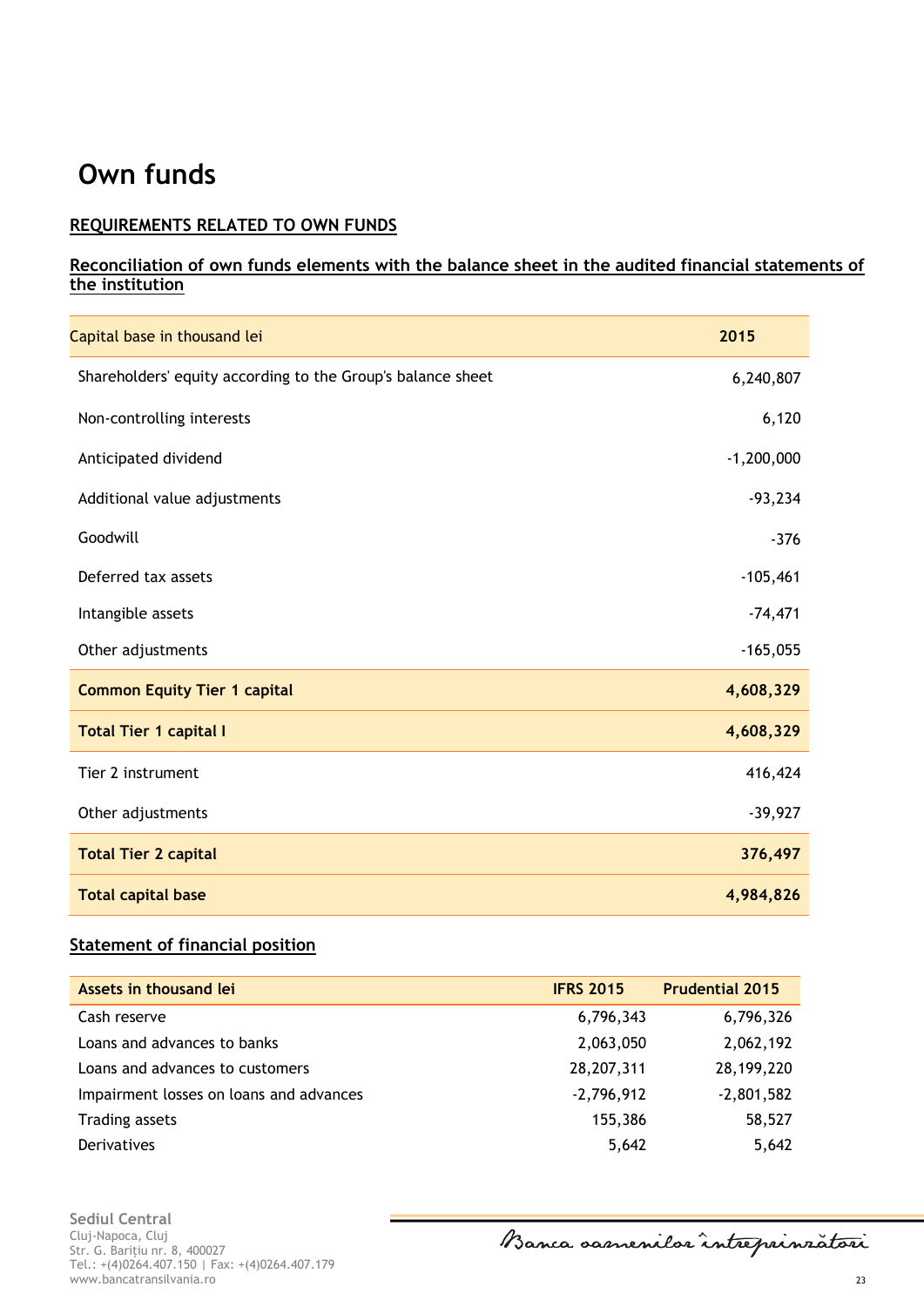| <b>Total assets</b>     | 47,621,079 | 47,626,127 |
|-------------------------|------------|------------|
| Other assets            | 420,188    | 404,870    |
| Tangible fixed assets   | 452,266    | 447,513    |
| Intangible fixed assets | 74.848     | 74,847     |
| Financial investments   | 12,242,959 | 12,378,572 |

| Liabilities and Equity in thousand lei | <b>IFRS 2015</b> | <b>Prudential 2015</b> |
|----------------------------------------|------------------|------------------------|
| Deposits from banks                    | 1,174,675        | 1,174,675              |
| Deposits from customers                | 38,646,506       | 38,670,640             |
| Provisions for liabilities and charges | 708,199          | 708,171                |
| Derivatives                            | 5626.41          | 5626.41                |
| Other liabilities                      | 428,836          | 394,719                |
| Subordinated capital                   | 416,424          | 416,424                |
| Equity                                 | 6,240,813        | 6,255,872              |
| Consolidated equity                    | 3,788,564        | 3,804,438              |
| Consolidated profit/loss               | 2,446,128        | 2,445,043              |
| Non-controlling interests              | 6,120            | 6,391                  |
| <b>Total equity and liabilities</b>    | 47,621,079       | 47,626,127             |

## **Own funds (prudential)**

| Own funds in thousand lei                                                                                                                                                                   | 31/12/2015 |
|---------------------------------------------------------------------------------------------------------------------------------------------------------------------------------------------|------------|
| Capital instruments and the related share premium accounts                                                                                                                                  | 3,140,821  |
| Retained earnings                                                                                                                                                                           | 1,317,444  |
| Accumulated other comprehensive income (and any other reserves))                                                                                                                            | 580,691    |
| Funds for general banking risk                                                                                                                                                              | 77,893     |
| Minority interests (amount allowed in consolidated CET1)                                                                                                                                    | 6,391      |
| Common Equity Tier 1 (CET1) capital before regulatory adjustments                                                                                                                           | 5,123,239  |
| Additional value adjustments                                                                                                                                                                | $-93,234$  |
| Intangible assets (net of related tax liability)                                                                                                                                            | $-74,471$  |
| Goodwill                                                                                                                                                                                    | $-376$     |
| Deferred tax assets that rely on future profitability excluding those arising from<br>temporary difference (net of related tax liability where the conditions in Article 38 (3)<br>are met) | $-105,461$ |
| Unrealised gains and losses                                                                                                                                                                 | $-76,391$  |

**Sediul Central** Cluj-Napoca, Cluj Str. G. Bariţiu nr. 8, 400027 Tel.: +(4)0264.407.150 | Fax: +(4)0264.407.179 www.bancatransilvania.ro 24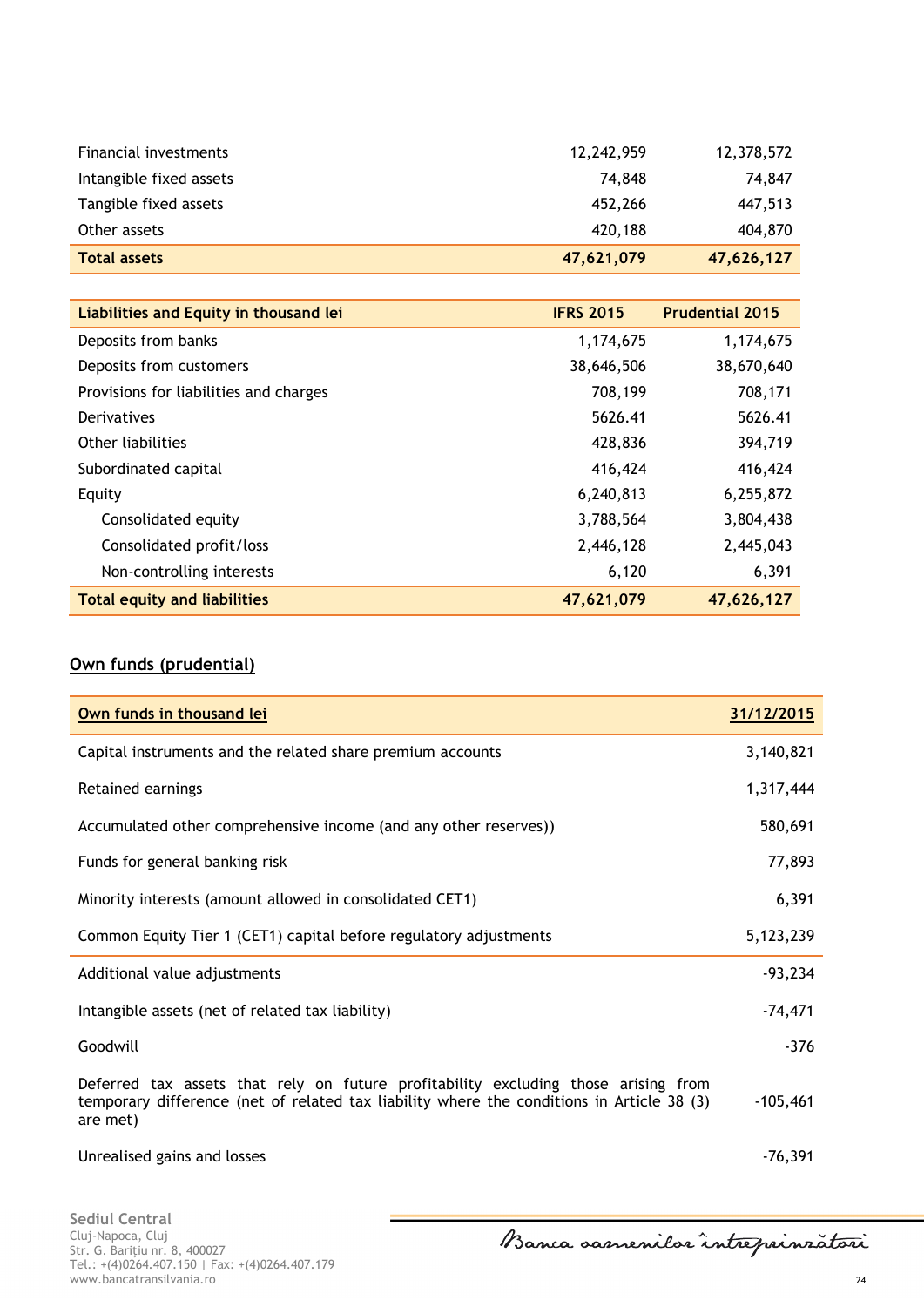| Other transitional adjustment                                       | $-164,977$  |
|---------------------------------------------------------------------|-------------|
| Total regulatory adjustments to Common Equity Tier 1 (CET1)         | $-514,910$  |
| Common Equity Tier 1 (CET1) capital                                 | 4,608,329   |
| Tier 1 capital $(T1 = CET1 + AT1)$                                  | 4,608,329   |
| Tier 2 (T2) capital: instruments and provisions                     | 376,497     |
| Tier 2 (T2) capital before regulatory adjustment                    | 376,497     |
| Tier 2 (T2) capital: regulatory adjustments                         | 0           |
| Total regulatory adjustments to Tier 2 (T2) capital                 | $\mathbf 0$ |
| Tier 2 (T2) capital                                                 | 376,497     |
| Total capital $(TC = T1 + T2)$                                      | 4,984,826   |
| Risk weighted assets                                                | 27,587,989  |
| Common Equity Tier 1 (as a percentage of total risk exposure amount | 16.70%      |
| Tier 1 (as a percentage of total risk exposure amount               | 16.70%      |
| Total capital (as a percentage of total risk exposure amount        | 18.07%      |

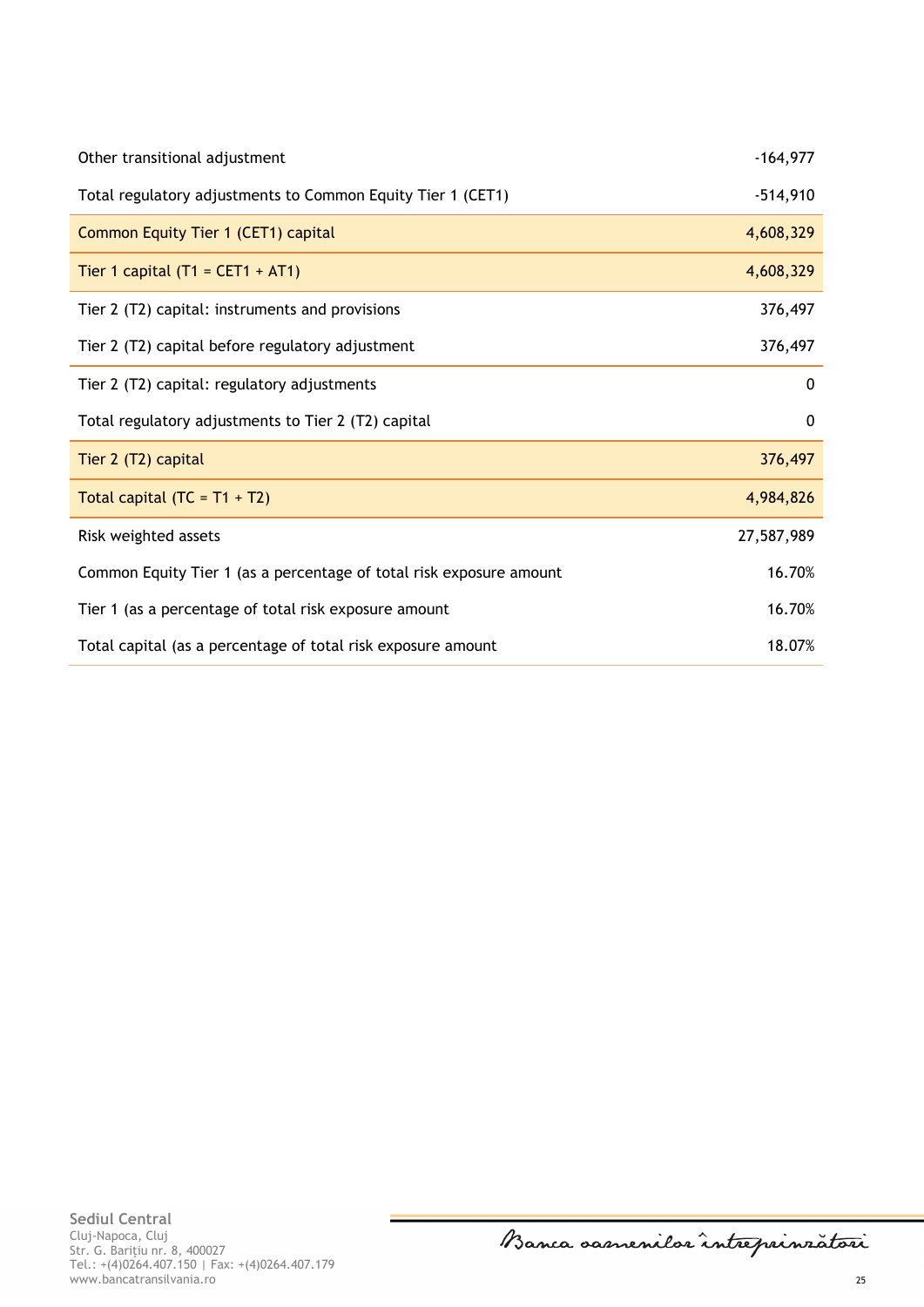# <span id="page-25-0"></span>**Capital requirements**

## **CAPITAL REQUIREMENTS**

### **Capital requirement for credit risk**

Banca Transilvania calculates the risk-weighted exposure amounts for credit, counterparty credit and dilution risk using the standardise approach according to Directive 2013/36/EU, Chapter 2 of Part Three, Title II.

|                                                                                                                 | thousand tel |
|-----------------------------------------------------------------------------------------------------------------|--------------|
| RISK WEIGHTED EXPOSURE AMOUNTS FOR CREDIT, COUNTERPARTY CREDIT AND<br><b>DILUTION RISKS AND FREE DELIVERIES</b> | 1,587,664    |
| Central governments or central banks                                                                            | $\Omega$     |
| Regional governments or local authorities                                                                       | 167          |
| Public sector entities                                                                                          | 4,506        |
| Multilateral Development Banks                                                                                  | 0            |
| International Organisations                                                                                     | $\Omega$     |
| <b>Institutions</b>                                                                                             | 46,143       |
| Corporates                                                                                                      | 500,602      |
| Retail                                                                                                          | 498,080      |
| Secured by mortgages on immovable property                                                                      | 206,052      |
| Exposures in default                                                                                            | 262,001      |
| Items associated with particular high risk                                                                      | 0            |
| Covered bonds                                                                                                   | $\mathbf 0$  |
| Claims on institutions and corporates with a short-term credit assessment                                       | 163          |
| Collective investments undertakings (CIU)                                                                       | $\mathbf{0}$ |
| Equity                                                                                                          | 0            |
| Other items                                                                                                     | 69,949       |

## **Capital requirement for market risk**

Banca Transilvania calculates Risk exposure amount for position, foreign exchange and commodities risks usind the standardised approaches in accordance with points (b) and (c) of Article 92(3) of Directive 2013/36/EU.

| Risk exposure amount for position, foreign exchange and commodities risks under standardised<br>approaches (SA) | 4,236,125 |
|-----------------------------------------------------------------------------------------------------------------|-----------|
| Traded debt instruments                                                                                         | 3,487,039 |
| Equity                                                                                                          | 666,085   |
| Foreign Exchange                                                                                                | 83,000    |
| <b>Commodities</b>                                                                                              |           |

**Sediul Central** Cluj-Napoca, Cluj Str. G. Bariţiu nr. 8, 400027 Tel.: +(4)0264.407.150 | Fax: +(4)0264.407.179 www.bancatransilvania.ro 26

Banca oasnenilor intreprinzatori

26

Thousand lei

thousand lei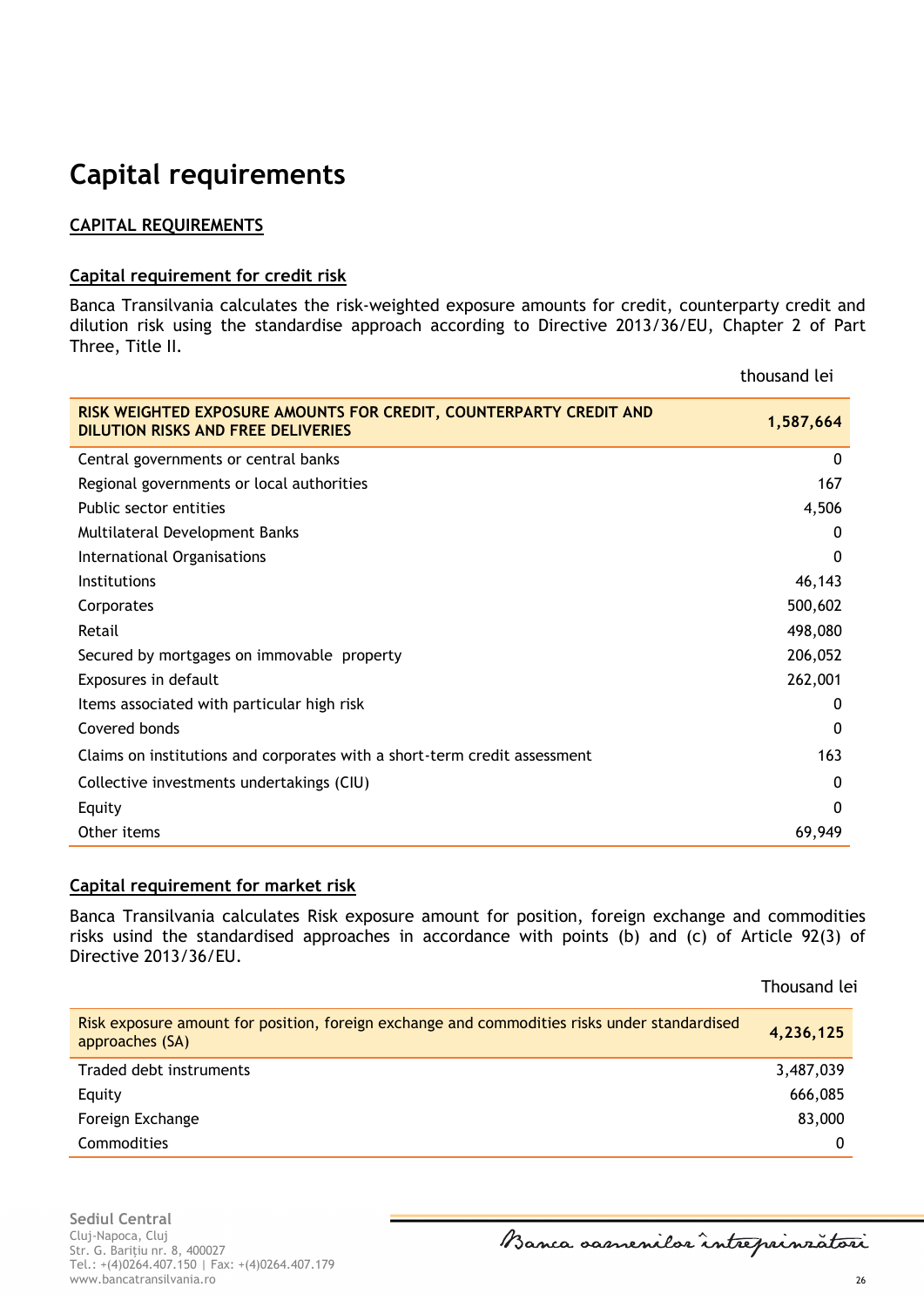## **Capital requirement for operational risk**

Banca Transilvania calculates the risk exposure amount for operational risk in accordance with Part Three, Title III, Chapters 2 of Directive 2013/36/EU.

| Total risk exposure amount for operational risk (opr) | 3,495,554 |
|-------------------------------------------------------|-----------|
|                                                       |           |

## <span id="page-26-0"></span>**Exposure to counterparty credit risk**

## SETTING CREDIT LIMITS RELATED TO COUNTERPARTY CREDIT RISK EXPOSURES

Throughout its activity, Banca Transilvania has exposures to other Romanian or foreign banks through treasury and trade operations, in local or foreign currency, within certain exposure limits. Exposure limits are calculated and they govern two types of operations: treasury and trade, these representing Banca Transilvania's maximum exposures on a partner bank, calculated as a percentage of own funds. Treasury operations are divided depending on the type of transaction, foreign exchange market (operational risk) or money market (credit risk) and depending on the date of settlement, respectively on maturity. Exposure limits according to the date of settlement, respectively maturity are not cumulative, but exclusive.

The method for determining exposure limits uses the principle of comparison between individual financial ratios calculated for the partner bank and the average ratios calculated for the group of banks it belongs to. Finally, financial ratios are weighted with quality indicators, indicators regarding the control of the Bank and the country rating;

The data which represents the basis for determining the exposure limit for partner banks:

- financial ratios
- quality indicators
- indicators regarding bank control
- country rating

### MANAGEMENT OF FINANCIAL INSTRUMENTS ELIGIBLE AS GUARANTEES

Banca Transilvania keeps records of the financial instruments portfolio held in its own name and behalf, providing daily information regarding volume, number, maturity, yield (etc.), the entity and jurisdiction of assets /financial instruments eligible for guarantee.

In accordance with the legislation in force, financial instruments held in its own name can be used in order to guarantee certain financial obligations undertaken by Banca Transilvania. Pledging of financial instruments is made directly on the account of the guarantee supplier (non-possesory pledge).

Internal-operational records reflect in a distinct manner the financial instruments which are pledged (differentiated on purposes, depending on the guaranteed obligation) and the financial instruments which are free from liens. Such clear distinction of pledged instruments results in the proper and real time determination of the quantity of financial instruments available for trading in the bank's own account.

Monitoring the value of financial instruments in its own portfolio is performed daily (available balance, market value, haircut, etc.).

#### FINANCIAL RISKS RELATED TO FINANCIAL INSTRUMENTS OPERATIONS

Banca samenilor intreprinratori

27

Thousand lei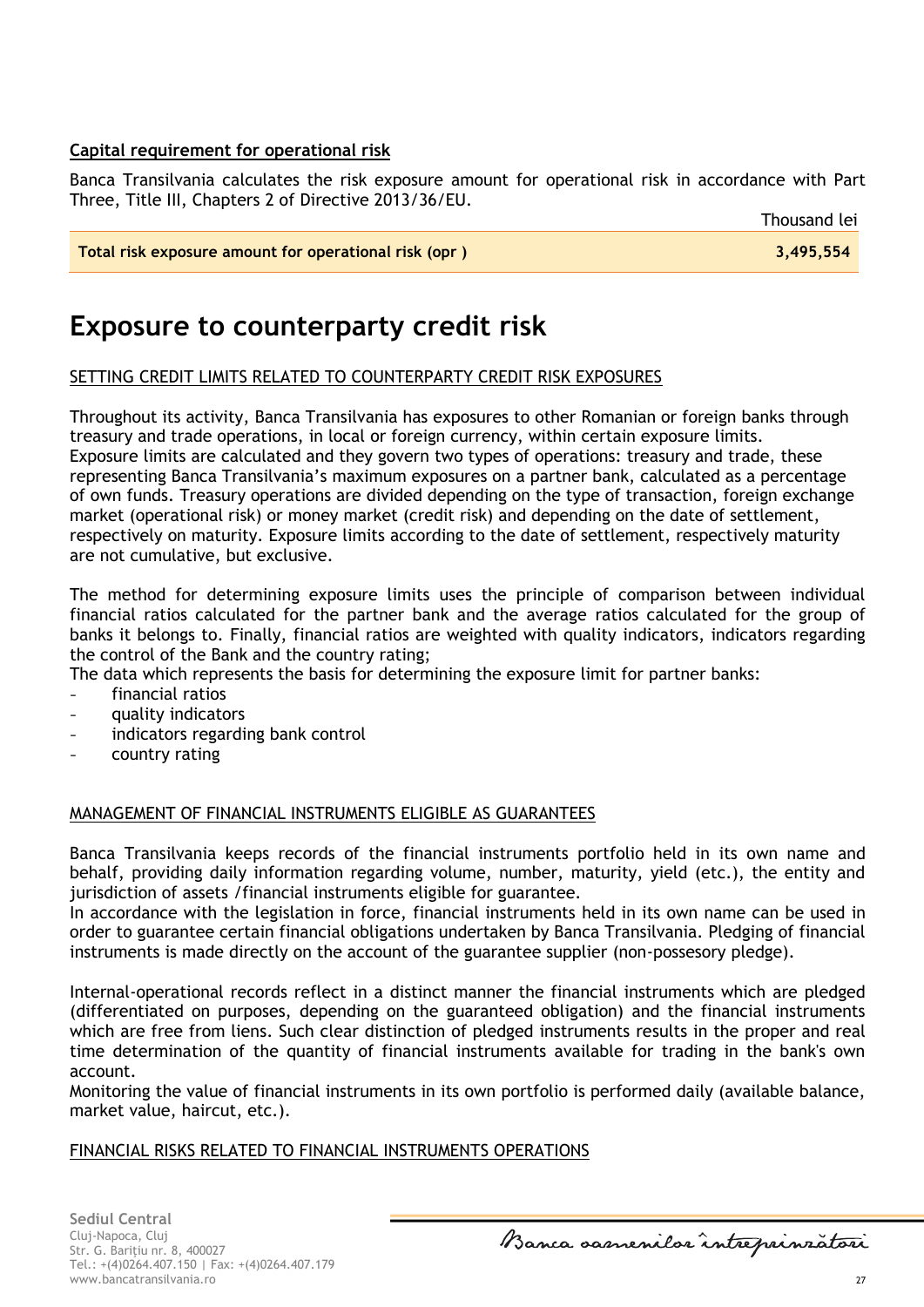In carrying out transactions with derivative financial instruments, the Bank is subject to market risk, credit risk, operational risk and legal risk associated with derivative products.

Control over derivative operations include proper separation of obligations, monitoring of risk management, supervision of management and other activities designed to ensure that the control objectives of the bank will be achieved. These control objectives include the following:

 Authorized execution. Derivative transactions are executed in accordance with policies approved by the bank.

 Comprehensive and accurate information. Information regarding derivatives, including information related to fair value, is recorded on time, it is complete and correct when recorded in the accounting system and it is classified, described and reflected in an appropriate manner and in accordance with the provisions of EU regulation 648/2012 (EMIR).

 Preventing or detecting errors. Errors in processing of accounting data for derivatives are prevented or detected on time.

 Permanent monitoring. Activities involving derivatives are monitored on a permanent basis to recognize and measure events that affect related assertions present in financial statements.

 Evaluation. Changes in the value of derivatives are recorded and appropriately presented to the competent authorities, both operationally and in terms of control. The assessment is part of the ongoing monitoring activities, in compliance with EU regulation 648/2012 (EMIR).

At this time, Banca Transilvania does not hold within its portfolio (current balance) Interest Rate Swaps type financial derivatives (FD), namely options.

# <span id="page-27-0"></span>**Capital buffers**

In 2015 no capital buffers were applied.

## <span id="page-27-1"></span>**Indicators of global systemic importance**

In 2015 no Indicators of global systemic importance were applied.

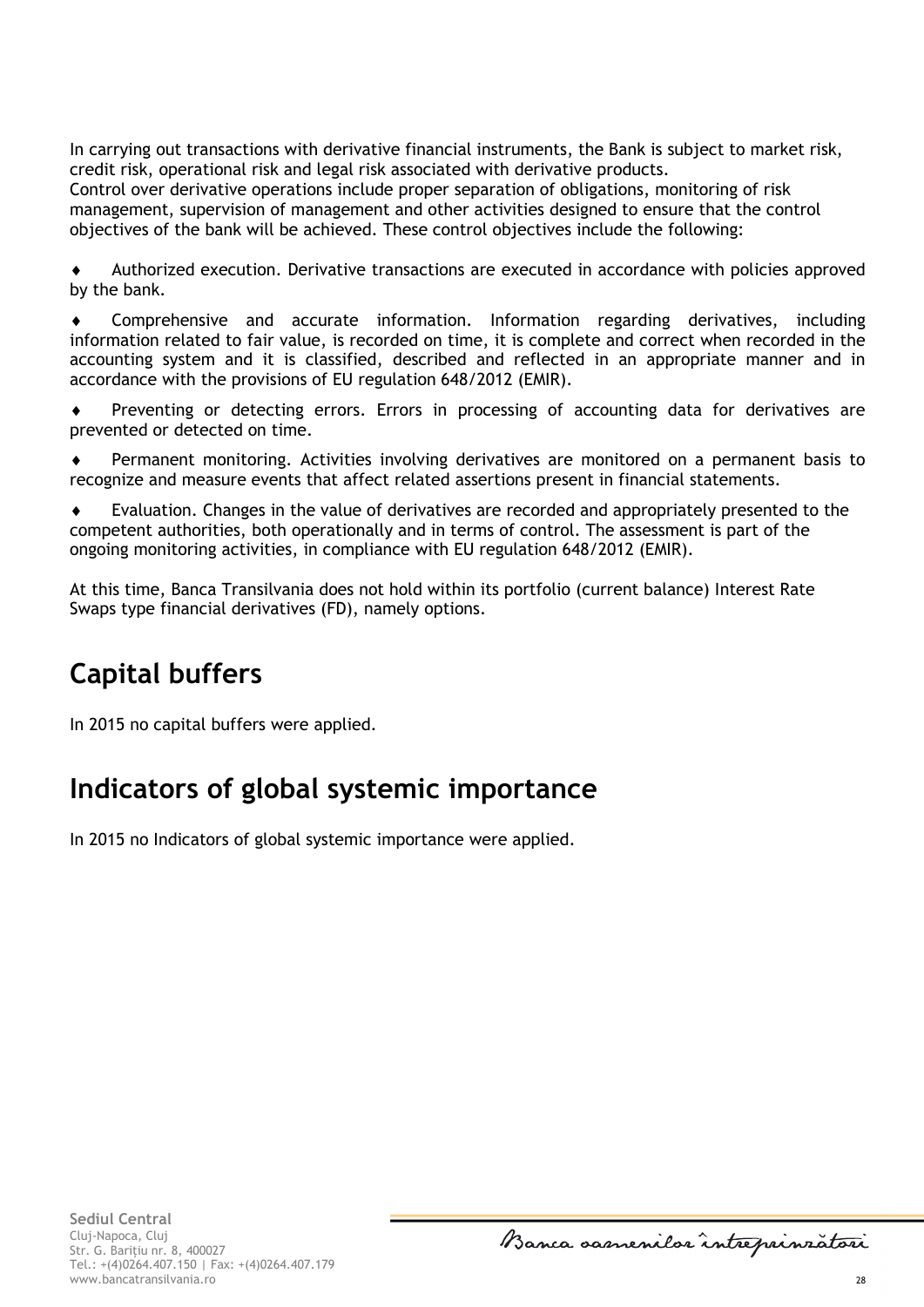# <span id="page-28-0"></span>**Credit risk adjustments**

## **DEFINITIONS FOR ACCOUNTING PURPOSES OF 'PAST DUE' AND 'IMPAIRED'**

#### **Individually impaired loans and securities**

Individually impaired loans and securities are loans and securities with respect to which the Group and the Bank consider that difficulties may occur in collecting the principal and interest due according to the contractual terms of the loan / securities agreement.

### **Past due but not individually impaired loans and securities**

Loans and securities with respect to which the interest or principal payments are past due, but the Group and the Bank believe that an individual impairment is not appropriate considering the value of the security/collateral available and/or the stage of collection of the amounts owed to the Group and the Bank.

## **DESCRIPTION OF THE APPROACHES AND METHODS ADOPTED FOR DETERMINING SPECIFIC AND GENERAL CREDIT RISK ADJUSTMENTS**

#### **Allowances for impairment**

The Group and the Bank determine an allowance for impairment losses that represents an estimate of the incurred losses on the loan portfolio. The main components of this allowance are represented by an individual loan loss component that relates to individually significant exposures, and a collective loan loss component established for groups of homogeneous assets in respect of losses that have been incurred but have not been identified on loans that may be subject to individual impairment.

As at 31 December 2015, the Group and the Bank changed the calculation methodology for the collective impairment allowances as follows:

- In the calculation methodology for unimpaired loans without impairment signs, the loss identification period has been set to 12/12 on each portfolio, resulting from the frequency with which clients are submitted to individual impairment analysis and from the fact that in the collective analysis provisions are calculated for clients which have DPD over 15 days;
- For restructured non-performing loans, there is a new methodology implemented for loan loss provisions similar to the methodology used for restructured defaulted loans and for loans to clients in insolvency.

#### **Impairment losses on loans and advances**

The Group reviews the loan portfolio (including net investments in lease) to assess the impairment thereof, at least semi-annually (on a monthly basis for the Bank). In determining whether an impairment loss should be recorded in the consolidated/ separate income statement, the Group makes judgments as to whether there is any observable data indicating that there is a measurable decrease in the estimated future cash flows from a portfolio of loans/ lease receivables before the decrease can be identified for an individual loan/ receivable in that portfolio. For example, the observable data might be the un-favourable changes in the customers' payment behaviour from within a group or due to economic, national or local circumstances which correlate with default incidents of a debtors' group.

Banca samenilor intreprinratori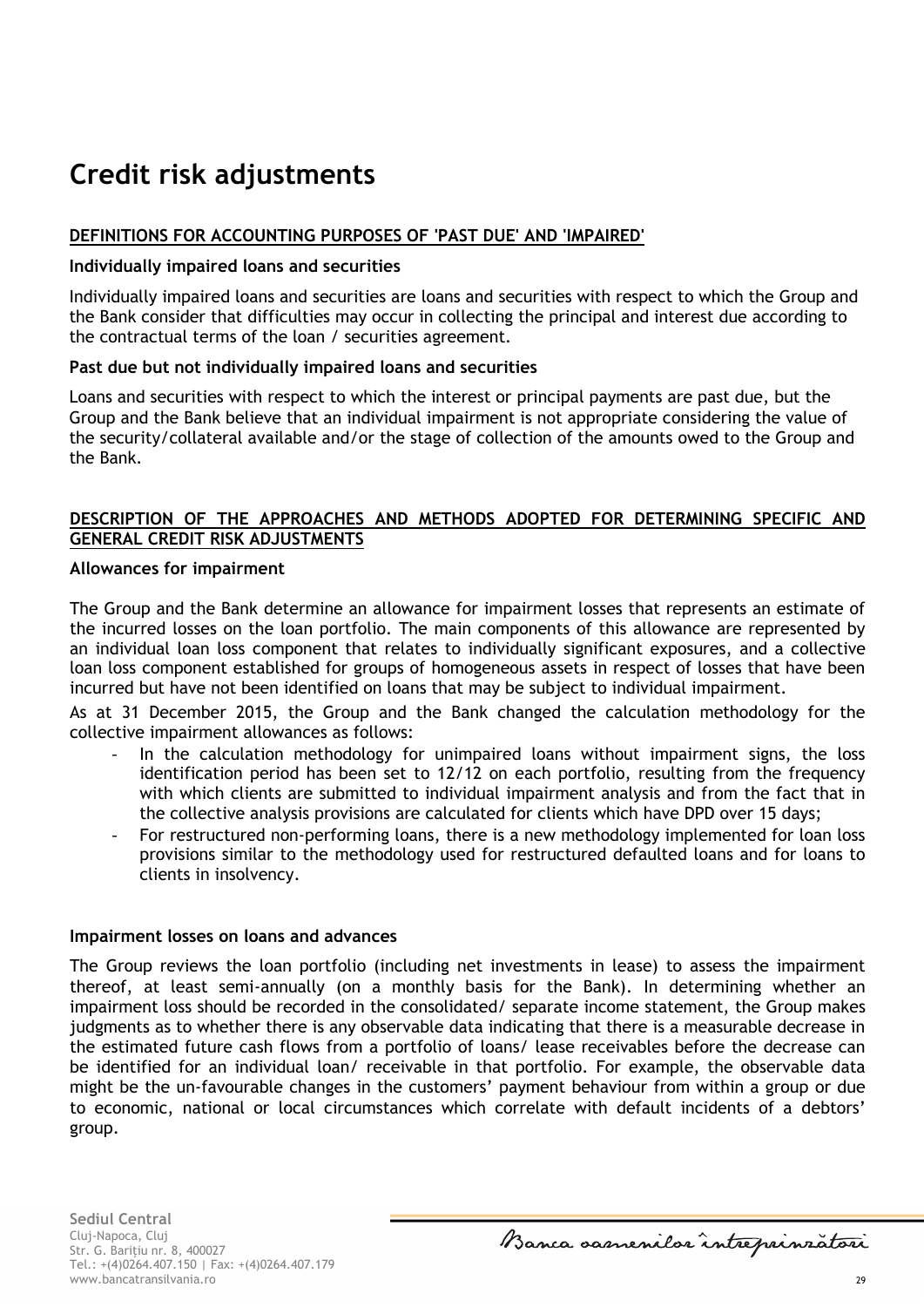The management uses estimates based on historical loss experience for assets with credit risk characteristics and objective evidence of impairment similar to those in the portfolio when scheduling its future cash flows. The methodology and assumptions used for estimating both the amount and timing of future cash flows are reviewed regularly to reduce any differences between loss estimates and actual loss experience, including assessing the effects of uncertainty on the local financial markets related to valuation of assets and operating environment of debtors. The loan impairment assessment considers the visible effects of current market conditions on the individual/collective assessment of loans and advances to customers' impairment. Hence, the Group has estimated the impairment loss provision for loans and advances to customers based on the internal methodology and assessed that no further provision for impairment losses is required except as already provided for in the consolidated and separate financial statements.

## **Write-off policy**

Based on a specific analysis, the Group and the Bank may decide to derecognize a depreciated asset either through write-off or through off-balance registration. The analysis of financial assets subject to write-off is performed periodically with respect to assets which exceeded the recovery horizon and/or are fully provisioned (based on the assessment of significant changes affecting the financial performance of the borrower/issuer, changes causing the impossibility to pay the obligation, or changes resulting in insufficient amounts to cover the whole exposure after guarantee enforcement).

The Group and the Bank hold collateral against loans and advances to customers in the form of mortgages over land and buildings, pledges on equipment and inventories, insurance policies and other guarantees. The Group and the Bank have ownership rights over these guarantees until the end of the contract. The estimates of fair value are based on the collateral value assessed on the loan granting date and periodically updated afterwards.

#### **TOTAL AMOUNT OF EXPOSURES AFTER ACCOUNTING OFFSETS AND WITHOUT TAKING INTO ACCOUNT THE EFFECTS OF CREDIT RISK MITIGATION, BY TYPE OF EXPOSURE CLASSES**

|                              | thousand lei |
|------------------------------|--------------|
| <b>Loans and advances</b>    | 27,012,889   |
| Central banks                | 0            |
| General governments          | 31,803       |
| Credit institutions          | 1,736,719    |
| Other financial corporations | 137,115      |
| Non-financial corporations   | 11,458,408   |
| Households                   | 13,648,844   |

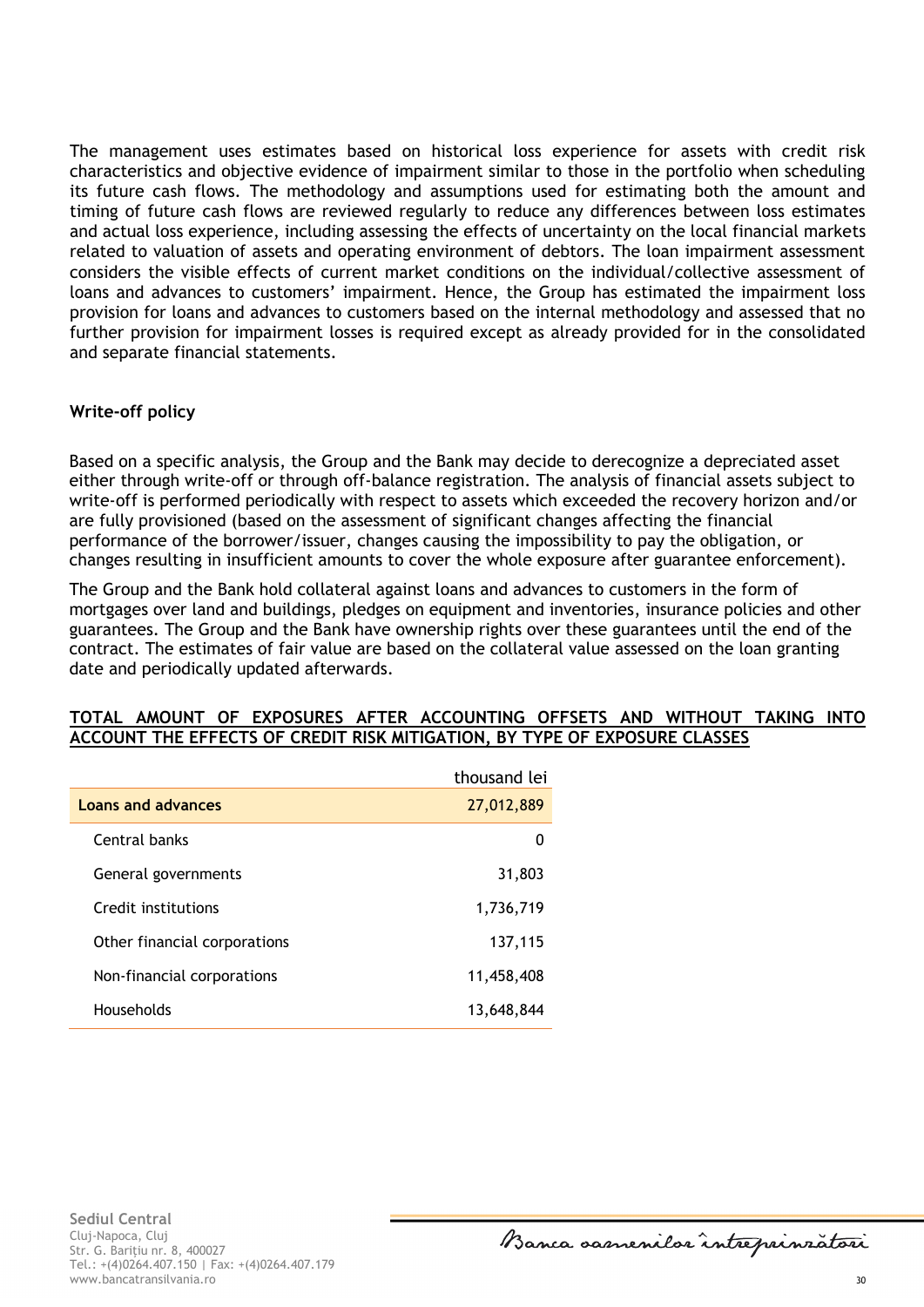|                                                                                                                                        | General<br>governments | <b>Other</b><br>financial<br>corporations | Central<br><b>Banks</b> | <b>Households</b> | Credit<br>institutions | Non-<br>financial<br>corporations |
|----------------------------------------------------------------------------------------------------------------------------------------|------------------------|-------------------------------------------|-------------------------|-------------------|------------------------|-----------------------------------|
| Agriculture, forestry and fishing                                                                                                      |                        |                                           |                         |                   |                        | 1,129,833                         |
| Mining and quarrying                                                                                                                   |                        |                                           |                         |                   |                        | 89,856                            |
| Manufacturing                                                                                                                          |                        |                                           |                         |                   |                        | 3,108,306                         |
| Electricity, gas, steam and air<br>conditioning supply<br>Water supply                                                                 |                        |                                           |                         |                   |                        | 468,248<br>125,964                |
| Construction                                                                                                                           |                        |                                           |                         |                   |                        | 1,162,183                         |
| Wholesale and retail trade                                                                                                             |                        |                                           |                         |                   |                        | 2,802,595                         |
| Transport and storage                                                                                                                  |                        |                                           |                         |                   |                        | 706,589                           |
| Accommodation and food service<br>activities                                                                                           |                        |                                           |                         |                   |                        | 367,972                           |
| Information and communication                                                                                                          |                        |                                           |                         |                   |                        | 216,764                           |
| Real estate activities                                                                                                                 |                        |                                           |                         |                   |                        | 355,863                           |
| Professional, scientific and<br>technical activities                                                                                   |                        |                                           |                         |                   |                        | 248,193                           |
| Administrative and support<br>service activities<br>Public administration and                                                          |                        |                                           |                         |                   |                        | 163,482                           |
| defence, compulsory social<br>security                                                                                                 | 31,803                 |                                           |                         |                   |                        | 33                                |
| Education                                                                                                                              |                        |                                           |                         |                   |                        | 51,772                            |
| Human health services and social<br>work activities                                                                                    |                        |                                           |                         |                   |                        | 358,396                           |
| Arts, entertainment and<br>recreation                                                                                                  |                        |                                           |                         |                   |                        | 18,525                            |
| Other services                                                                                                                         |                        |                                           |                         |                   |                        | 83,834                            |
| Financial and insurance activities                                                                                                     |                        | 137,115                                   | 0                       |                   | 1,736,719              | $\mathbf 0$                       |
| Activities of households as<br>employers; undifferentiated<br>goods- and services-producing<br>activities of households for own<br>use |                        |                                           |                         | 13,648,844        |                        | $\mathbf 0$                       |
| <b>LOANS AND ADVANCES</b>                                                                                                              | 31,803                 | 137,115                                   | $\mathbf{0}$            | 13,648,844        | 1,736,719              | 11,458,408                        |

|                                    | General<br>governments | Credit<br>institutions | Other<br>financial<br>corporations | Non-<br>financial<br><b>corporations</b> | <b>Households</b> | <b>Total</b> |
|------------------------------------|------------------------|------------------------|------------------------------------|------------------------------------------|-------------------|--------------|
| Daily due                          | 9,426                  | 0                      | 2,096                              | 2,121,690                                | 735,208           | 2,868,420    |
| Up to 1 year                       | 3,383                  | 1,736,719              | 111,507                            | 4,790,746                                | 939,505           | 7,581,860    |
| More than 1 year, up to 5<br>years | 12,541                 | 0                      | 21,997                             | 3,730,367                                | 4,118,729         | 7,883,634    |
| More than 5 years                  | 6,453                  | 0                      | 1,515                              | 815,605                                  | 7,855,402         | 8,678,975    |
| Without maturity                   | 0                      | 0                      | 0                                  | 0                                        | 0                 | 0            |
| <b>Total</b>                       | 31,803                 | 1,736,719              | 137,115                            | 11,458,408                               | 13,648,844        | 27,012,889   |

**Sediul Central** Cluj-Napoca, Cluj Str. G. Bariţiu nr. 8, 400027 Tel.: +(4)0264.407.150 | Fax: +(4)0264.407.179 www.bancatransilvania.ro 31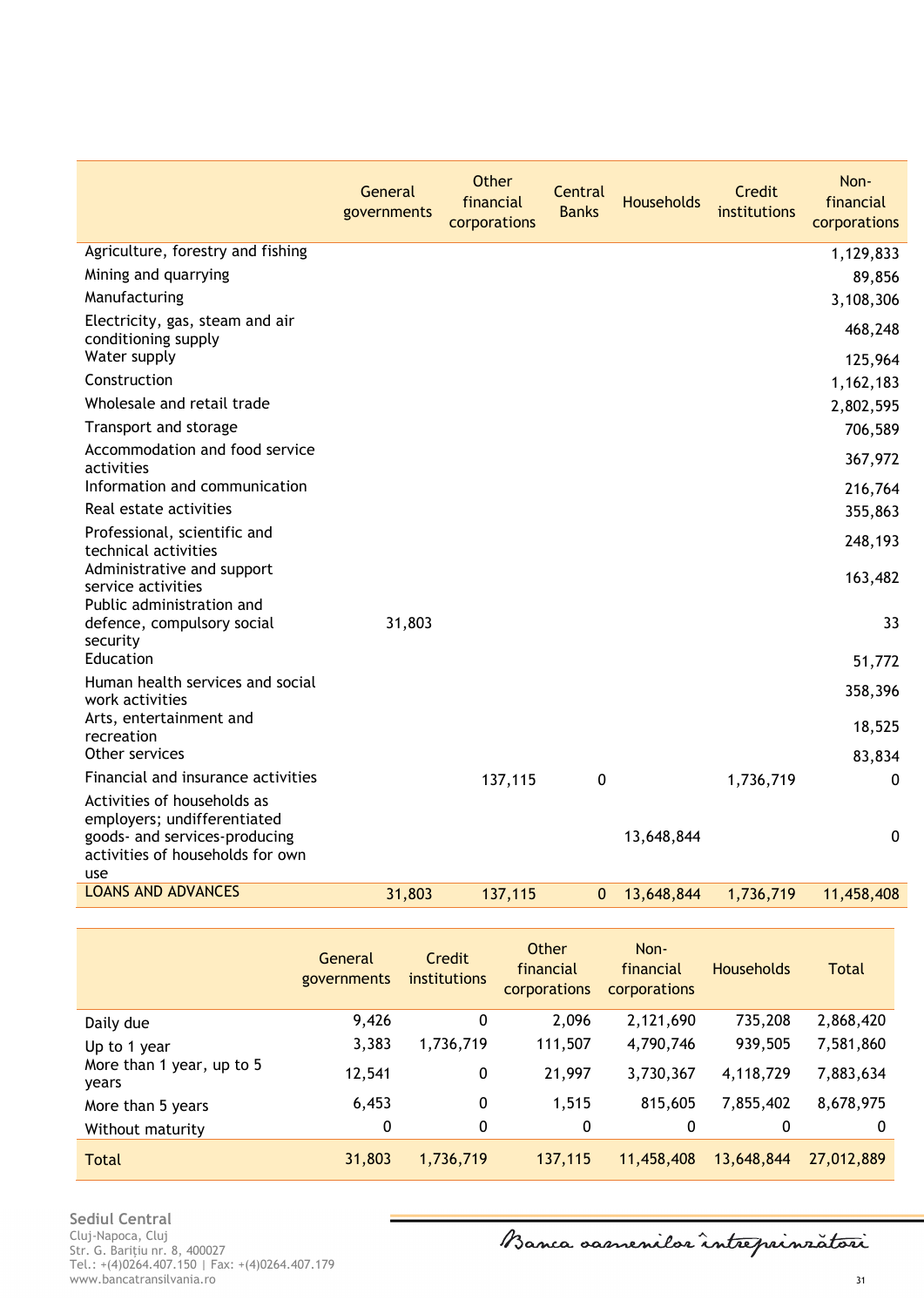|                                 | <b>Impaired</b><br>exposures gross<br>values | Past due, but<br>not impaired<br>- gross values | <b>Specific</b><br>allowances for<br>financial assets,<br>individually<br>estimated | Specific allowances for<br>financial assets,<br>collectively estimated and<br>Collective allowances for<br>incurred but not reported<br>losses on financial assets |
|---------------------------------|----------------------------------------------|-------------------------------------------------|-------------------------------------------------------------------------------------|--------------------------------------------------------------------------------------------------------------------------------------------------------------------|
| Loans and advances              | 4,428,132                                    | 1,725,121                                       | $-1,688,107$                                                                        | $-1, 113, 474$                                                                                                                                                     |
| Central banks                   | 0                                            | 0                                               | 0                                                                                   | $\mathbf{0}$                                                                                                                                                       |
| General governments             | 10,964                                       | 840                                             | $-6,093$                                                                            | $-3,011$                                                                                                                                                           |
| Credit institutions             | 0                                            | 0                                               | 0                                                                                   | $\Omega$                                                                                                                                                           |
| Other financial<br>corporations | 3,503                                        | 1,624                                           | $-29$                                                                               | $-3,685$                                                                                                                                                           |
| Non-financial corporations      | 3,317,562                                    | 559,955                                         | $-1,541,559$                                                                        | $-545,599$                                                                                                                                                         |
| Households                      | 1,096,103                                    | 1,162,702                                       | $-140,426$                                                                          | $-561,179$                                                                                                                                                         |

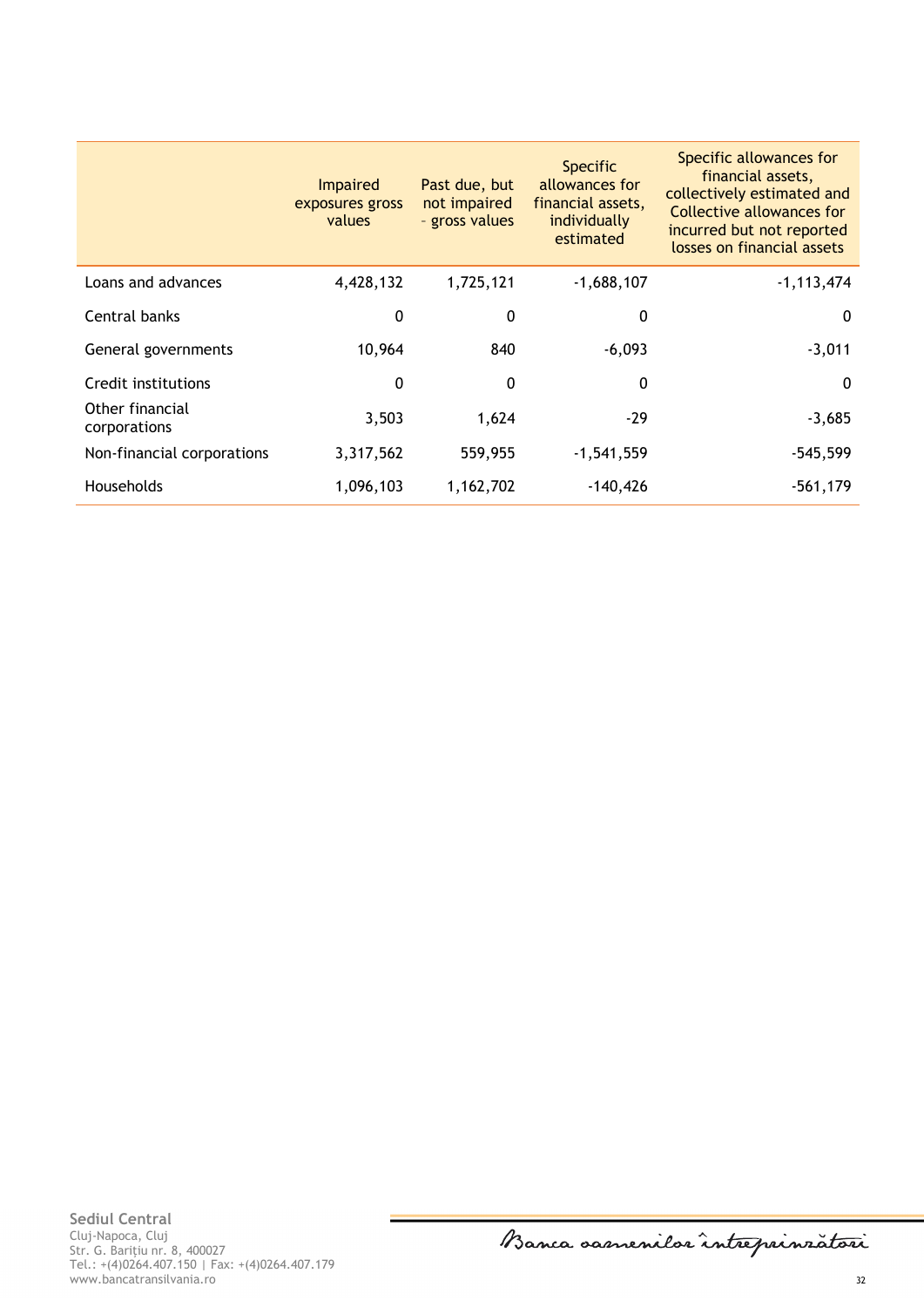

SWIFT: BTRLRO22 Capitalul social: 3.026.037.641 lei C.U.I. RO 50 22 670 R.B. - P.J.R. - 12 - 019 - 18.02.1999 Nr. Inreg. Reg. Com.: J12 / 4155 / 1993

|                                                                                                                                                                     | <b>Opening</b><br>balance<br>01/01/2015 | Increases due to<br>amounts set aside for<br>estimated loan losses<br>during the period | Decreases due to<br>amounts reversed for<br>estimated loan losses<br>during the period | <b>Decreases</b><br>due to<br>amounts<br>taken<br>against<br>allowances | <b>Transfers</b><br>between<br>allowances | Other<br>adjustments | <b>Closing</b><br><b>balance</b><br>31/12/2015 |
|---------------------------------------------------------------------------------------------------------------------------------------------------------------------|-----------------------------------------|-----------------------------------------------------------------------------------------|----------------------------------------------------------------------------------------|-------------------------------------------------------------------------|-------------------------------------------|----------------------|------------------------------------------------|
| Allowances for financial assets (on<br>balance)                                                                                                                     | $-2,512,676$                            | $-2,489,976$                                                                            | 606,118                                                                                | 1,628,026                                                               | $\boldsymbol{0}$                          | $-33,074$            | $-2,801,581$                                   |
| Hereof specific allowances for financial<br>assets, individually estimated                                                                                          | $-1,581,084$                            | $-1,204,513$                                                                            | 204,126                                                                                | 927,339                                                                 | $-3,836$                                  | $-30,140$            | $-1,688,107$                                   |
| Hereof specific allowances for financial<br>assets, collectively estimated and<br>collective allowances for incurred but<br>not reported losses on financial assets | $-931,592$                              | $-1,285,463$                                                                            | 401,992                                                                                | 700,687                                                                 | 3,836                                     | $-2,934$             | $-1, 113, 474$                                 |
| Allowances for financial assets (off-<br>balance)                                                                                                                   | $-23,921$                               | $-90,337$                                                                               | 17,880                                                                                 | 45,671                                                                  | $\mathbf 0$                               | $-1,420$             | $-52,127$                                      |
| <b>Total</b>                                                                                                                                                        | $-2,536,597$                            | $-2,580,313$                                                                            | 623,998                                                                                | 1,673,697                                                               | $\mathbf{0}$                              | $-34,494$            | $-2,853,708$                                   |

Direct write-downs and recoveries recorded directly in the income statemens:

| Direct write-down                      | 750,193   |
|----------------------------------------|-----------|
| Income received on written-down claims | $-71.211$ |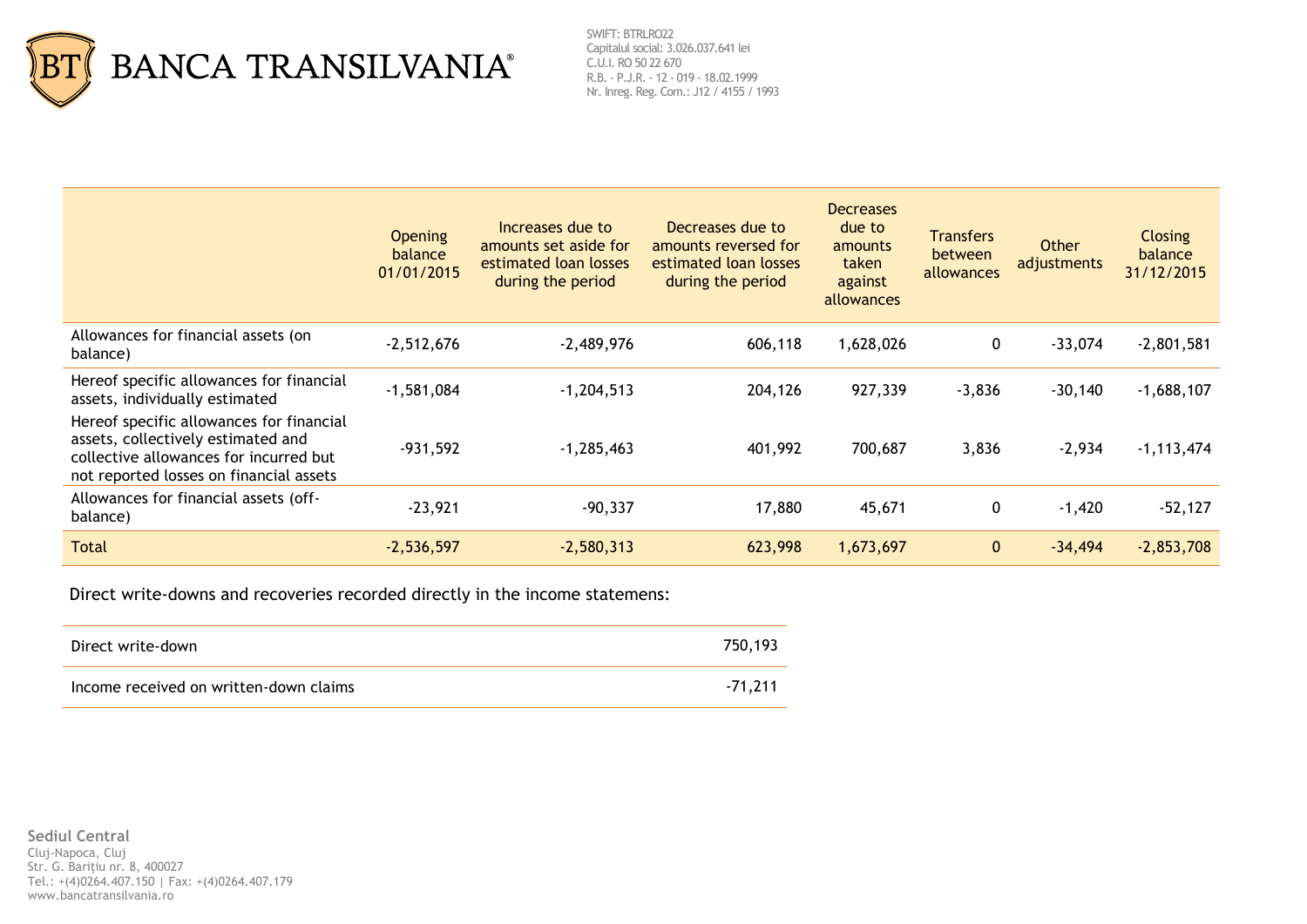

## <span id="page-33-0"></span>**Unencumbered assets**

## **UNENCUMBERED ASSETS**

|                                        |                                                   |                                              |                                                     | thousand lei                                   |
|----------------------------------------|---------------------------------------------------|----------------------------------------------|-----------------------------------------------------|------------------------------------------------|
|                                        | <b>Carrying amount</b><br>of encumbered<br>assets | <b>Fair value of</b><br>encumbered<br>assets | <b>Carrying amount</b><br>of unencumbered<br>assets | <b>Fair value of</b><br>unencumbered<br>assets |
| Assets of the reporting<br>institution | 730,450                                           |                                              | 46,895,677                                          |                                                |
| Equity instruments                     | 0                                                 | 0                                            | 179,591                                             | 179,591                                        |
| Debt securities                        | 730,450                                           | 730,450                                      | 11,739,769                                          | 11,739,769                                     |
| Other assets                           | 0                                                 | 0                                            |                                                     |                                                |

|                                                                    | Fair value of encumbered<br>collateral received or<br>own debt securities<br>issued | Fair value of collateral<br>received or own debt securities<br>issued available for<br>encumbrance               |
|--------------------------------------------------------------------|-------------------------------------------------------------------------------------|------------------------------------------------------------------------------------------------------------------|
| Collateral received by the reporting institution                   | 0                                                                                   | 0                                                                                                                |
| Equity instruments                                                 | 0                                                                                   | 0                                                                                                                |
| Debt securities                                                    | 0                                                                                   | 0                                                                                                                |
| Other collateral received                                          | 0                                                                                   | 0                                                                                                                |
| Own debt securities issued other than own<br>covered bonds or ABSs | 0                                                                                   | 0                                                                                                                |
|                                                                    | Matching liabilities,<br>contingent liabilities or<br>securities lent               | Assets, collateral received and<br>own debt securities issued<br>other than covered bonds and<br>ABSs encumbered |
| Carrying amount of selected financial liabilities                  | 276,319                                                                             | 301,936                                                                                                          |

## <span id="page-33-1"></span>**Use of External Credit Assessment Institutions**

Banca Transilvania does not use External Credit Assessment Institutions to calculate risk weighted assets.

## <span id="page-33-2"></span>**Exposure to market risk**

| Risk exposure amount for position, foreign exchange and commodities risks) | 4.236.125 |
|----------------------------------------------------------------------------|-----------|
| Traded debt instruments                                                    | 3,487,039 |
| Equity                                                                     | 666,085   |

**Sediul Central** Cluj-Napoca, Cluj Str. G. Bariţiu nr. 8, 400027 Tel.: +(4)0264.407.150 | Fax: +(4)0264.407.179 www.bancatransilvania.ro

Banca samenilor intreprinratori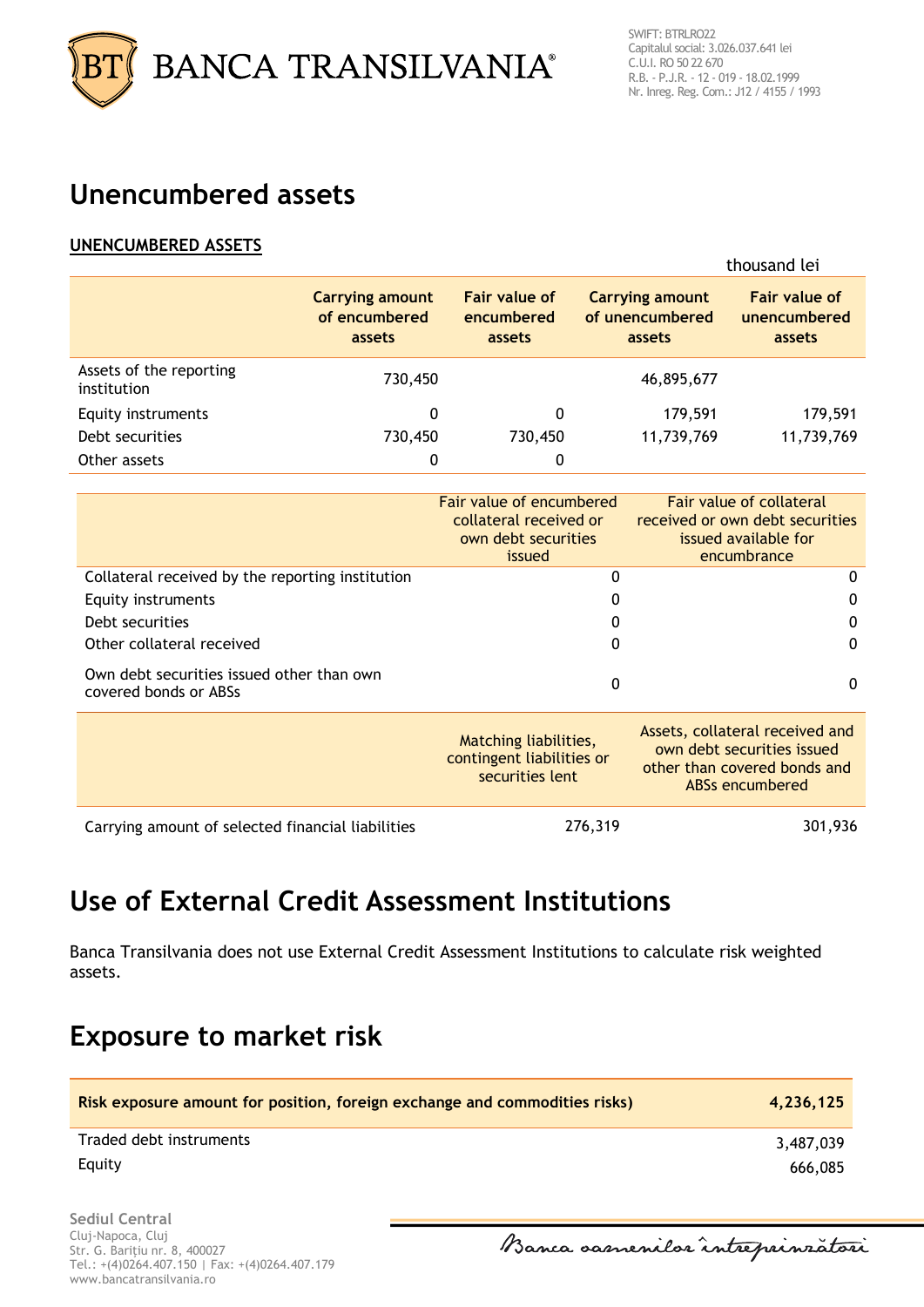## <span id="page-34-0"></span>**Operational risk**

Banca Transilvania uses the basic approach for the assessment of own funds requirements for operational risk.

## <span id="page-34-1"></span>**Exposures in equities not included in the trading book**

Banca Transilvania does not have exposures in equities not included in the trading book.

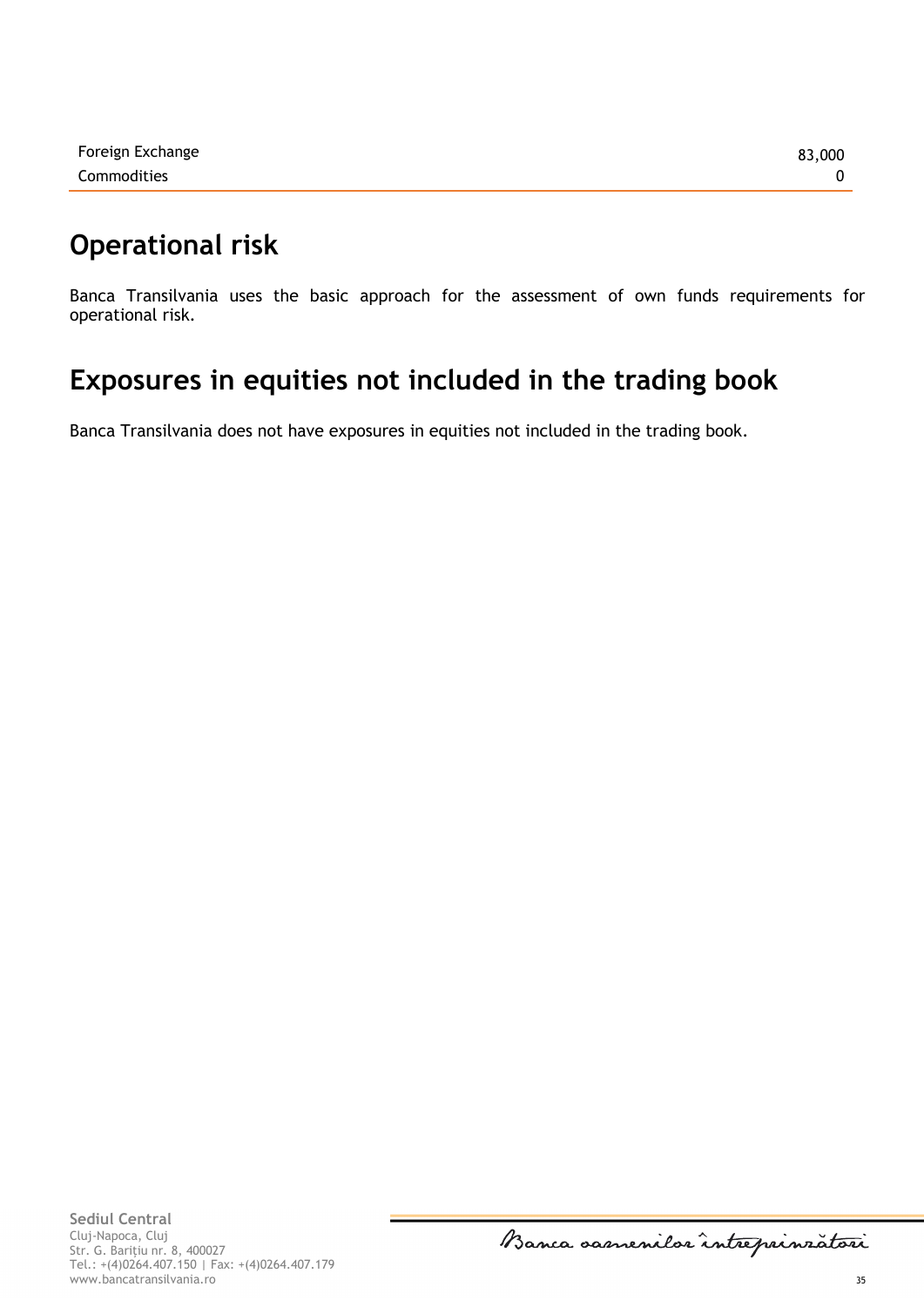## <span id="page-35-0"></span>**Exposure to interest rate risk on positions not included in the trading book**

### **EXPOSURE TO INTEREST RATE RISK ON POSITIONS NOT INCLUDED IN THE TRADING BOOK**

Banca Transilvania Group is exposed to interest rate risk resulting from:

- Fixed income security trading (interest rate risk from trading activities)
- Funds raised and placed in relation to non-bank customers (interest rate risk from banking activities).

The main sources of interest rate risk are represented by the imperfect correlation between the maturity dates (for fixed interest rates) or the pricing reset dates (for variable interest rates) with respect to interest bearing assets and liabilities, the adverse changes of the yield curve (un-parallel shift of interest rate curves related to interest bearing assets and liabilities).

The management of interest bearing assets and liabilities is carried out in the context of the Group's/the Bank's exposure to interest rate fluctuations. The Group and the Bank use a mix of fixed and variable interest bearing instruments to control the mismatch between the dates on which the interest on assets and liabilities is adjusted to the market rates or the maturity mismatch between assets and liabilities.

Interest rate risk is managed by monitoring the interest rate GAP (mismatch) and by means of a system of limits and indicators approved on maturity bands (time intervals) for interest reset.

The Assets and Liabilities Management Committee is the body that monitors the compliance with these limits, being assisted in the daily monitoring by the Treasury Department.

Interest rate risk management on positions not included in the trading book is carried out throught the standardized approach for calculation of the potential changes in the group's ecconimic value due to changes on the interest rates, according to BNR Regulation no. 5/2015.

The standard movement of interest rates used is of  $+/-200$  basis points, for eash currency that exceeds 5% of total assets or liabilitie from the banking book (Ron si Eur).

The results of the analysis at consolidated level can be found in the table below:

| Potential change in economic value            | ths lei   |
|-----------------------------------------------|-----------|
| Own funds                                     | 4,984,826 |
| Potential decrease in economic value +/-200bp |           |
| Total value                                   | 88,934    |
| Imapct in own funds                           | 1.78%     |

Banca samenilor intreprinratori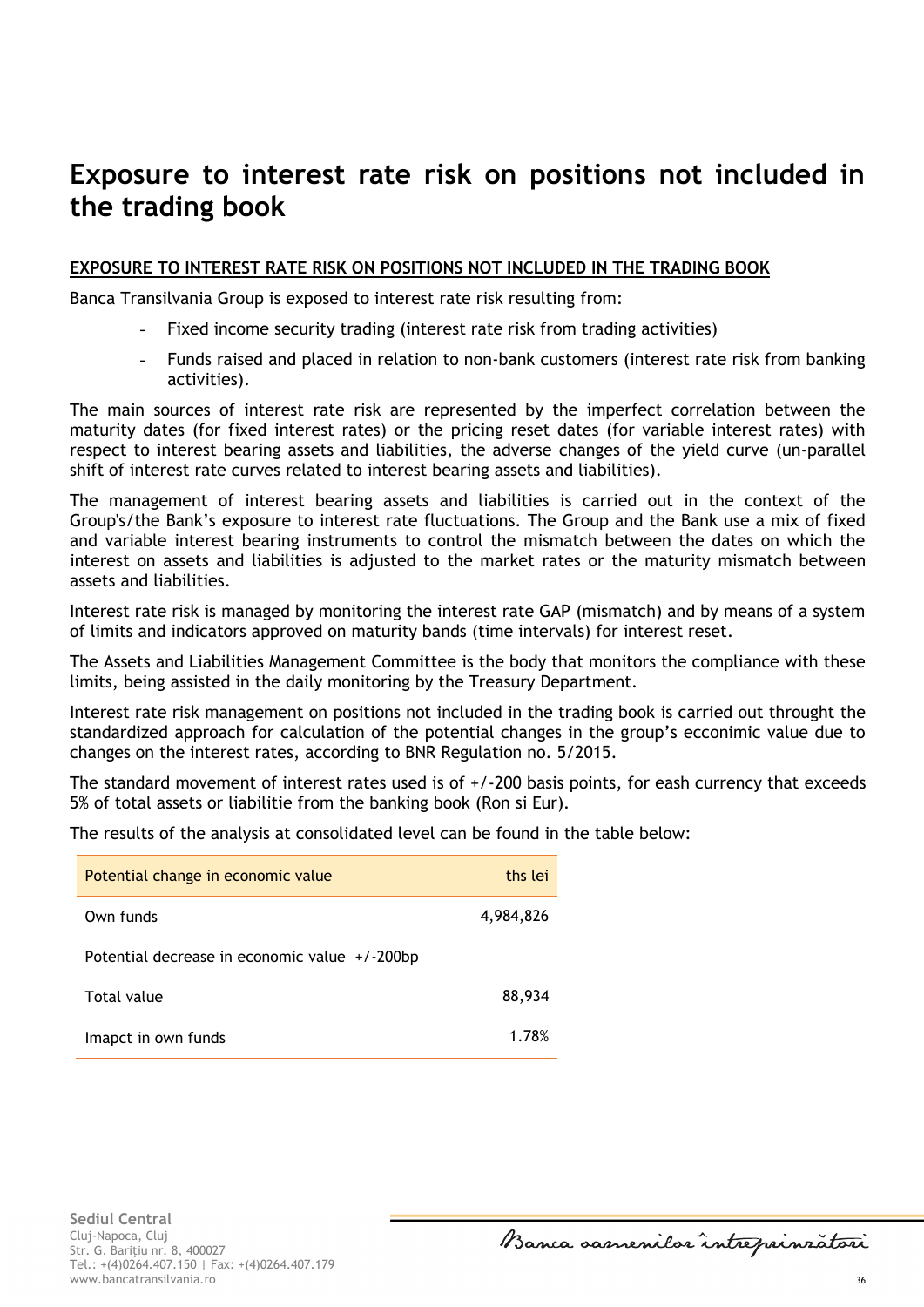# <span id="page-36-0"></span>**Exposure to securitisation positions**

Banca Transilvania is not exposed to securitisation positions.

# <span id="page-36-1"></span>**Remuneration policy -**

## **THE REMUNERATION AND NOMINATION COMMITTEE**

The Remuneration and Nomination Committee is subordinated to the Board of Directors and issues competent and independent opinions on the remuneration policies and practices, on the remuneration of the personnel involved in risk management, capital adequacy and the bank's liquidity, on the nomination policies and exercise of the attributions mandated by the Board of Directors in this field of activity.

The Remuneration and Nomination Committee consist of the following directors:

- 1. Chairman of the Board of Directors
- 2. Member of the Board of Directors
- 3. Member of the Board of Directors

The Remuneration and Nomination Committee (REMCO) meets at least twice a year or an time this is necessary, upon the request of one of its members or of the bank's leaders. In fiscal year 2015, REMCO met twice. The Board of Directors is informed with regard to the decisions made by the Remuneration and Nomination Committee after each meeting.

### **LINK BETWEEN THE TOTAL REMUNERATION AND PERFORMANCE**

The remuneration policy comprises:

•the fixed remuneration, established according to the assumed level of responsibility and representing a relevant part of the total remuneration,

•the variable remuneration, conditional upon the achievement of certain previously established targets and the prudential management of risks. This is based on the design of incentives adapted to the Bank's long-term interest, taking into account also future risks.

If the remuneration is correlated with the performance, the amount of the total remuneration is based on the combined assessment of the individual performance, the performance of the respective operational unit and the general results of the credit institution, whereby the assessment of the individual performance takes into account both financial and nonfinancial aspects, such as: gained knowledge/obtained qualifications, personal development, compliance with the systems and controls of the credit institution, involvement in the business strategies and significant policies of the credit institution and the contribution to the team's performance;

Performance assessment takes place within a multi-annual framework, in order to make sure that the assessment process is based on the long-term performance and that the actual payment of the performance-based remuneration components is spread over a period that considers the business cycle of the credit institution and the specific risks of its activity;

Banca samenilor intreprinratori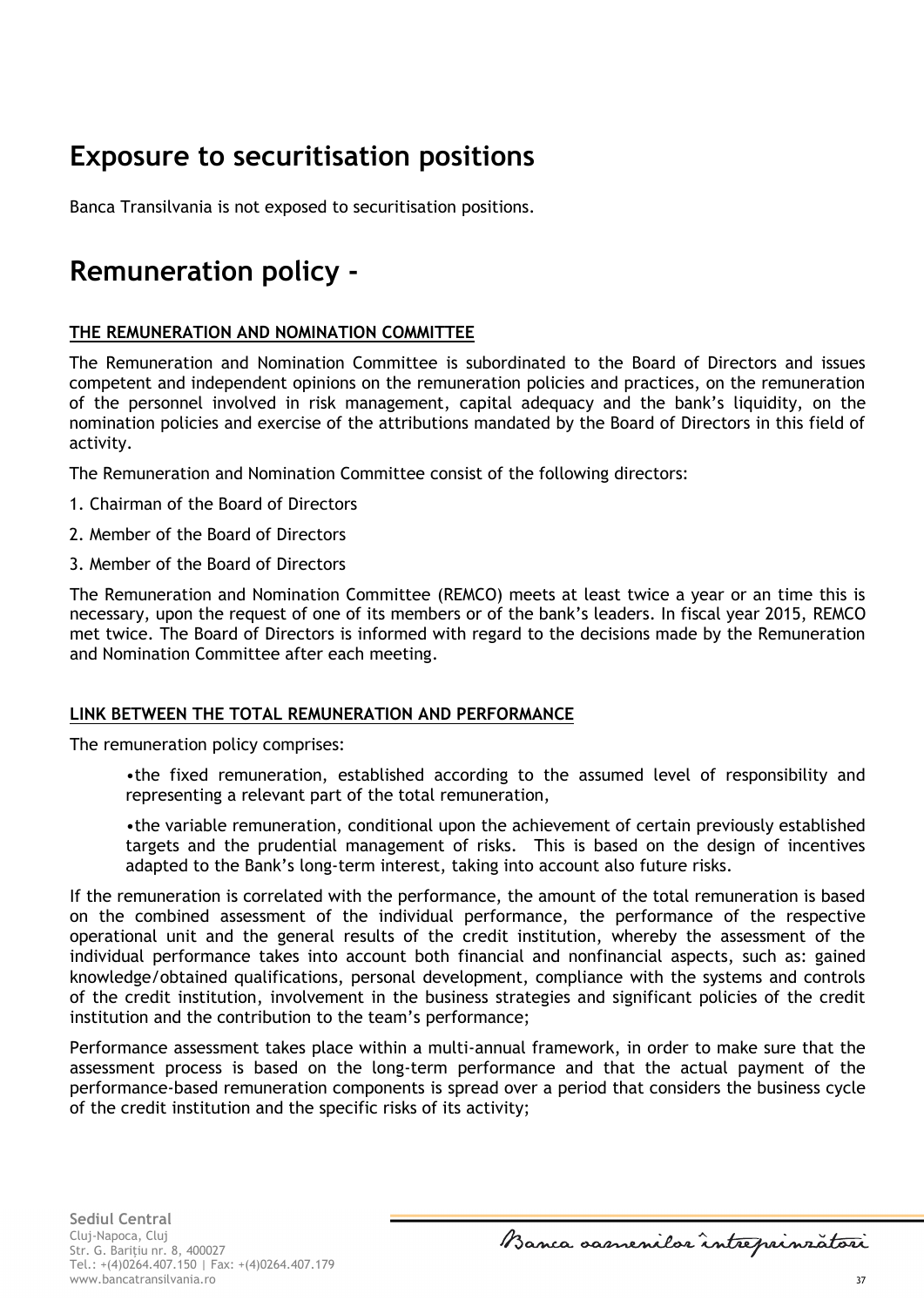#### **DEFERRAL POLICY:**

Provided the vesting criteria are met, the deferral policy for the Identified Personnel is:

- in the granting year (for the performance of the previous year) - 60% of the variable remuneration.

- the remaining 40% of the variable remuneration is deferred in tranches equal to 13.33% each, for a period of minimum 36 months and it shall be granted conditional upon the fulfillment of the following criteria:

- The achievement of the gross profit target for the year prior to the granting of the deferred share by minimum 90%;

- Keeping liquidity at an optimum level, while maintaining the *quick ratio* within the limit of the risk appetite assumed for the year prior to the granting of the deferred share

- Alignment between the bank's general risk profile and the risk appetite for the year prior to the granting of the deferred share;

If the amount of the variable remuneration is very high, at least 60% of such amount shall be deferred. The deferral period is established in accordance with the business cycle, the activity type, its risks and the activities of the concerned personnel, but it shall be of minimum 36 months.

### **CRITERIA USED FOR PERFORMANCE MEASUREMENT AND RISK ADJUSTMENT:**

- Achievement of the gross profit target;

- Keeping liquidity at an optimum level, while maintaining the quick ratio within the limit of the assumed risk appetite;

- Keeping the solvability level (calculated in relation to the internal capital) compliant with the Internal Process for the Adjustment of Capital to Risks;

- Alignment between the bank's general risk profile and the risk appetite for the year prior to the granting of the deferred share;

- Keeping the bank at least on the  $3<sup>rd</sup>$  top position in terms of assets held at the end of the assessed year

#### **RATIOS BETWEEN FIXED AND VARIABLE REMUNERATION**

The total annual remuneration of the personnel category the professional activity of whom have a significant impact on the bank's risk profile consists of a fixed component and a variable one that cannot exceed 100% of the fixed component of the total annual remuneration.

The fixed and variable component of the total remuneration are properly balanced and the fixed component represents a share sufficiently large from the total remuneration, so as to allow for a fully flexible policy regarding the components of the variable remuneration, including the possibility of not paying any component thereof.

Banca samenilar intreprinratori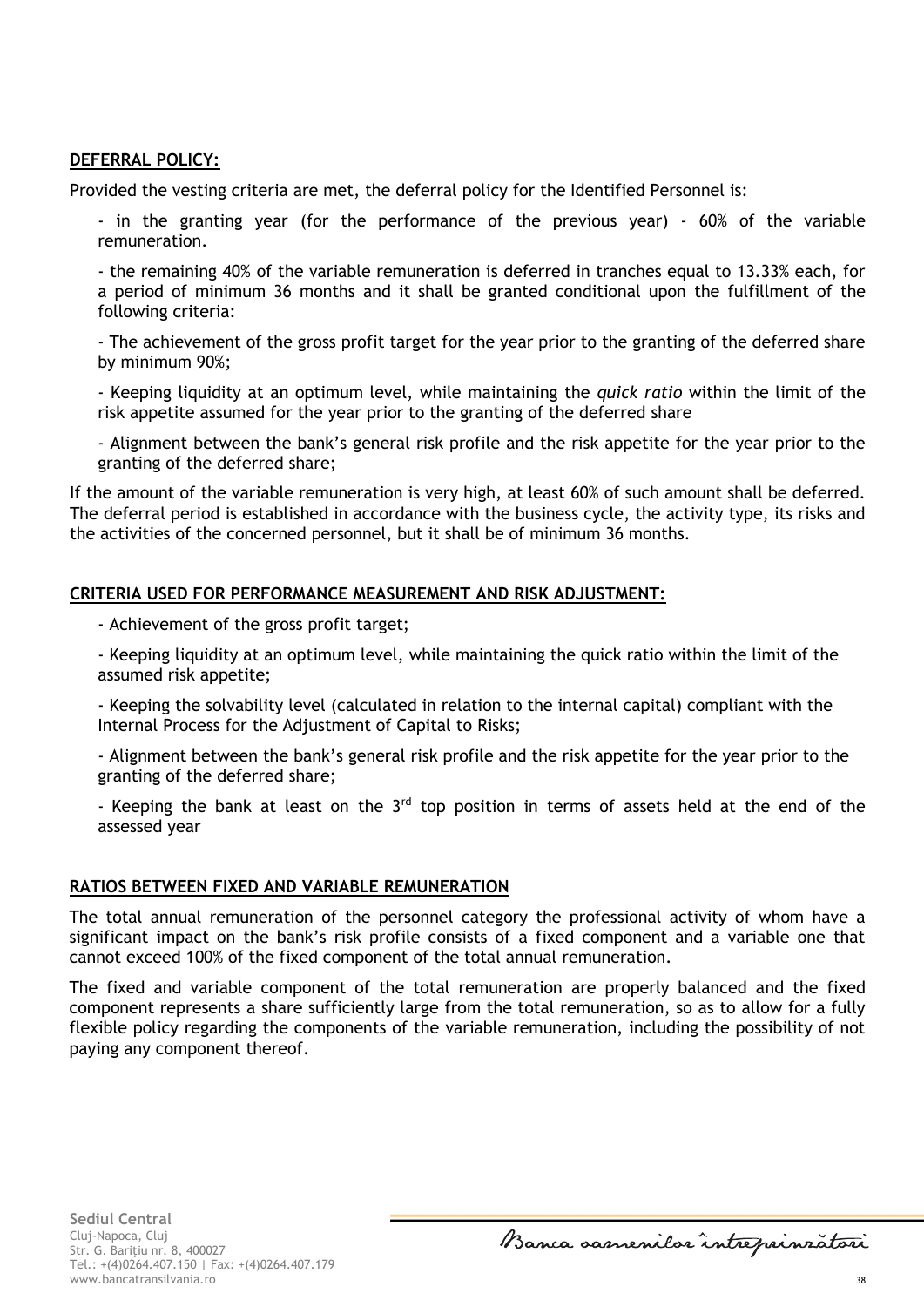## **INFORMATION ON THE PERFORMANCE CRITERIA ON WHICH THE ENTITLEMENT TO SHARES, OPTIONS OR VARIABLE COMPONENTS OF REMUNERATION IS BASED**

- Achieving the gross profit target for the assessed year (for the basic part) and/or for the previous year (for the deferred part);

- Keeping liquidity at an optimum level, while maintaining the quick ratio within the limit of the risk appetite assumed for the assessed year (for the basic part) and/or for the previous year (for the deferred part);

- Keeping the solvability level (calculated in relation to the internal capital) compliant with the Internal Process for the Adjustment of Capital to Risks for the assessed year (for the basic part);

- Alignment between the bank's general risk profile and the risk appetite assumed in the assessed year (for the basic part) and/or for the previous year (for the deferred part);

#### **MAIN PARAMETERS AND RATIONALE FOR THE STRUCTURE OF THE VARIABLE REMUNERATION**

The performance measurement used to calculate the components of the variable remuneration or the component portfolios of the variable remuneration includes an adjustment for all current and future risk types and takes into account the cost of capital and required liquidity.

The allocation of the variable remuneration components in BT also considers all current and future risk types;

A significant part, representing in all cases at least 50% of any variable remuneration, must consist of an adequate ration between:

(a) cash;

and

(b) shares or other instruments that can be fully converted into instruments of the types included in tier 1 own funds or cancelled, which in any case shall properly and continuously reflect BT's credit quality and shall be suitable for the variable remuneratio.

#### **REMUNERATION FOR THE FINANCIAL YEAR 2015 FOR THE IDENTIFIED PERSONNEL OF BANCA TRANSILVANIA**

| <b>Total gross</b><br>remuneration<br>(RON thd.,<br>gross) | of which<br><b>Gross fixed</b><br>remuneration<br>(RON thd.,<br>gross) | of which Gross<br>variable<br>remuneration<br>(RON thd.,<br>gross) | No. of<br><b>beneficiaries</b> |
|------------------------------------------------------------|------------------------------------------------------------------------|--------------------------------------------------------------------|--------------------------------|
| 44.063                                                     | 23.887                                                                 | 20.176                                                             |                                |

Banca samenilor intreprinratori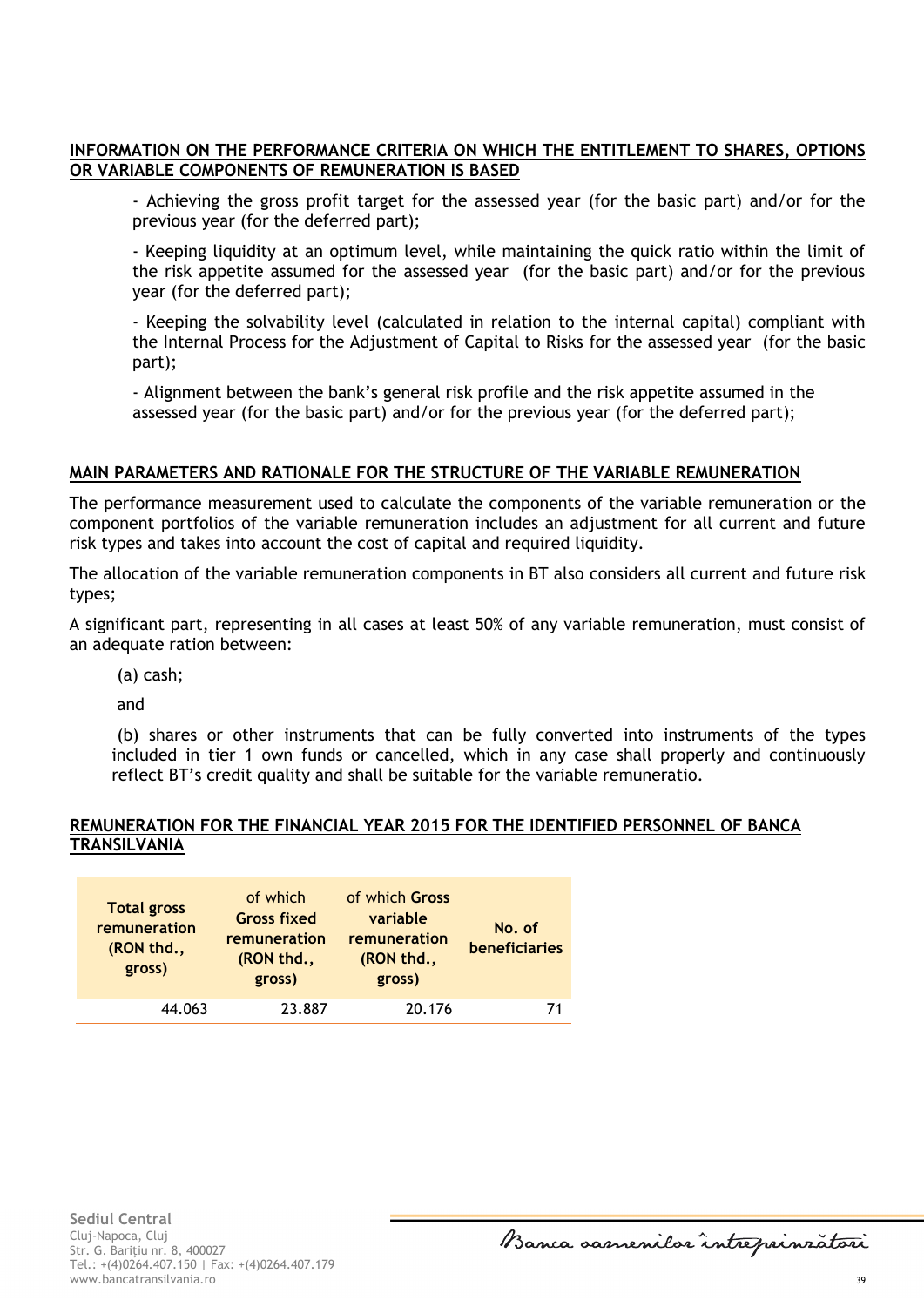## **BREAKDOWN OF THE VARIABLE REMUNERATION FOR THE FINANCIAL YEAR 2015 FOR THE IDENTIFIED PERSONNEL OF BT**

| <b>Gross variable</b><br>remuneration in<br>cash (RON thd.,<br>gross) | <b>Gross variable</b><br>remuneration<br>in TLV shares<br>(RON thd.,<br>gross) | <b>Gross variable</b><br>remuneration in remuneration<br>share-linked<br><b>instruments</b> | <b>Gross variable</b><br>in other types<br>of instruments |
|-----------------------------------------------------------------------|--------------------------------------------------------------------------------|---------------------------------------------------------------------------------------------|-----------------------------------------------------------|
| 100                                                                   | 20.076                                                                         |                                                                                             |                                                           |

#### **OUTSTANDING AND UNPAID DEFERRED REMUNERATION**

No cases of non-payment of the outstanding deferred remuneration have been recorded.

### **DEFERRED REMUNERATION AWARDED DURING THE FINANCIAL YEAR, PAID OUT AND REDUCED THROUGH PERFORMANCE ADJUSTMENTS**

There have been no situations in which the deferred remuneration reduced through performance adjustments was not paid to the senior management and members of staff whose actions have a material impact on the risk profile of the institution.

#### **NEW SIGN-ON AND SEVERANCE PAYMENTS FOR CESSATION OF THE EMPLOYMENT RELATIONSHIP**

In the financial year 2015, new sign-on payments, in the form of installation allowance for 1 employee, were awarded to the senior management and members of staff whose actions have a material impact on the risk profile of the institution. In the financial year 2015, no severance payments were awarded to the senior management and members of staff whose actions have a material impact on the risk profile of the institution.

### **SEVERANCE PAYMENTS FOR CESSATION OF THE EMPLOYMENT RELATIONSHIP**

In the financial year 2015, no severance payments were awarded to the senior management and members of staff whose actions have a material impact on the risk profile of the institution.

### **NUMBER OF INDIVIDUALS BEING REMUNERATED EUR 1 MILLION OR MORE PER FINANCIAL YEAR**

No staff member falls into this category.

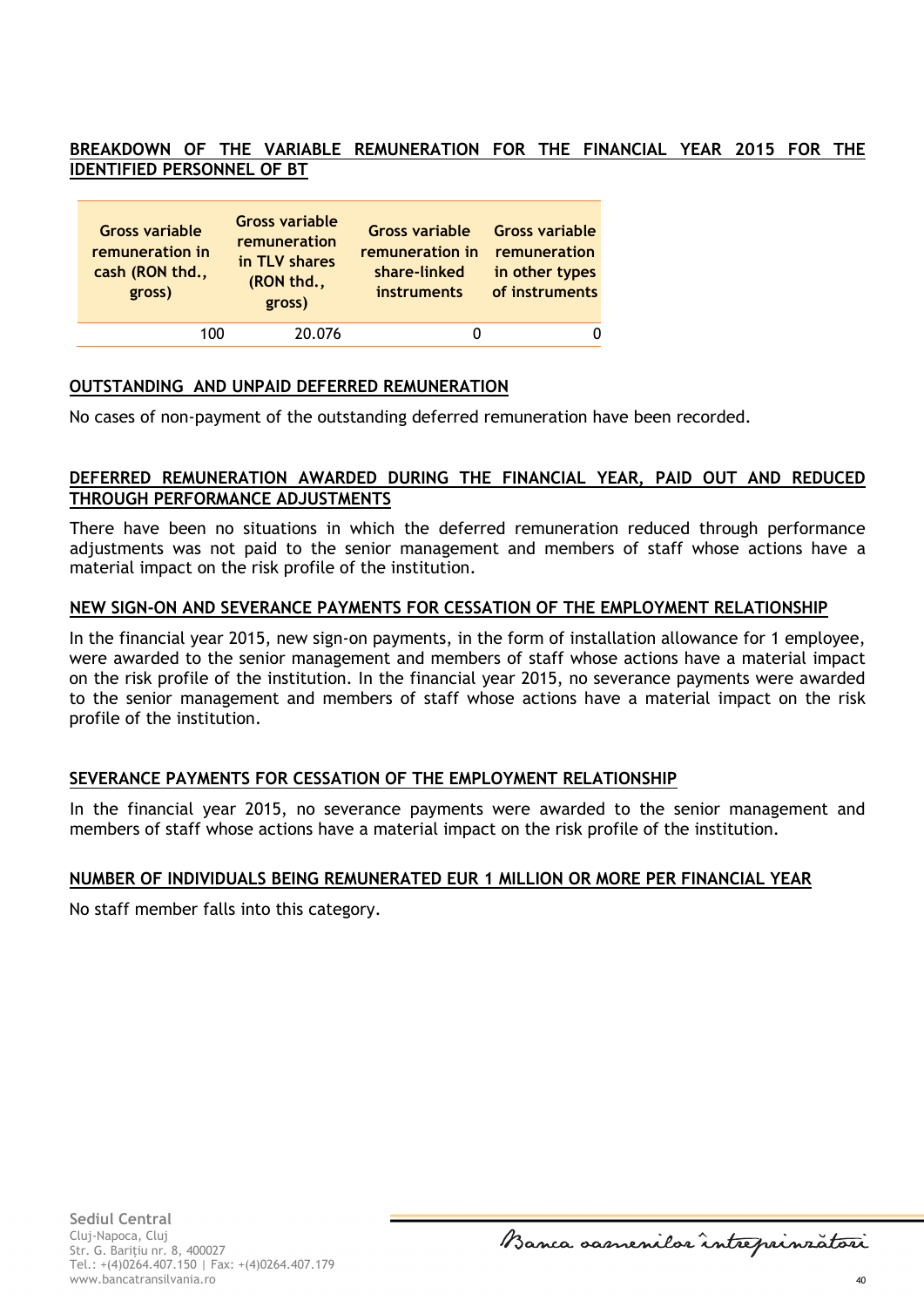## <span id="page-40-0"></span>**Leverage**

Within the framework of EU Regulation no.575/2013 and in addition to the total capital requirements, the leverage ratio was implemented as a new instrument to limit the risk of excessive indebtedness. The leverage ratio is the ratio of capital to the leverage exposure, specifficaly the tier 1 capital in relation to unweighted exposure on and off the statement of financial position

The Basel Committee initially set a minimum ratio of 3 per cent. After a review to be undertaken by the Basel Committee in the first half of 2017 and possible modification of the minimum ratio, the leverage ratio will become effective as of 1 January 2018.

| Reconciliation of the total exposure measure with the relevant information<br>disclosed in published financial statements       | <b>Applicable</b><br>amount |
|---------------------------------------------------------------------------------------------------------------------------------|-----------------------------|
| Total assets as per published financial statements                                                                              | 47,621,079                  |
| Adjustment for entities which are consolidated for accounting purposes but are<br>outside the scope of regulatory consolidation | $-36,937$                   |
| Adjustments for derivative financial instruments                                                                                | 5,642                       |
| Adjustment for off-balance sheet items (ie conversion to credit equivalent amounts<br>of off-balance sheet exposures)           | 6,214,711                   |
| Other adjustments                                                                                                               | $-5,642$                    |
| Total leverage ratio exposure                                                                                                   | 53,798,852                  |

| On-balance sheet exposures (excluding derivatives and SFTs)                                            | <b>Applicable</b><br>amount |
|--------------------------------------------------------------------------------------------------------|-----------------------------|
| On-balance sheet items (excluding derivatives, SFTs and fiduciary assets, but<br>including collateral) | 47,584,141                  |
| (Asset amounts deducted in determining Tier 1 capital)                                                 | 0                           |
| Total on-balance sheet exposures (excluding derivatives, SFTs and fiduciary<br>assets)                 | 47,584,141                  |

| Other off-balance sheet exposures                         | <b>Applicable</b><br>amount |
|-----------------------------------------------------------|-----------------------------|
| Off-balance sheet exposures at gross notional amount      | 6,214,711                   |
| (Adjustments for conversion to credit equivalent amounts) | 0                           |
| Other off-balance sheet exposures                         | 6,214,711                   |

| <b>Capital and total exposures</b> | <b>Applicable</b><br>amount |
|------------------------------------|-----------------------------|
| Tier 1 capital                     | 4,608,329                   |
| Total leverage ratio exposures     | 53,798,852                  |
| Leverage ratio (transitional)      | 8.57%                       |

Banca samenilor intreprinratori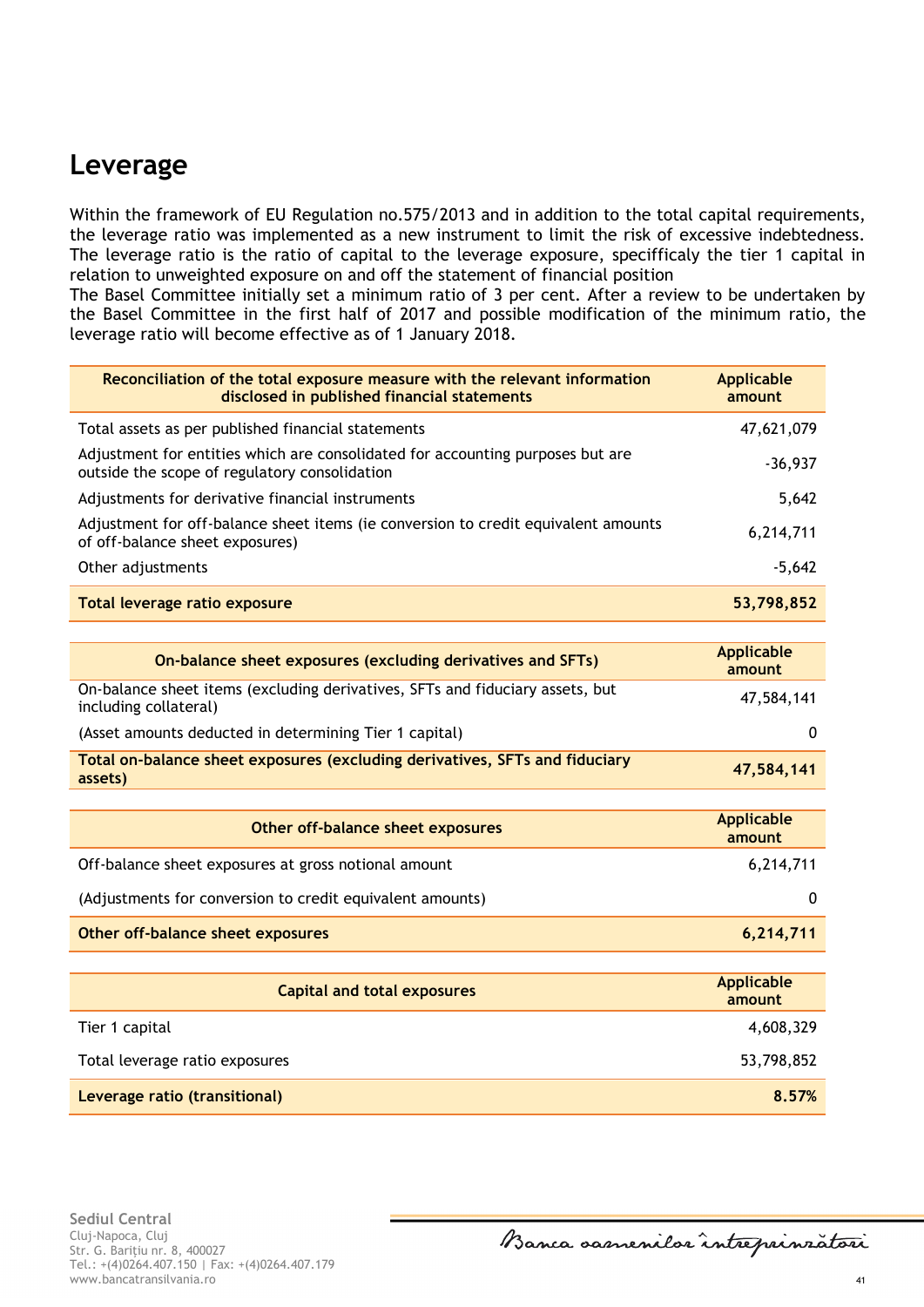| Split-up of on balance sheet exposures                                                                   | <b>Applicable</b><br>amount |
|----------------------------------------------------------------------------------------------------------|-----------------------------|
| Total on-balance sheet exposures (excluding derivatives, SFTs, and exempted<br>exposures), of which:     | 34,990,732                  |
| Trading book exposures                                                                                   | $\Omega$                    |
| Banking book exposures, of which::                                                                       | 34,990,732                  |
| Covered bonds                                                                                            | $\Omega$                    |
| Exposures treated as sovereigns                                                                          | 6,089,046                   |
| Exposures to regional governments, MDB, international organisations and PSE<br>NOT treated as sovereigns | 64,035                      |
| <b>Institutions</b>                                                                                      | 1,829,407                   |
| Secured by mortgages of immovable properties                                                             | 7,475,102                   |
| Retail exposures                                                                                         | 9,503,052                   |
| Corporate                                                                                                | 5,888,050                   |
| Exposures in default                                                                                     | 2,247,442                   |
| Other exposures (eg equity, securitisations, and other non-credit obligation<br>assets)                  | 1,894,598                   |

## <span id="page-41-0"></span>**Use of the Internal Ratings Based Approach to credit risk**

Banca Transilvania does not Internal Ratings Based Approach for credut risk assessment.

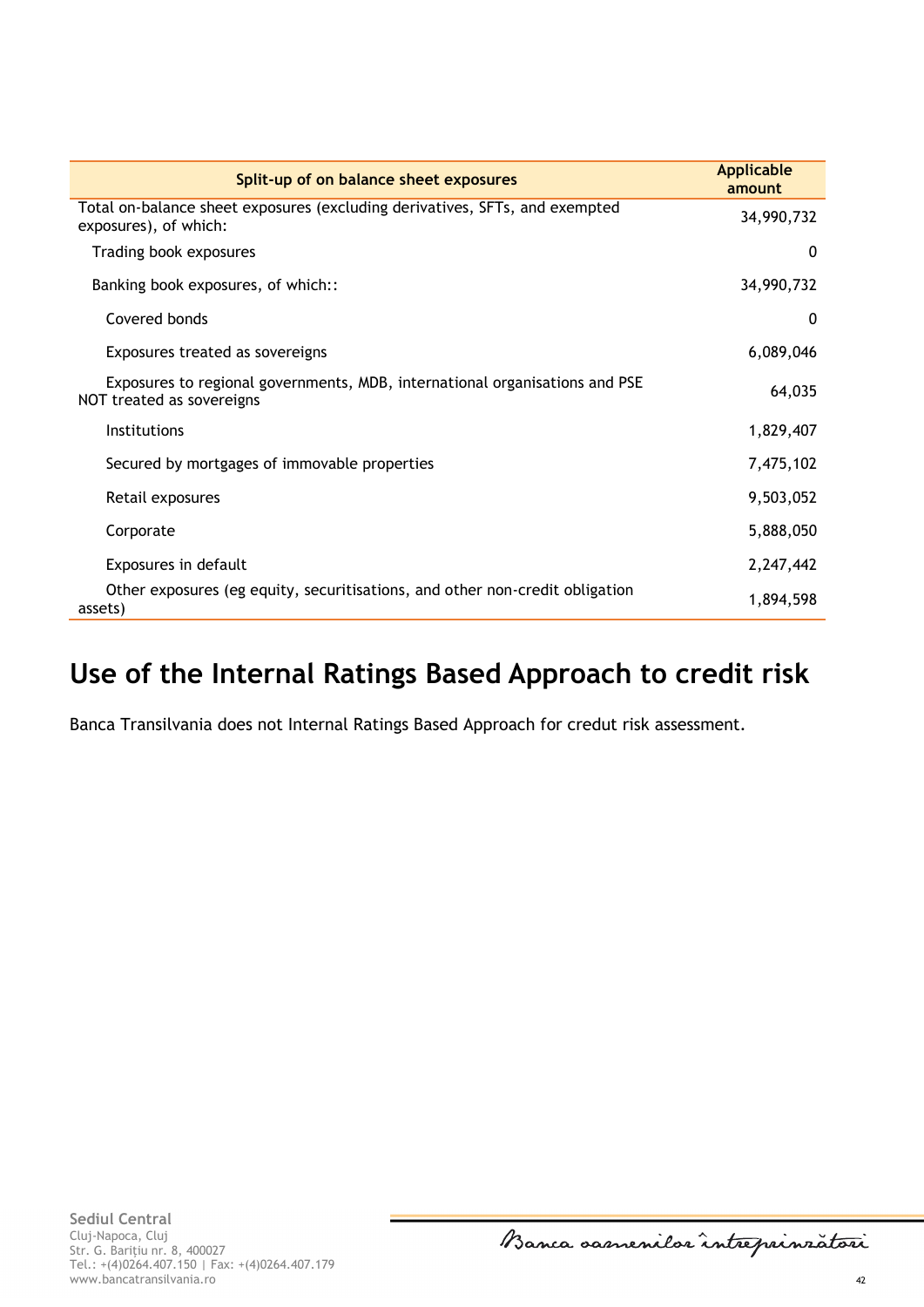# <span id="page-42-0"></span>**Use of credit risk mitigation techniques**

## **CREDIT RISK MITIGATION TECHNIQUES**

Banca Transilvania has solid and adequate policies and procedures in writing, regarding credit risk mitigation techniques in order to control residual risk.

We hereby mainly refer to the following aspects:

- the internal procedures for the assessment of goods, the manual for applying the internal procedure for the assessment of goods for the purpose of establishing bank guarantees, which diminishes the risk that a recognized guarantee is not enforced at its recognized value
- the lending rules both for legal entities and individuals provide for a mandatory legal opinion as part of the credit documentation, in order to minimize the legal risk regarding guarantee enforcement
- internal procedures for the assessment of assets and the lending rules both for legal entities and individuals specify the obligation of the periodic revaluation of guarantees.

Banca Transilvania revises on a regular basis, but at least annually, the adequacy, effectiveness and the operation of these policies and procedures.

The guarantee method used by BT is customized according to the customer's risk profile, the type of loan or other elements, according to the provisions of the lending rules.

Setting the amount of the properties proposed as loan guarantees is made through evaluations based on the appraisals carried out by specialized personnel and recorded in the evaluation reports attached to the loan documentation, based on which the fair value of the goods and the value for guarantee are established.

In the lending agreement, in the guarantee agreement and in the Bank's accounting records, guarantees are recorded at the guarantee value determined by weighting the market value set in the evaluation reports with the ratios for adjusting guarantees to risk.

All goods proposed to be taken as guarantee meet the following conditions:

- they are placed in the civil circuit
- they are noticeable
- they can be precisely ascertained or are ascertainable;
- they are in the exclusive property of the borrower or the guarantor, as applicable, and this can be proven with legal documents
- they are correctly and fully recorded in public records
- they are not the object of any litigation or debt enforcement procedure
- there is a market for the goods proposed as guarantee, so they could be easily sold in case of the guaranteed debtor's insolvency

In Banca Transilvania, the following activities are performed in order to determine the fair value of real guarantees:

> a. **The valuation activity of the goods proposed as guarantee** is carried out based on the International Valuation Standards, the Regulations of the National Bank of Romania concerning the valuation of bank guarantees and Regulations of the National Association of Valuers in Romania and is aimed at determining the fair value and the value of the guarantee for the movable and immovable property

Banca oasnenilor intreprinratori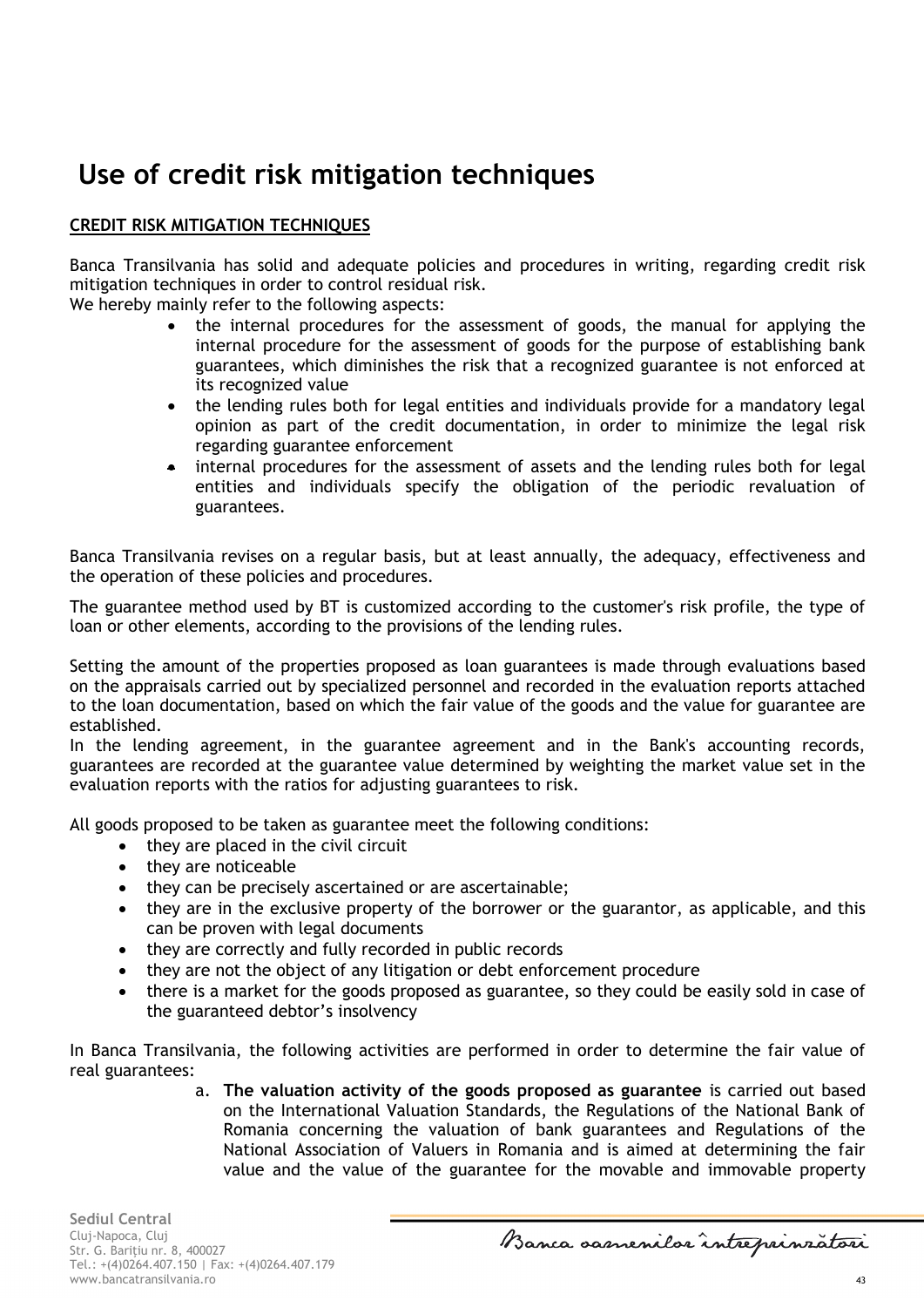proposed as collateral for loans granted to customers, values determined at the date of their acceptance as a bank guarantee.

b. **The revaluation activity of the goods accepted by the Bank as guarantees** is based on the International Valuation Standards, the Romanian Valuation Standards for goods, the provisions of NBR Reg. 5/2013, as well as the provisions of the Internal Lending Rules of Banca Transilvania, where they provide that more frequent assessments be performed in comparison to the general regulations mentioned above.

#### **MAIN TYPES OF COLLATERAL TAKEM BY THE INSTITUTION**

The group accepts the following types of collateral:

*Real estate mortgage* on immovable asstes owned by the clientor other guarantors .

Goods that are eligible to be the subject of mortgage:

- land with existing buildings
- buildings, lands and their accessories
- land free of constructions
- construction without the related land

According to their destination, contructions can residentian or non-residential (commercial).

 *Mortgage on movable property*: All movable tangible and intangible assets which have an economic value and which can be tranfered to the bank or to a third party, in care of foreclosure of the mortgage can be object of a mortgage on movable property.

|                                           |                                             |                                     |                                                                          | thousand lei                                                        |
|-------------------------------------------|---------------------------------------------|-------------------------------------|--------------------------------------------------------------------------|---------------------------------------------------------------------|
|                                           | <b>UNFUNDED CREDIT</b><br><b>PROTECTION</b> |                                     | <b>FUNDED CREDIT PROTECTION</b>                                          |                                                                     |
| <b>CREDIT RISK MITIGATION TECHNIQUES</b>  | <b>GUARANTEES</b>                           | <b>CREDIT</b><br><b>DERIVATIVES</b> | <b>FINANCIAL</b><br><b>COLLATERAL:</b><br><b>SIMPLE</b><br><b>METHOD</b> | <b>OTHER</b><br><b>FUNDED</b><br><b>CREDIT</b><br><b>PROTECTION</b> |
| Central governments or central banks      | 0                                           | $\mathbf{0}$                        | 0                                                                        | $\mathbf{0}$                                                        |
| Regional governments or local authorities | $-4,907$                                    | 0                                   | $-17$                                                                    | $\mathbf{0}$                                                        |
| Public sector entities                    | $-1,370$                                    | $\mathbf 0$                         | $-6,016$                                                                 | 0                                                                   |
| Multilateral Development Banks            | $\mathbf{0}$                                | $\mathbf{0}$                        | 0                                                                        | 0                                                                   |
| International Organisations               | $\mathbf{0}$                                | $\mathbf{0}$                        | 0                                                                        | $\mathbf{0}$                                                        |
| <b>Institutions</b>                       | $\mathbf 0$                                 | 0                                   | 0                                                                        | 0                                                                   |
| Corporates                                | $-167,552$                                  | 0                                   | $-217,756$                                                               | $\mathbf{0}$                                                        |
| Retail                                    | $-227,847$                                  | $\mathbf{0}$                        | $-1,257,686$                                                             | $\mathbf{0}$                                                        |

Banca oasnenilor intreprinratori